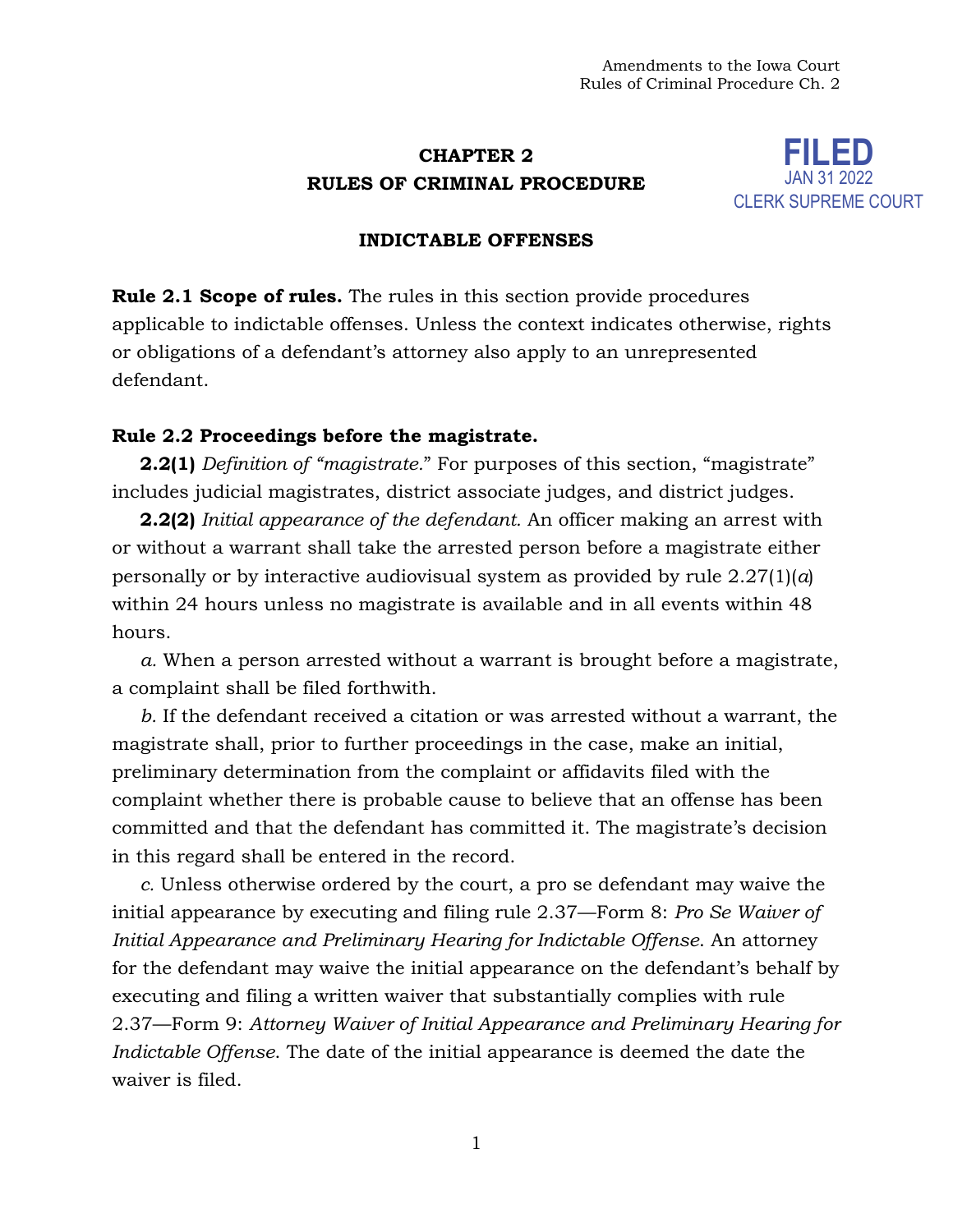**2.2(3)** *Events to occur at the initial appearance.* The defendant shall not be called upon to plead at the initial appearance. The following events shall occur:

*a.* The magistrate shall inform the defendant of the complaint and ensure the defendant receives a copy.

*b.* The magistrate shall inform the defendant of the following:

(1) The defendant's right to retain counsel.

(2) The defendant's right to request the appointment of counsel if the defendant is unable to obtain counsel by reason of indigency.

(3) The circumstances under which the defendant may secure pretrial release.

(4) The defendant's right to obtain review of any conditions imposed on the defendant's release.

(5) That the defendant is not required to make a statement and that any statement made by the defendant may be used against the defendant.

(6) The defendant's right to a preliminary hearing unless an indictment or trial information is filed beforehand.

*c.* If the defendant is found to be indigent pursuant to Iowa Code section 815.9, the magistrate shall appoint counsel to represent the defendant.

*d.* The magistrate shall order the defendant held to answer in further proceedings.

*e.* If the defendant does not waive the preliminary hearing, the magistrate shall schedule a preliminary hearing and inform the defendant of the date of the preliminary hearing. Such hearing shall be held within a reasonable time but in any event no later than 10 days following the initial appearance if the defendant is in custody and no later than 20 days if the defendant is not in custody. Upon a showing of good cause, the time limits specified in this paragraph may be extended by the magistrate. The preliminary hearing will not occur if, prior to its commencement, an indictment or trial information is filed.

**2.2(4)** *Preliminary hearing.*

*a. Waiver of preliminary hearing.* Unless otherwise ordered by the court, a pro se defendant may waive the preliminary hearing by executing and filing rule 2.37—Form 8: *Pro Se Waiver of Initial Appearance and Preliminary Hearing for Indictable Offense*. An attorney for the defendant may waive the preliminary hearing on the defendant's behalf by executing and filing a written waiver that substantially complies with rule 2.37—Form 9: *Attorney Waiver of Initial Appearance and Preliminary Hearing for Indictable Offense*.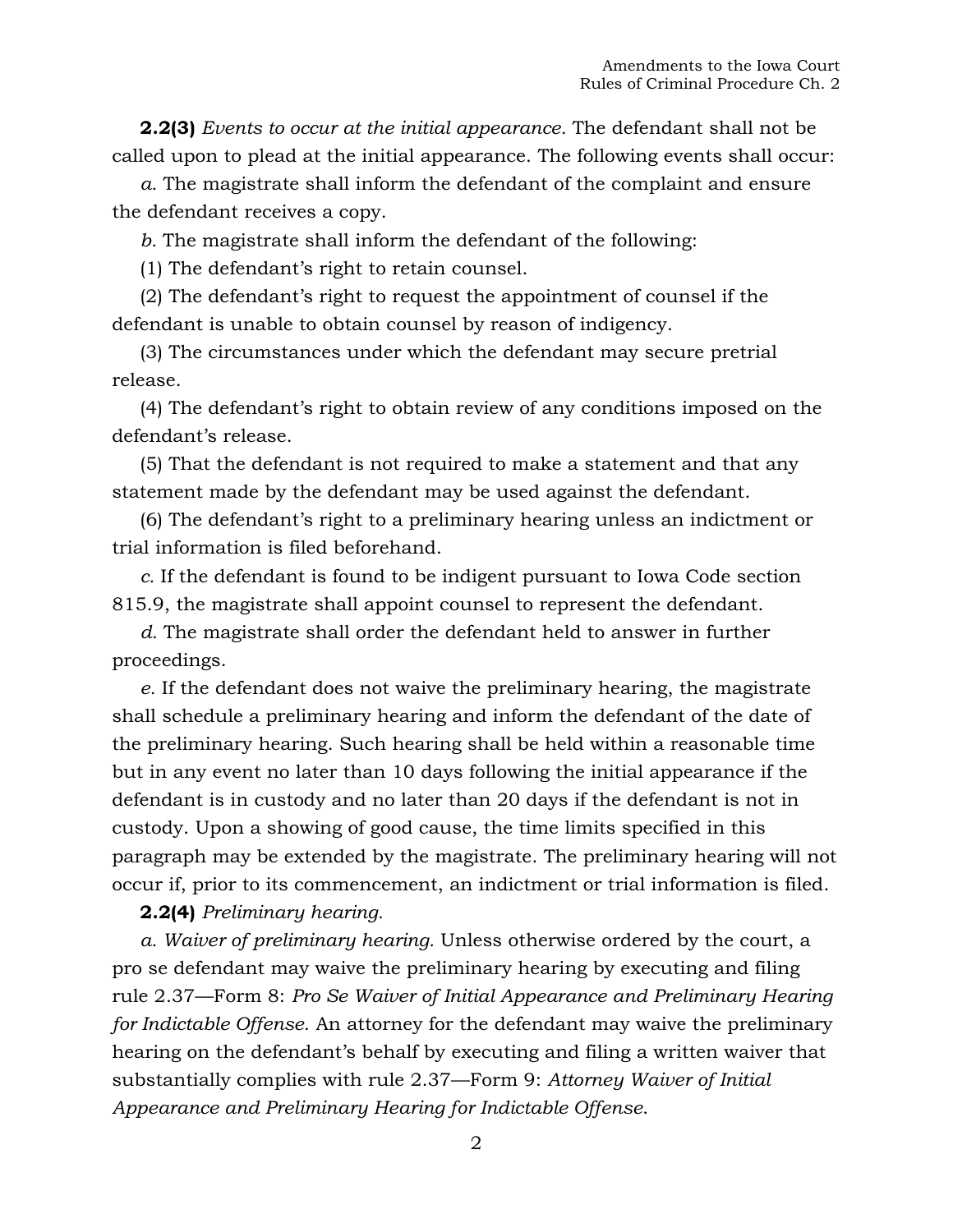*b. Method of proceeding.* The prosecution shall present evidence at the preliminary hearing. The defendant may cross-examine witnesses and may introduce evidence on the defendant's behalf.

*c. Probable cause finding.* If from the evidence it appears that there is probable cause to believe that an offense has been committed and that the defendant committed it, the magistrate shall order the defendant held to answer in further proceedings. The finding of probable cause shall be based upon substantial evidence, which may be hearsay in whole or in part provided there is a substantial basis for believing the source of the hearsay to be credible and for believing that there is a factual basis for the information furnished.

*d. Constitutional objections.* Rules excluding evidence on the ground that it was acquired by unlawful means and motions to suppress are not applicable to the preliminary hearing.

*e. Discharge of the defendant.* If from the evidence it appears that there is no probable cause to believe that an offense has been committed or that the defendant committed it, the magistrate shall dismiss the complaint and discharge the defendant. Unless the dismissed charge was a serious misdemeanor, the discharge of the defendant shall not preclude the government from instituting a subsequent prosecution for the same charge.

*f. Preliminary hearing testimony preserved by stenographer or electronic recording equipment; production prior to trial.* Proceedings at the preliminary hearing shall be reported by a court reporter or recorded by electronic recording equipment and the recording or transcript shall be made available to the defendant, the defendant's attorney, or the government on request. Prepayment for transcripts shall be required except for an indigent defendant.

## **Rule 2.3 The grand jury.**

**2.3(1)** *Drawing grand jurors.* At such times as prescribed by the chief judge of the district court, the grand jurors shall be drawn using the methods authorized by rule 2.18(2) for random selection of prospective petit jurors. A grand jury shall have seven jurors. If any jurors so drawn are excused by the court or fail to attend on the day designated for their appearance, the clerk shall draw additional names until seven grand jurors are secured.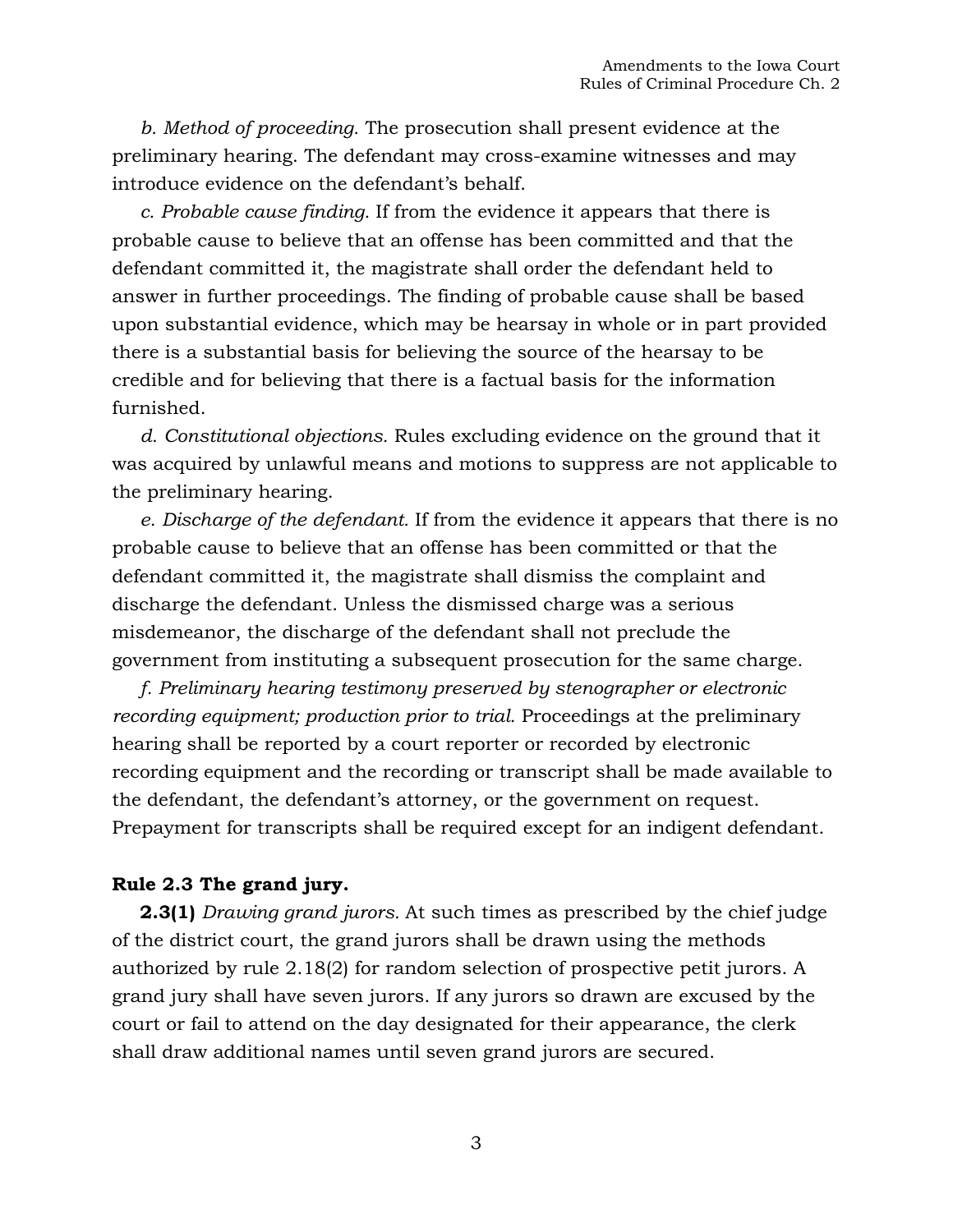**2.3(2)** *Convening the grand jury.* The grand jury shall meet at times specified by order of a district judge, at the request of the prosecuting attorney, or upon the request of a majority of the grand jurors.

## **2.3(3)** *Challenge to the grand jury.*

*a. Challenge to the grand jury.* The grand jury may be challenged upon any ground set forth in rule 2.18(4). If the challenge is sustained, the court shall take remedial action to select a proper grand jury.

*b. Challenge to individual jurors.* A challenge to an individual grand juror may be made upon any ground in rule 2.18(5) except for rule 2.18(5)(*g*).

*c. Timing of challenges.* Challenges to the grand jury or to an individual grand juror must be made and decided, if possible, before the grand jury is sworn.

*d. Motion to dismiss.* Where the grounds for the challenge could not have been raised earlier, a defendant may raise a challenge to the grand jury or to an individual grand juror by filing a motion to dismiss the indictment.

**2.3(4)** *Excusing and discharging grand jurors.*

*a. Excusing jurors.* If the court excuses a juror, the court may impanel another person in place of the juror excused. If the grand jury has been reduced to fewer than seven, the additional jurors required to fill the panel shall be summoned first from the grand jurors originally summoned who were not previously impaneled. If those jurors have been exhausted, the additional number required shall be drawn from the grand jury list.

*b. Discharging jurors.* The grand jury shall be discharged by order of the court at the request of the prosecuting attorney. The regular term of a grand jury should not normally exceed one calendar year. However, when an investigation undertaken by the grand jury is incomplete, the court may extend the grand jury's service to the completion of the investigation.

**2.3(5)** *Duties of grand jury.* The grand jury shall inquire into all indictable offenses brought before it which may be tried within the county, and present them to the court by indictment. The grand jury has the special duty to inquire into:

*a.* The case of any person imprisoned in the detention facilities of the county on a criminal charge and not indicted.

*b.* The condition and management of the public prisons, county institutions, and places of detention within the county.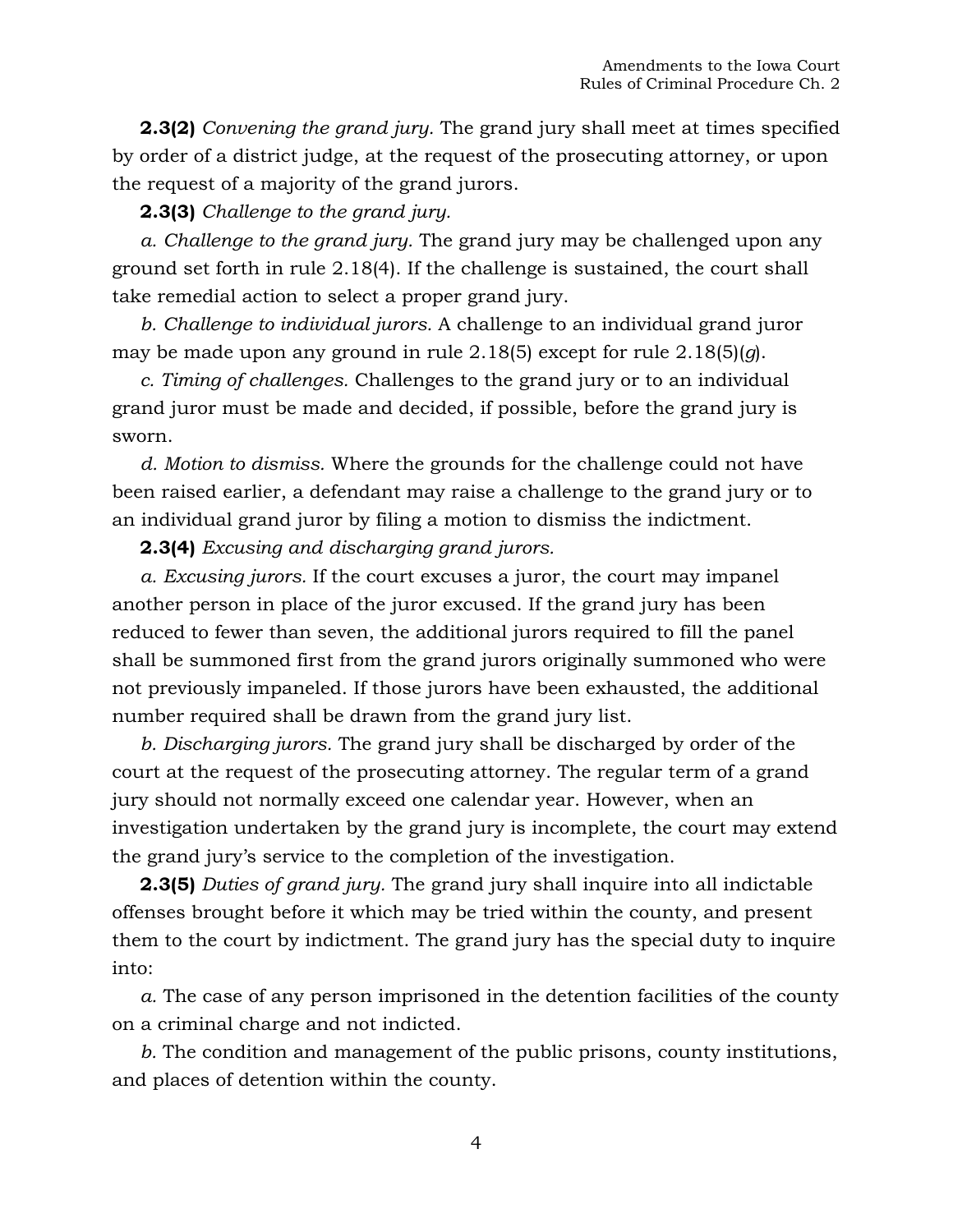*c.* The unlawful misconduct in office of public officers and employees in the county.

## **2.3(6)** *Oaths and procedure.*

*a. Foreperson.* The court shall appoint a foreperson and, if desired, an assistant foreperson from among the grand jurors. When the foreperson or assistant foreperson already appointed becomes unable to complete their service before the grand jury is finally discharged, a substitute foreperson or assistant foreperson shall be appointed. The foreperson or assistant foreperson of the grand jury shall administer the oath to all witnesses produced and examined before it.

*b. Clerks and court reporters.* The court may appoint a competent person who is not a member of the grand jury as its clerk. In addition, the court may appoint assistant clerks to the grand jury who are also not members. If the court makes no such appointments, the grand jury shall appoint as its clerk a member who is not its foreperson. The court may appoint a court reporter to record the grand jury proceedings. The court reporter may serve as the clerk of the grand jury.

### *c. Oaths administered.*

(1) The following oath shall be administered to the grand jury: "Do each of you solemnly swear or affirm that you will, to the best of your ability, diligently inquire and make a true presentment or indictment of all public offenses against the people of this state committed or triable within this county; that you will maintain the secrecy of the proceedings now before you; that you will indict no person through malice, hatred, bias, or ill will, nor fail to indict because of fear, favor, affection, or hope of reward; but, rather, that you will base your decision solely upon the evidence before you and in accordance with the laws of this state?"

(2) The following oath shall be administered to any clerk, assistant clerk, court reporter, or court attendant appointed by the court: "Do you solemnly swear or affirm that you will faithfully and impartially perform the duties of your office, that you will not reveal to anyone the grand jury's proceedings or the testimony given before it and you will not express any opinion concerning any question before the grand jury, to the grand jury, or in the presence of the grand jury or any member thereof?"

(3) The foreperson or assistant foreperson shall administer the following oath to all witnesses called to testify: "Do you solemnly swear or affirm, under

5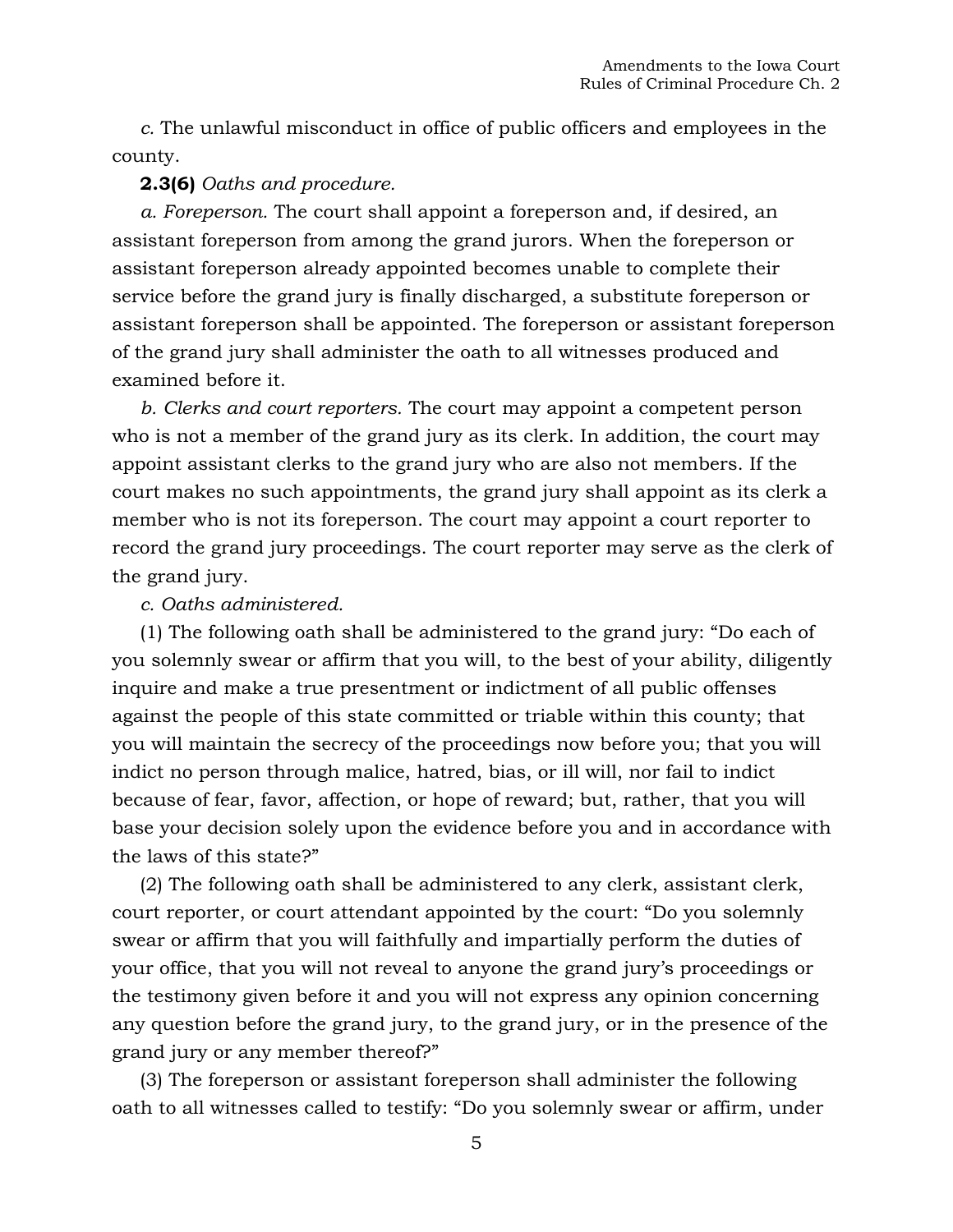penalty of perjury, that you will tell the truth, the whole truth, and nothing but the truth and that you will keep secret all that you say, hear, and see while in this grand jury room?"

*d. Secrecy of proceedings.*

(1) Except where specific provisions require otherwise, grand jury proceedings remain confidential. Every grand juror and any clerk, assistant clerk, court reporter, or court attendant shall keep secret the proceedings of the grand jury and any testimony given before it. If an indictment is found, no person shall disclose that fact except when necessary for the issuance and execution of a warrant or summons. The duty of nondisclosure shall continue until the indicted person has been arrested.

(2) The prosecuting attorney may appear before the grand jury to give information or examine witnesses, and the grand jury may at all reasonable times ask the advice of the prosecuting attorney or the court.

(3) When the grand jury is deliberating on whether to find an indictment, only members of the grand jury shall be present. The prosecuting attorney, court personnel, and any other persons are barred from the grand jury's deliberations.

(4) No grand juror shall be questioned for anything the grand juror said or any vote the grand juror cast in the grand jury relating to a matter legally pending before it, except in a case of perjury against the grand juror.

(5) The court or any legislative committee duly authorized to inquire into the conduct or acts of any state officer that might be the basis for impeachment proceedings may require the disclosure of a witness's grand jury testimony when necessary in the administration of justice.

*e. Securing witnesses and records.*

(1) The clerk of court shall issue subpoenas, including subpoenas duces tecum, for witnesses to appear before the grand jury, as requested by the foreperson of the grand jury or the prosecuting attorney.

(2) The grand jury is entitled to free access, at all reasonable times, to county institutions and places of confinement and to the examination, without charge, of all public records within the county.

*f. Reporting.* All grand jury proceedings shall be stenographically reported or electronically recorded, except for the deliberations and votes of individual members on whether to find an indictment.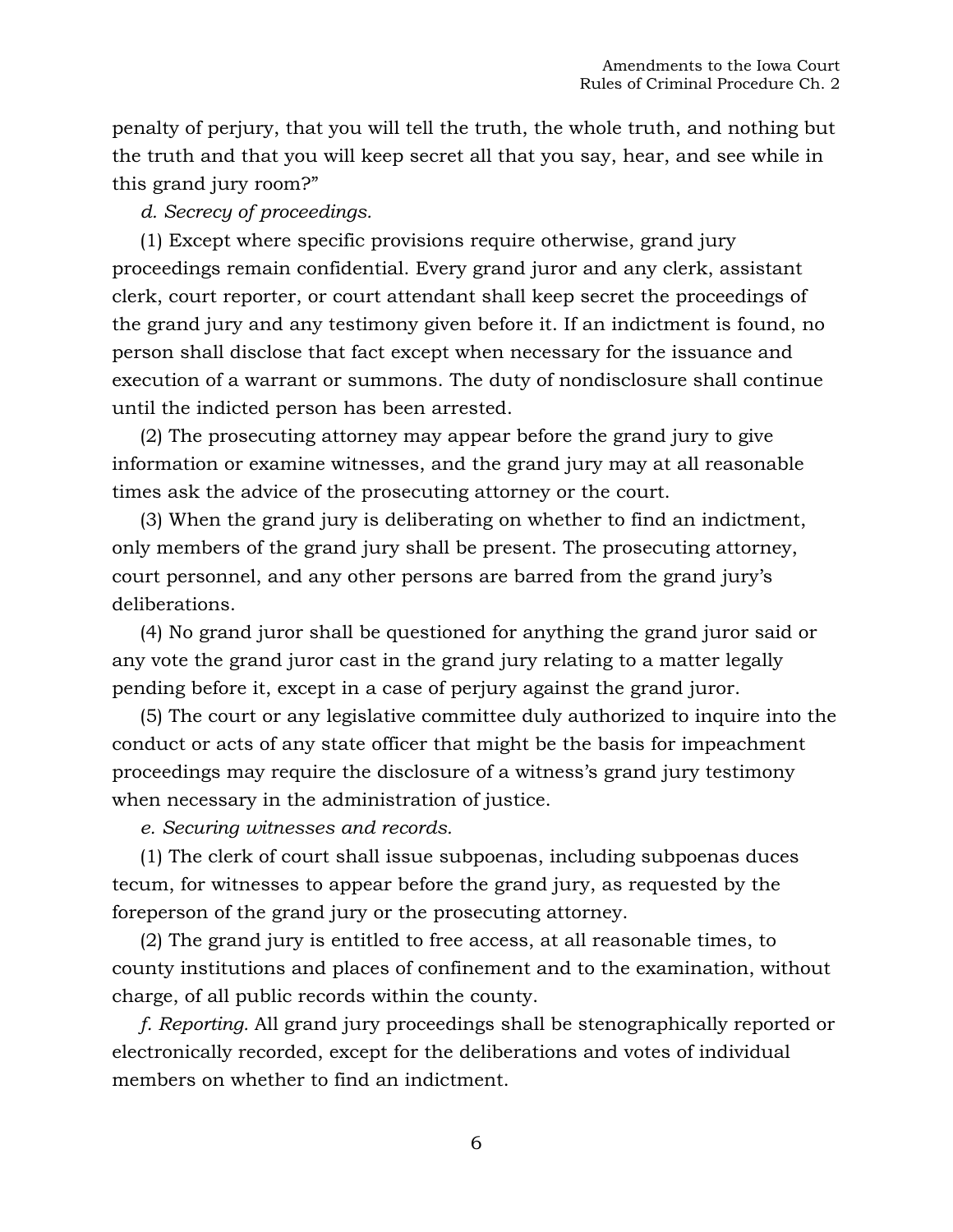*g. Evidence for subject of investigation.* The grand jury is not bound to receive evidence from a person who is the subject of investigation, but may do so, and must weigh all the evidence before it. When at least three grand jurors have reason to believe other evidence is available that they wish to have submitted, they may order its submission. If submitted, such evidence shall be considered by the grand jury in deciding whether an indictment should be found.

*h. Refusal of witness to testify.* When a witness under examination refuses to testify or answer a question, the grand jury shall proceed with the witness before a district judge, and the foreperson shall repeat the question and the refusal of the witness. If the court finds that the witness is bound to testify or answer the question, the court shall inquire whether the witness persists in refusing and, if the witness does, the court shall proceed with the witness as in cases of similar refusal in open court.

*i. Finding an indictment.* An indictment should be found when all the evidence, taken together, is such that, if unexplained, would warrant a conviction by the trial jury; otherwise, an indictment shall not be found. An indictment must be based only upon testimony given by witnesses sworn and examined before the grand jury, and other evidence received by the grand jury. A grand jury may consider testimony previously heard by the same or another grand jury. In any case, a grand jury may take additional testimony.

*j. Vote necessary.* An indictment cannot be found without the concurrence of five grand jurors. Every indictment must be endorsed a true bill and the endorsement signed by the foreperson.

*k. Effect of refusal to indict.* If the grand jury refuses to return an indictment, all materials shall be returned to the clerk, with the foreperson's signed endorsement that the charge has been declined. If the subject of investigation was in custody, the district judge shall enter an order which requires the subject to be released and, if applicable, bond to be exonerated. Upon request of the prosecuting attorney, and for good cause shown, the court may direct that the charge be resubmitted to the same or a subsequent grand jury.

*l. Appearance not required.* A child under the age of 10 years shall not be required to personally appear before a grand jury to testify against a relative or another person with whom the child resides or has resided during any period of the grand jury's investigation unless the court enters an order finding that the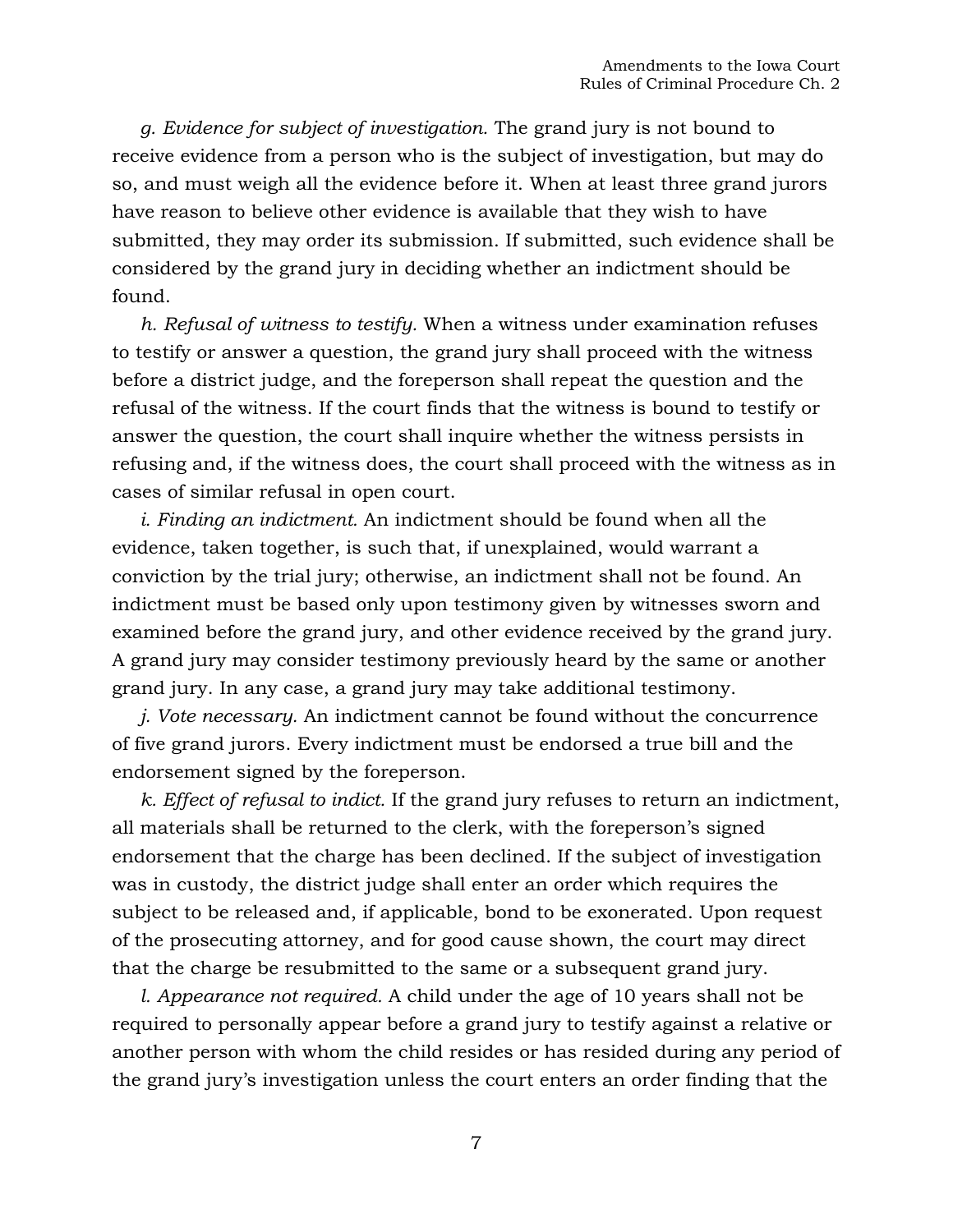interests of justice require the child's appearance and that the child will not be disproportionately traumatized by the appearance.

## **Rule 2.4 Indictment.**

**2.4(1)** *Defined.* An indictment is an accusation in writing, found and presented by a grand jury legally impaneled and sworn to the court in which it is impaneled, charging that the person named therein has committed a public offense.

**2.4(2)** *Use of indictment.* Offenses other than simple misdemeanors may be prosecuted to final judgment either on indictment or on information as provided in rule 2.5.

**2.4(3)** *Presentation and filing.* An indictment, when found by the grand jury and properly endorsed, shall be presented to the court. The presentation shall be made by the foreperson of the grand jury in the presence of the other members of the grand jury. The prosecuting attorney shall prepare and present minutes of testimony as provided in rule 2.4(7) by the time of arraignment. The indictment, minutes of testimony, and all exhibits relating thereto shall be filed by the court.

**2.4(4)** *Contents of indictment.* An indictment shall substantially comply with rule 2.37—Form 5: *General Indictment Form* and, in any event, contain a plain, concise, and definite statement of the offense charged and be signed by the foreperson of the grand jury. The indictment shall include the following:

*a.* The name of the accused, if known, and if not known, designation of the accused by any name by which the accused may be identified.

*b.* The name of the offense and the statutory provision or provisions alleged to have been violated.

*c.* A brief statement of the time and place of the offense, if known.

*d.* Where the means by which the offense is committed are necessary to charge the offense, a brief statement of the acts or omissions by which the offense is alleged to have been committed.

**2.4(5)** *Nonprejudicial defects in indictments.* A trial judgment or other proceeding shall not be affected by any defect in the indictment that does not prejudice a substantial right of the defendant.

**2.4(6)** *Amendment of indictment.*

*a. Generally.* The court may, either before or during the trial, order the indictment amended.

8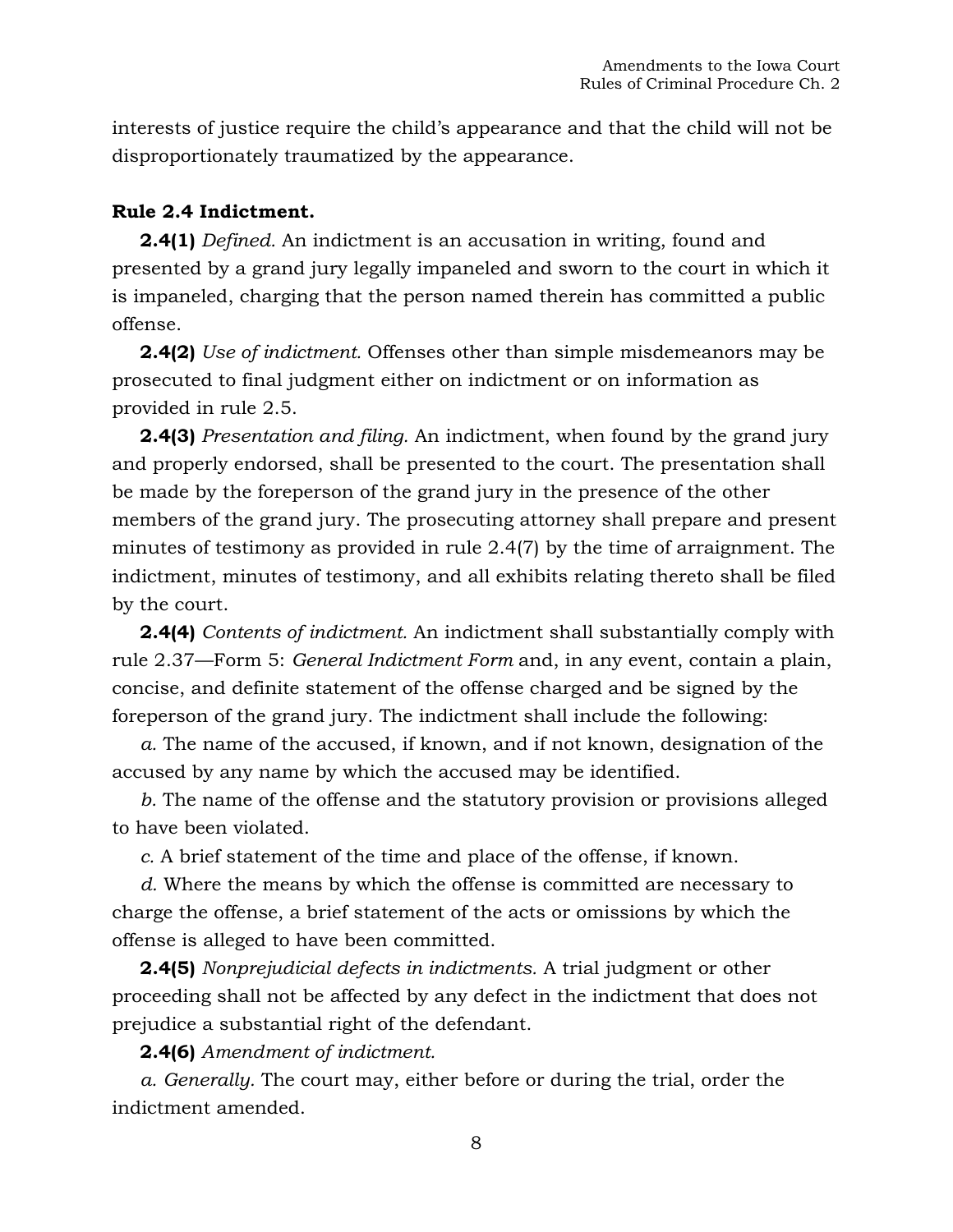*b. Opportunity to resist proposed amendment.* The defendant shall be given a reasonable opportunity to resist any proposed amendment.

*c. When amendment is not allowed.* Amendment is not allowed if substantial rights of the defendant are prejudiced by the amendment, or if a wholly new and different offense is charged.

*d. Continuance.* When an amendment is allowed, no continuance or delay in trial shall be granted on that ground unless the defendant should have additional time to prepare.

## **2.4(7)** *Minutes.*

*a. Contents.* A minute of testimony shall consist of a notice in writing stating the name and occupation of the witness upon whose testimony the indictment is found, a full and fair statement of the witness's testimony before the grand jury if such witness testified, and a full and fair statement of the witness's expected testimony at trial. Disclosure of witness addresses shall be governed by rule 2.11(13).

*b. Amending minutes*. The prosecuting attorney may file amended minutes subject to rule 2.19(2).

*c. Minutes not to be disseminated.* Minutes of testimony shall be available to the district judge, the prosecuting attorney, the defendant, and the defendant's attorney to be used confidentially in the case and shall not be made public or further disseminated.

## **Rule 2.5 Information.**

## **2.5(1)** *In general.*

*a. Prosecution on information.* All indictable offenses may be prosecuted by a trial information and supporting minutes of testimony. An information charging a person with an indictable offense may be filed at any time, whether or not the grand jury is in session.

*b. Submitting the information to the court.* Any prosecuting attorney has the authority to submit an information to the court for filing unless that authority is specifically reserved to the attorney general.

**2.5(2)** *Endorsement.* An information shall be endorsed "a true information" and shall be signed by the prosecuting attorney.

**2.5(3)** *Witness names and minutes.* The prosecuting attorney shall submit the minutes of testimony with the information. The minutes shall state the name and occupation of each witness upon whose expected testimony the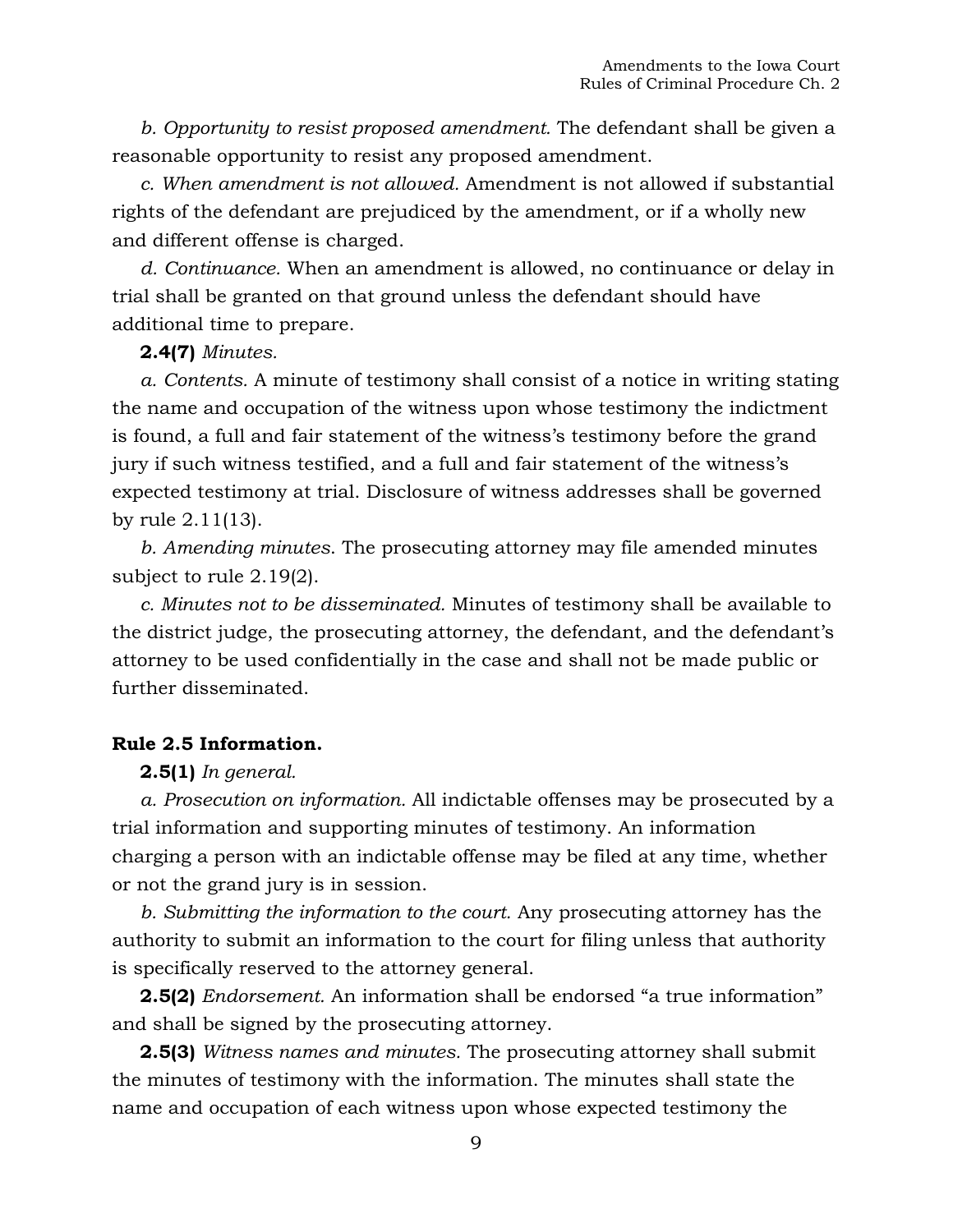information is based and a full and fair statement of the witness' expected testimony. Disclosure of witness addresses shall be governed by rule 2.11(13).

## **2.5(4)** *Approval by judge.*

*a.* A district judge, or a district associate judge having jurisdiction of the offense, shall determine if the minutes supporting the information, if unexplained, would warrant a conviction by the trial jury. If so, the judge shall promptly approve and file the information.

*b.* If not approved, the charge may be presented to the grand jury for consideration.

*c.* At any time after judicial approval of an information, and prior to the commencement of trial, the court, on its own motion, may order the information set aside and the charge submitted to the grand jury.

*d.* If a judge attempts to file an information but the document is returned by the Iowa Judicial Branch electronic document management system, the date and time of the corrected filing shall relate back to the date and time of the judge's attempted filing.

**2.5(5)** *Indictment rules applicable.* All provisions of these rules applying to prosecutions on indictments apply also to informations, except where otherwise provided by statute or these rules, or when the context requires otherwise. Without limiting the foregoing, rules 2.4(4), 2.4(5), 2.4(6), and 2.4(7) shall apply to trial informations.

### **2.5(6)** *Investigation by prosecuting attorney.*

*a.* The clerk of court, on written application of the prosecuting attorney and approval of the court, shall issue subpoenas, including subpoenas duces tecum, for such witnesses as the prosecuting attorney may require in investigating an offense.

*b.* In such subpoenas, the clerk of court shall direct the appearance of said witnesses before the prosecuting attorney at a specified time and place. In lieu of a witness's personal appearance, the subpoena may direct the witness to produce materials at a specified time and place.

*c.* The prosecuting attorney shall have the authority to administer oaths to said witnesses. The witness shall be subject to the same obligations as if subpoenaed before a grand jury.

*d.* The application and judicial order for any subpoena shall be maintained by the clerk of court in a confidential file until a charge is filed, in which event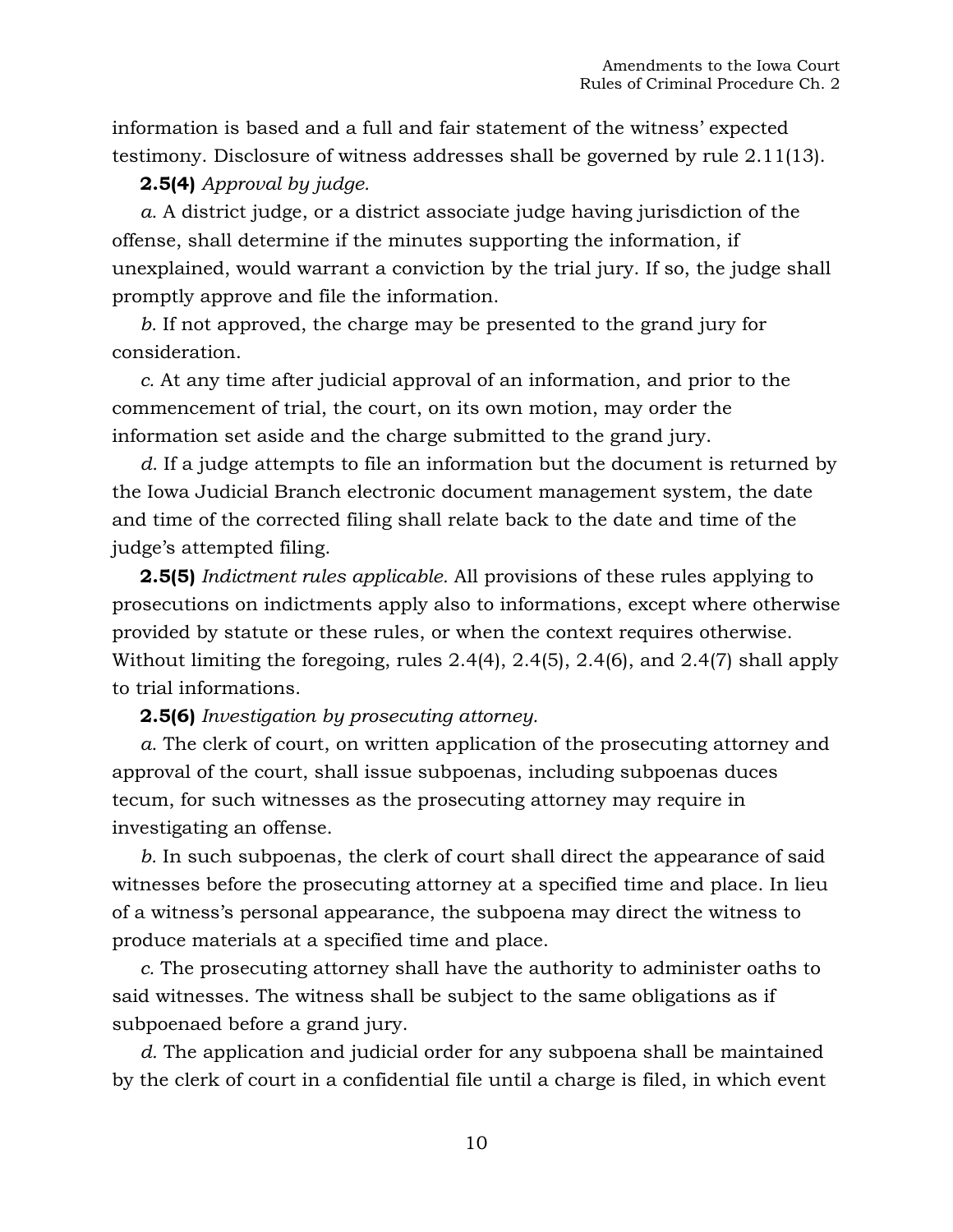disclosure shall be made to the defendant unless the court, in an in camera hearing, orders that the application and order be kept confidential.

## **Rule 2.6 Multiple offenses or defendants; pleading special matters.**

**2.6(1)** *Multiple offenses.* Two or more offenses that arise from the same transaction or occurrence, or from two or more transactions or occurrences constituting parts of a common scheme or plan, may be alleged and prosecuted as separate counts in a single indictment unless, for good cause shown, the trial court determines otherwise. Where a charged offense has lesser included offenses, the latter shall not be charged. The defendant may be convicted of either the offense charged or an included offense, but not both.

**2.6(2)** *Charging multiple defendants.*

*a. Multiple defendants.* Two or more defendants may be charged in the same indictment if they are alleged to have participated in the same act or the same transaction or occurrence out of which the offense or offenses arose. Such defendants may be charged in one or more counts together or separately, and all the defendants need not be charged in each count.

*b. Prosecution and judgment.* When two or more defendants are jointly charged, each shall be charged in a separate numbered case with a notation in the indictment of the number or numbers of the other cases. Those defendants shall be tried jointly unless, on motion of a defendant, the court determines that prejudice will result to one of the parties, in which case those defendants shall be tried separately. When jointly tried, defendants shall be adjudged separately on each count.

**Comment:** Revised rule 2.6(2) is not intended to modify existing law on charging multiple defendants.

**2.6(3)** *Allegations of prior convictions.* If the defendant will be subject to an increased penalty because of prior convictions, the prior convictions shall be alleged in the indictment. When the indictment is read or presented to the jury, there shall be no mention, directly or indirectly, of the prior convictions before conviction of the current offense.

**2.6(4)** *Other enhancements.* If the offense charged is one for which the defendant, if convicted, will be subject by reason of the Iowa Code to a greater minimum or maximum sentence because of some fact, such as use of a dangerous weapon, the allegation of such fact shall be contained in the indictment. If the allegation is supported by substantial evidence, the court

11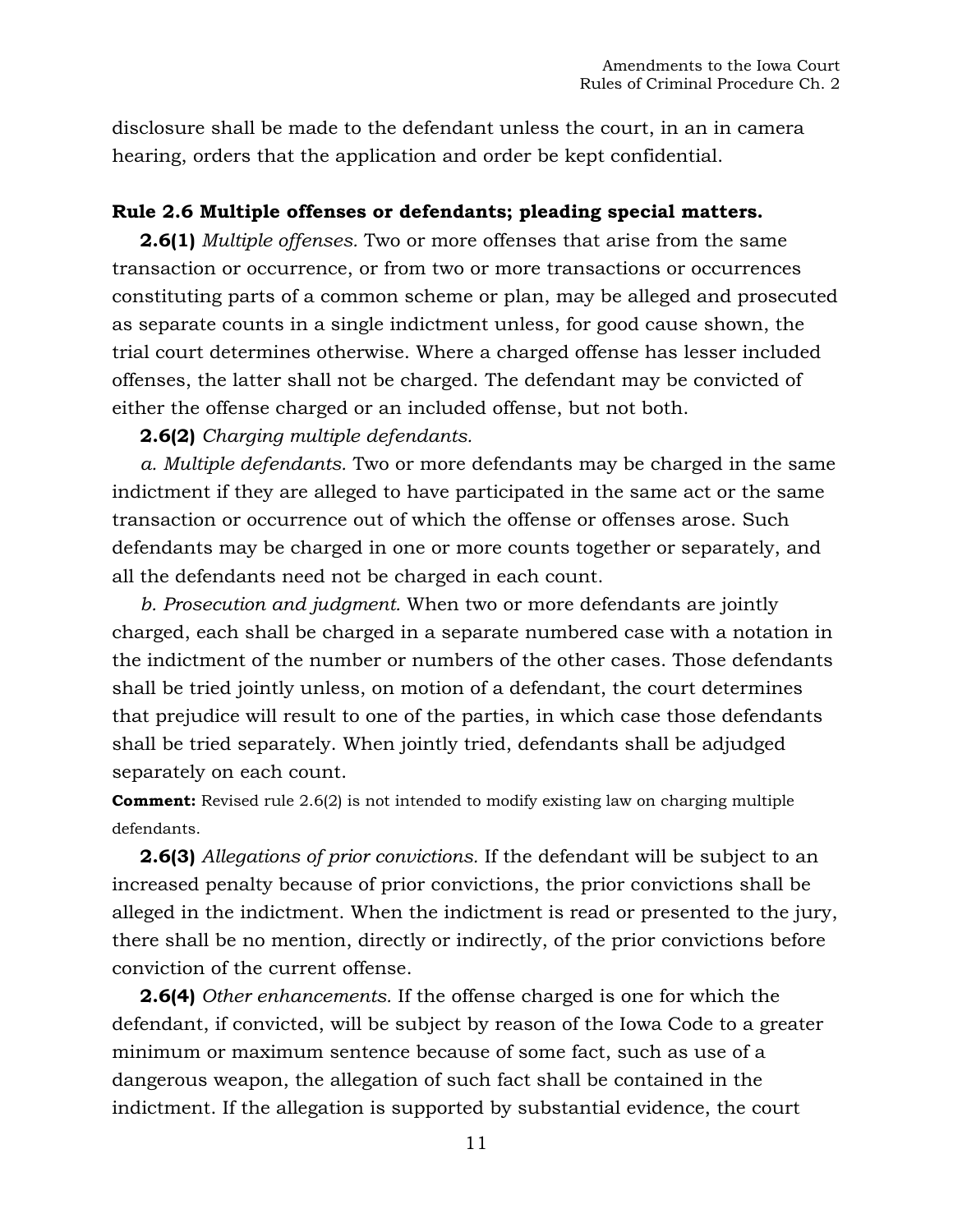shall submit to the jury a special interrogatory concerning this matter, as provided in rule 2.22(3).

**2.6(5)** *Pleading statutes.* A pleading asserting any statute of another state, territory, or jurisdiction of the United States, or a right derived from such statute, must reference the statute with a common citation form. The court may take judicial notice of the statute.

## **Rule 2.7 Warrants and summonses.**

**2.7(1)** *Issuance.* Upon the request of the prosecuting attorney, the court shall issue a summons or warrant for each defendant named in the indictment who has not previously been held to answer. Where the defendant has previously been held to answer but the indictment has added new charges, the court may upon request of the prosecuting attorney issue a summons or warrant.

### **2.7(2)** *Form.*

*a. Warrant.* The warrant shall substantially comply with rule 2.36—Form 6: *Arrest Warrant After Indictment or Information* or rule 2.36—Form 7: *Arrest Warrant When Defendant Fails to Appear for Sentencing*, as appropriate. The warrant shall be signed by a magistrate, describe the offense charged in the indictment, and command that the defendant be arrested and brought before the court. The amount of bail or other conditions of release may be fixed by the court and endorsed on the warrant.

*b. Summons.* The summons shall be in the form prescribed in [Iowa Code](https://1.next.westlaw.com/Link/Document/FullText?findType=L&pubNum=1000256&cite=IASTS804.2&originatingDoc=N9BC628E01B1111DAB311FB76B2E4F553&refType=LQ&originationContext=document&transitionType=DocumentItem&contextData=(sc.Document))  [section 804.2,](https://1.next.westlaw.com/Link/Document/FullText?findType=L&pubNum=1000256&cite=IASTS804.2&originatingDoc=N9BC628E01B1111DAB311FB76B2E4F553&refType=LQ&originationContext=document&transitionType=DocumentItem&contextData=(sc.Document)) except that it shall be signed by the clerk of court. A summons to a corporation shall be in the form prescribed in [Iowa Code section 807.5.](https://1.next.westlaw.com/Link/Document/FullText?findType=L&pubNum=1000256&cite=IASTS807.5&originatingDoc=N9BC628E01B1111DAB311FB76B2E4F553&refType=LQ&originationContext=document&transitionType=DocumentItem&contextData=(sc.Document))

**2.7(3)** *Execution; service; return.*

*a. Execution or service.* The warrant shall be executed or the summons served as provided in Iowa Code chapter 804. With respect to an incarcerated person, the court may enter an order directing that such person be produced for trial. The sheriff shall execute such order by serving a copy thereof on the warden or other individual having authority over such accused person in custody, and thereupon such person shall be delivered to such sheriff and conveyed to the place of trial.

*b. Return.* The officer executing a warrant or the person to whom a summons was delivered for service shall make return of the warrant.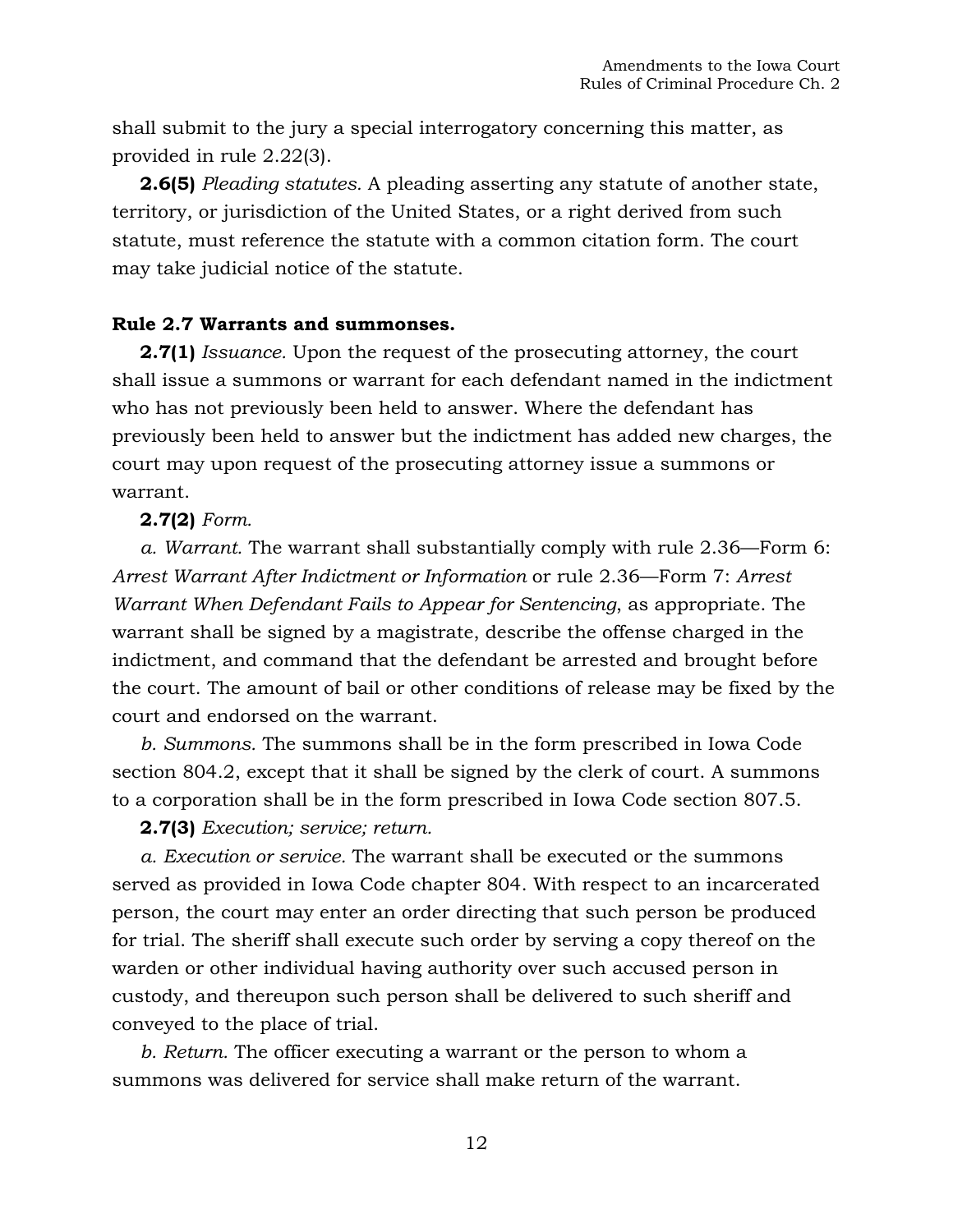**2.7(4)** *Forfeiture of bail; warrant of arrest.* If the defendant has been released and does not appear when a personal appearance is necessary, the court may issue a warrant for the defendant's arrest and, if appropriate, order the forfeiture of bail.

### **Rule 2.8 Arraignment and plea.**

#### **2.8(1)** *Conduct of arraignment.*

*a.* Arraignment shall be conducted as soon as practicable following the filing of the indictment. If the defendant appears for arraignment without counsel, the court must inform the defendant of the right to counsel and ask if the defendant desires counsel. If the defendant desires counsel, and is unable by reason of indigency to employ any, the court must appoint defense counsel.

*b.* The defendant shall be given a copy of the indictment and the minutes of testimony before being called upon to plead.

*c.* Arraignment shall consist of reading the indictment to the defendant or, if the defendant waives reading, stating to the defendant the substance of the charge and calling on the defendant to enter a plea.

*d.* The defendant must inform the court whether the name shown in the indictment is the defendant's true and correct name. If the defendant gives no other name, the defendant is thereafter precluded from objecting to the indictment on the ground of being improperly named.

*e.* Unless otherwise ordered by the court, the defendant or the defendant's attorney may waive formal arraignment and enter a plea of not guilty by executing and filing a written arraignment that substantially complies with rule 2.37—Form 6: *Written Arraignment and Plea of Not Guilty*. If a written arraignment is used, the date of arraignment is deemed the date the written arraignment is filed.

**2.8(2)** *Pleas to the indictment.*

*a. In general.* A defendant may plead guilty, not guilty, or former conviction or acquittal. If the defendant fails or refuses to enter a plea at arraignment, or if the court refuses to accept a guilty plea, the court shall enter a plea of not guilty. A plea of not guilty does not waive any right to challenge the indictment.

*b. Pleas of guilty.* The court may refuse to accept a guilty plea. The court shall not accept a guilty plea without establishing that the plea is made voluntarily and intelligently and has a factual basis; and addressing the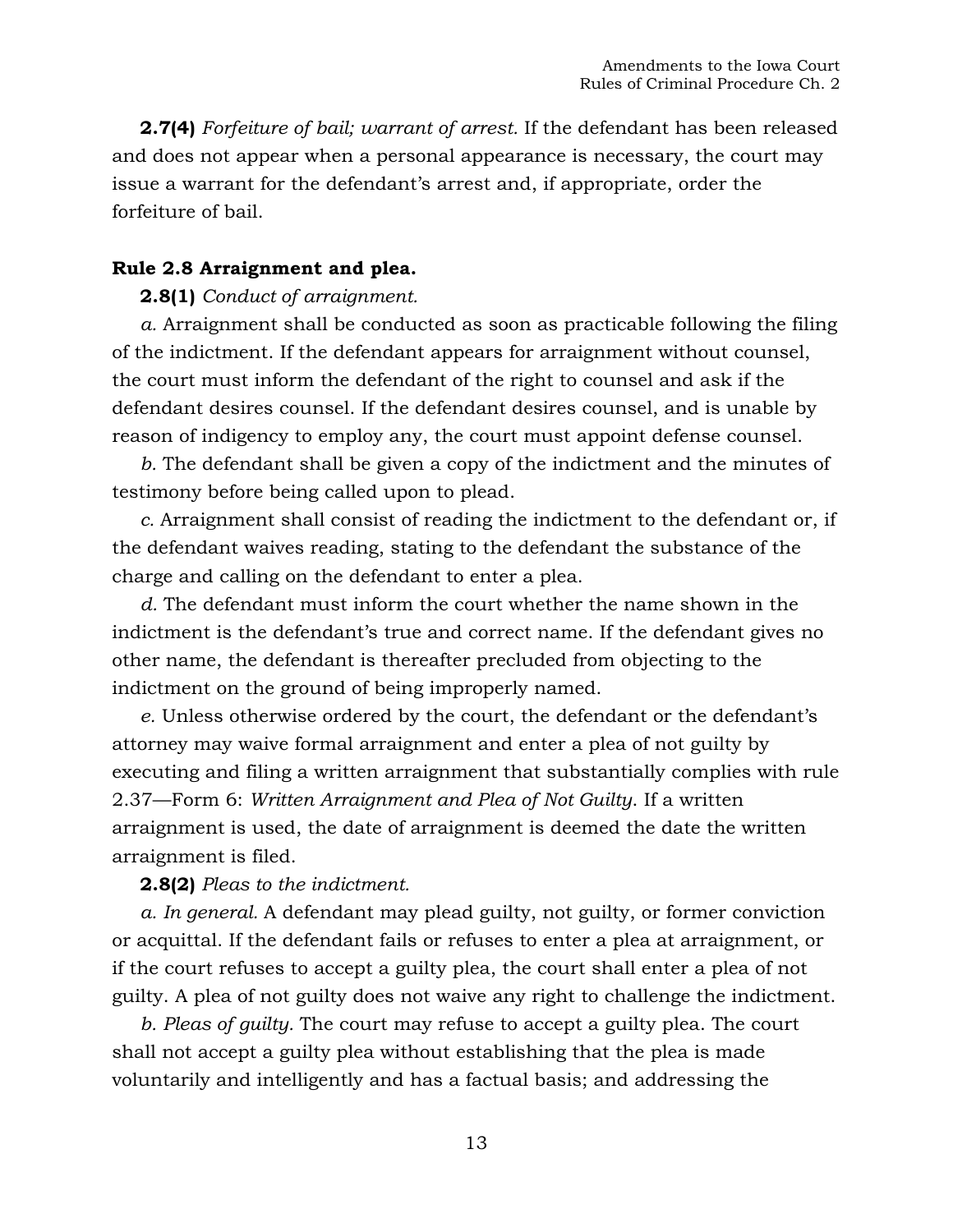defendant personally in open court and informing the defendant of, and establishing that the defendant understands, the following:

(1) The nature and elements of the offense to which the plea is offered.

(2) The statutory maximum and minimum penalties for the offense to which the plea is offered. For purposes of this rule, penalties include incarceration, fines, surcharges, and any other punitive consequences of the conviction.

(3) That a criminal conviction, deferred judgment, or deferred sentence may result in the defendant not being able to vote, hold public office, or possess firearms or ammunition and may have adverse consequences regarding housing, employment, federal or state benefits, student loans, and driving privileges, in addition to other consequences.

(4) That a criminal conviction, deferred judgment, or deferred sentence may affect a defendant's status under federal immigration laws. The court shall inform the defendant that if the defendant is not a citizen of the United States, the effects may include deportation, inability to reenter the United States, mandatory detention in immigration custody, ineligibility for release on bond during immigration proceedings, and increased penalties for unauthorized reentry into the United States.

(5) That the defendant has the right to a trial by jury; the defendant is presumed innocent and cannot be convicted unless the state establishes guilt beyond a reasonable doubt to the unanimous agreement of a twelve-person jury; and the defendant has the right to assistance of counsel, the right to confront and cross-examine witnesses, the right not to be compelled to incriminate oneself, and the right to present witnesses and to have compulsory process in securing their attendance.

(6) That by pleading guilty the defendant waives all trial rights and there will not be a trial of any kind.

(7) That if the defendant pleads guilty (and the offense is not a class "A" felony), no appeal may be taken unless there is good cause for the appeal.

(8) The court shall also inquire as to whether the defendant's willingness to plead guilty results from prior discussions between the prosecuting attorney and the defendant or the defendant's attorney. The terms of any plea agreement shall be disclosed of record as provided in rule 2.10(2). Subject to rule 2.10(3), the court shall inform the defendant that the court is not bound by any party's recommendation as to sentence and that the court will determine sentence at the time of judgment. If the defendant persists in the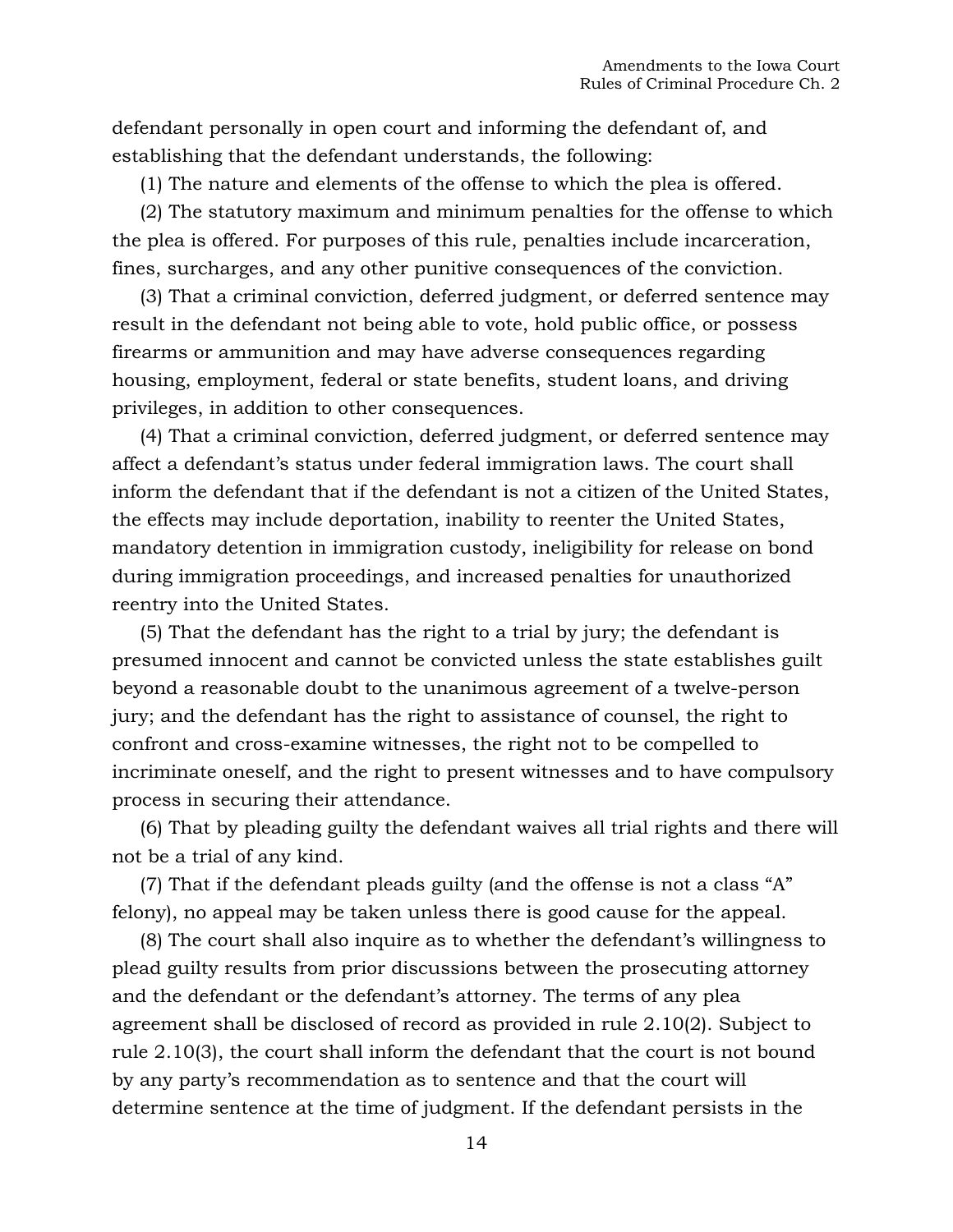guilty plea and it is accepted by the court, the defendant shall not have the right to withdraw the plea later on the ground that the court did not follow the plea agreement.

(9) *Conditional Plea.* With the consent of the court and the prosecuting attorney, a defendant may enter a conditional plea of guilty, reserving in writing the right to have an appellate court review an adverse determination of a specified pretrial motion. When a conditional guilty plea is approved by the court, this constitutes good cause for the defendant to appeal the ruling on the specified pretrial motion. A defendant who prevails on appeal may then withdraw the plea.

*c. Manner and method of plea colloquy.* The court shall question the defendant and may allow the defendant's attorney to question the defendant. The prosecuting attorney may suggest questions to be asked of the defendant. **Comment:** *Alford* pleas are permitted in the court's discretion, so long as the plea meets the requirements of this rule. *See North Carolina v. Alford*, 400 U.S. 25, 37–38 (1970) (discussing the basis for the *Alford* plea procedure); *State v. Knight*, 701 N.W.2d 83, 89 (Iowa 2005) (noting that "the district court has discretion to accept" *Alford* pleas from defendants).

*d. Challenging pleas of guilty.* The court shall inform the defendant:

(1) That any challenges to a guilty plea based on alleged defects in the plea proceedings must be raised in a timely motion in arrest of judgment.

(2) Of the time period for filing a motion in arrest of judgment.

(3) That failure to raise such challenges in a motion in arrest of judgment shall preclude the right to assert them.

*e. Immediate sentencing.* Upon request of the defendant and agreement of the state, the court may proceed directly to judgment and sentencing if the defendant waives all of the following:

(1) The right to file a motion in arrest of judgment.

(2) The use of a presentence investigation.

(3) The allotted time period before entry of judgment.

**2.8(3)** *Record of proceedings.* A stenographic record of all plea colloquies shall be made.

**2.8(4)** *Pleas of guilty to serious or aggravated misdemeanors or nonforcible class "D" felonies.* With the court's approval, the defendant may waive personal colloquy in open court in a guilty plea to a serious or aggravated misdemeanor or a nonforcible class "D" felony. In such event, the defendant must sign a written document substantially complying with rule 2.37—Form 12: *Waiver of*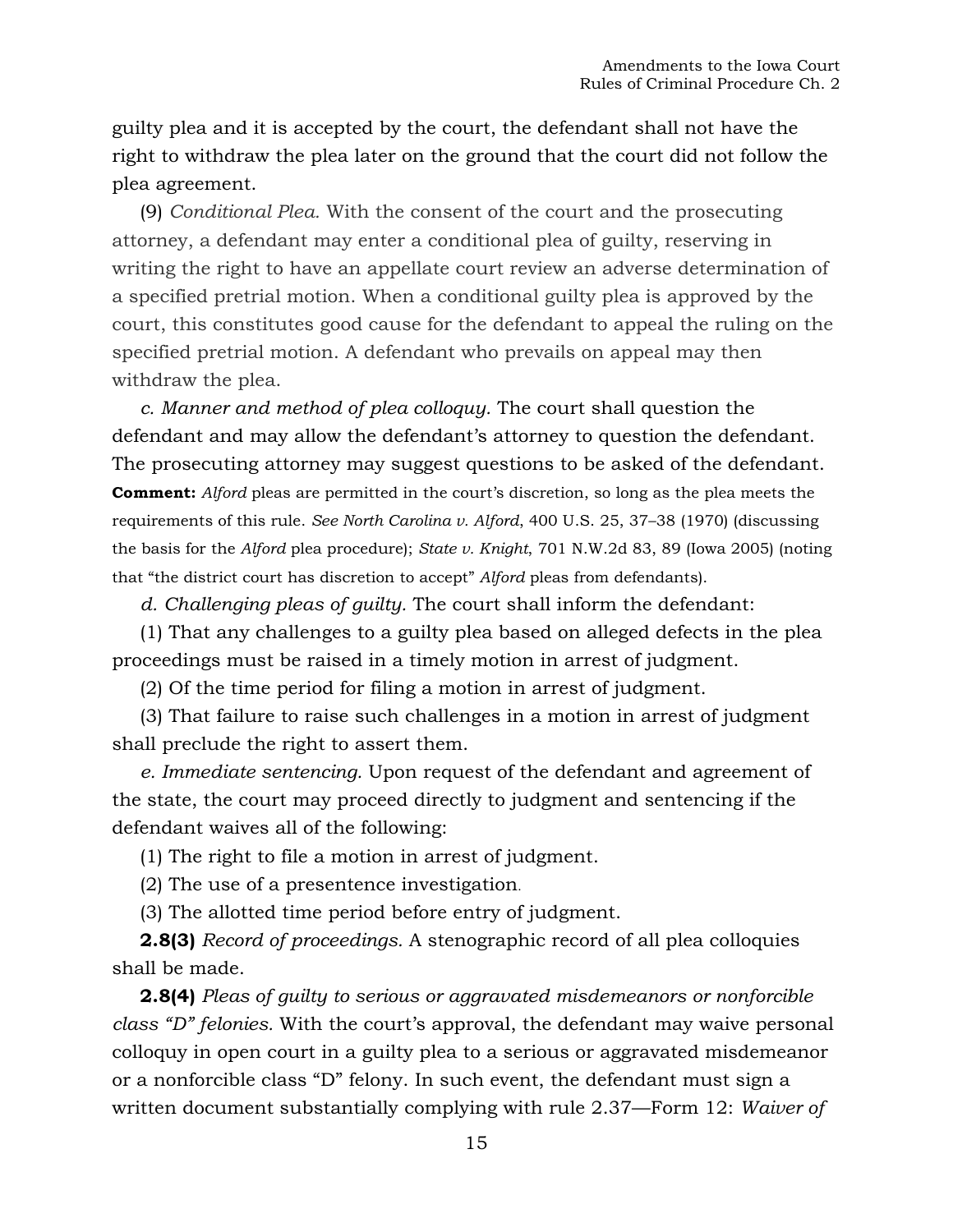*Rights & Written Guilty Plea for Serious or Aggravated Misdemeanors or Nonforcible Class "D" Felonies* that:

*a.* Demonstrates the defendant has been informed of and understands the matters set forth in rule  $2.8(2)(b)(1)$ –(9).

*b.* Discloses and acknowledges the terms of any plea agreement, which shall also be acknowledged by the state.

*c.* Informs the defendant that any challenges to the guilty plea based on alleged defects in the plea proceedings must be raised in a motion in arrest of judgment and that failure to raise such challenges precludes the right to assert them on appeal.

**2.8(5)** *Withdrawal of guilty plea.* At any time before judgment and upon a showing of good cause and that it is in the interests of justice, the court may permit a guilty plea to be withdrawn and a not guilty plea substituted. **Comment:** Revised rule 2.8(5) is not intended to modify existing law as to when a defendant who pleads guilty may withdraw that plea. However, there was a concern that former rule 2.8(2)(*a*) did not reflect current law because it could be read as providing for unfettered trial judge discretion regarding the withdrawal of a guilty plea at any time before judgment.

**Rule 2.9 Trial assignments.** Within 7 days after the entry of a plea of not guilty, the court shall, by written order, set the date and time for trial. If the defendant waives speedy trial at arraignment, the court may hold a case management conference within 30 days, at which the date and time for trial and deadlines for filing motions and taking depositions will be set.

### **Rule 2.10 Plea bargaining.**

**2.10(1)** *In general.* The prosecuting attorney and the defendant's attorney may engage in discussions toward reaching a plea agreement, i.e., an agreement that the defendant will plead guilty to one or more offenses in return for one or more concessions by the state.

**2.10(2)** *Advising the court of agreement.* If a plea agreement has been reached by the parties, the court shall require disclosure of the terms of the agreement on the record at the time the plea is offered. If the plea agreement is in writing, the agreement shall be provided to the court and made a part of the record. All parties shall acknowledge the agreement either in writing or in open court on the record.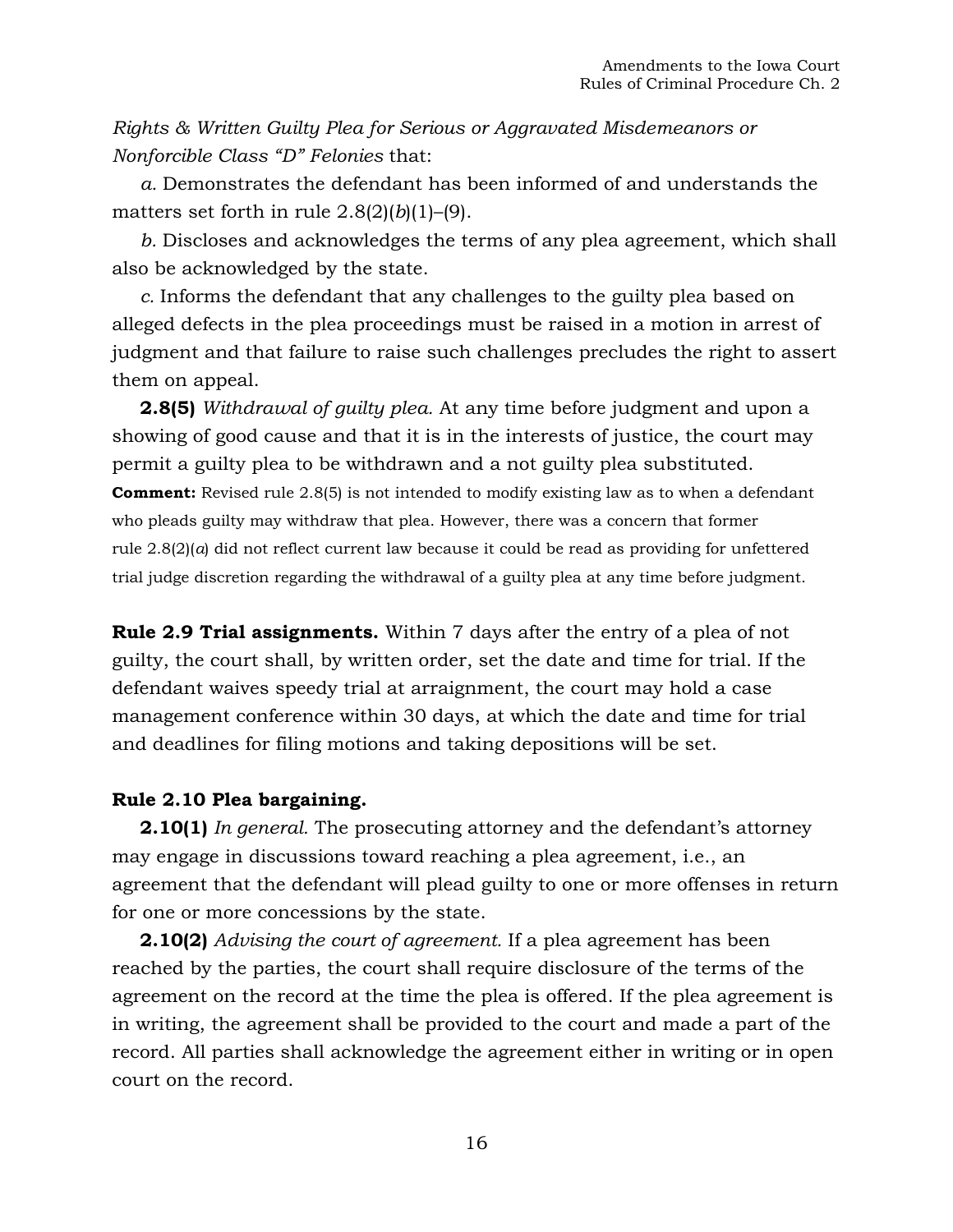**2.10(3)** *Plea agreements conditioned upon court acceptance.* If the plea agreement is conditioned upon the court's approval of a sentencing agreement between the parties, the court may accept or reject the plea agreement, or may defer its decision to accept or reject the plea agreement until receipt of a presentence investigation report.

*a. Acceptance of conditional plea agreement.* When the plea agreement is conditioned upon court approval of a sentencing agreement, and the court accepts the sentencing agreement, at or before the time the plea is accepted, the court shall inform the defendant that it will adopt the disposition provided for in the agreement or another disposition more favorable to the defendant.

*b. Rejection of conditional plea agreement.*

(1) When the plea agreement is conditioned upon court approval of a sentencing agreement, and the court determines it will reject the sentencing agreement, the court shall inform the parties of this fact and afford the defendant an opportunity to withdraw the plea. If the court defers its decision to accept or reject the plea agreement and later decides to reject the plea agreement after receiving the presentence investigation report, the court shall likewise afford the defendant the opportunity to withdraw the plea.

(2) If the court rejects the plea agreement, the court shall also advise the defendant that if the guilty plea continues, the disposition of the case may be less favorable to the defendant than that contemplated by the plea agreement. If the defendant persists in the guilty plea and it is accepted by the court, the defendant shall not have the right to withdraw the plea later on the ground that the court did not follow the plea agreement.

**2.10(4)** *Inadmissibility of plea discussions.* If plea discussions do not result in a guilty plea or if a guilty plea is not accepted or is withdrawn, or if judgment on a guilty plea is reversed on direct or collateral review, the content of any plea discussions and any resulting plea agreement, plea, or judgment shall be inadmissible in any proceeding except as provided in Iowa Rule of Evidence 5.410.

#### **Rule 2.11 Pleadings and motions.**

**2.11(1)** *Pleadings and motions.* Pleadings in criminal proceedings shall be the indictment and the pleas entered pursuant to rule 2.8(2). Defenses and objections raised before trial shall be raised by motion.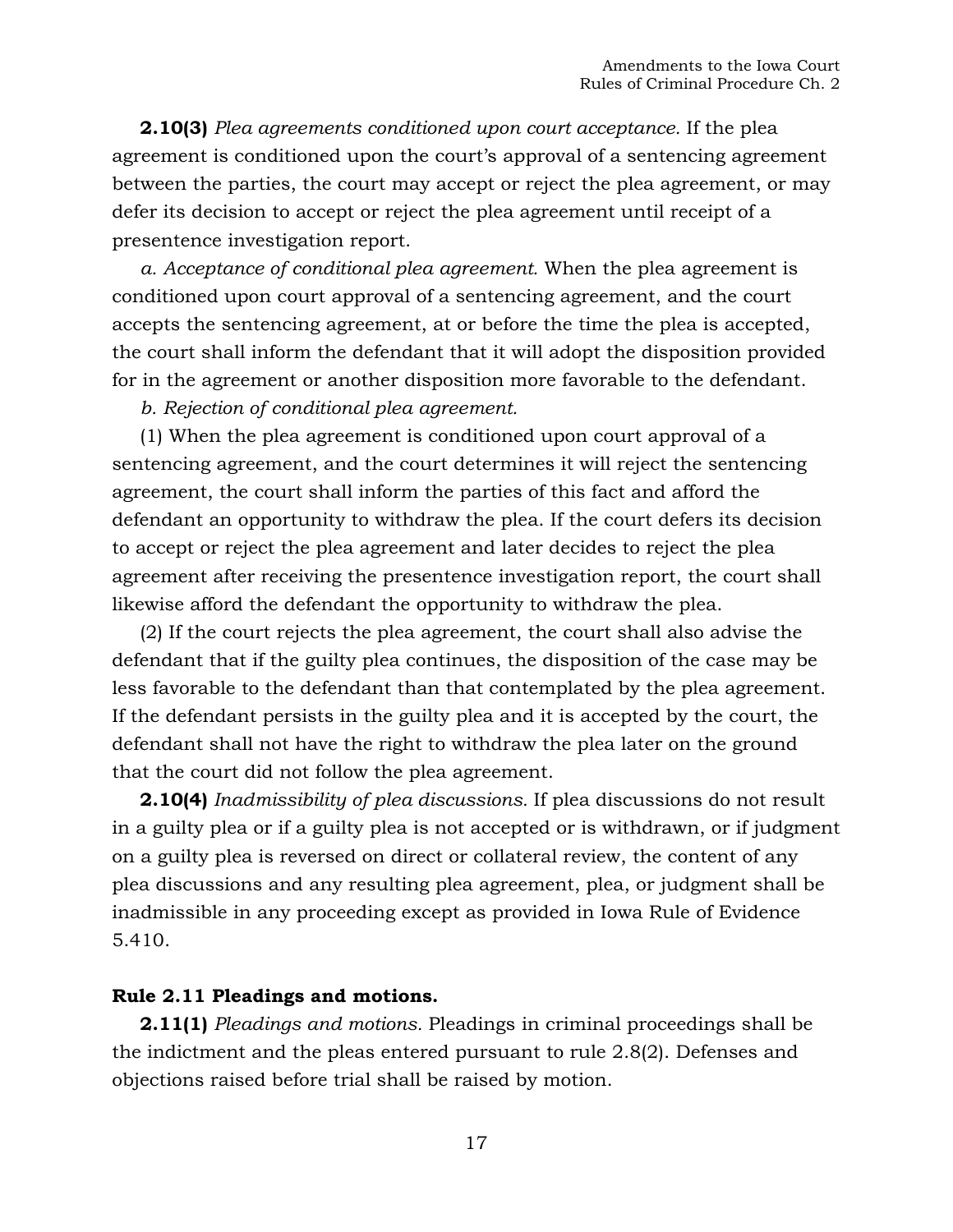**2.11(2)** *Motions.* An application to the court for an order shall be by motion. A motion other than one made during a trial or hearing shall be in writing unless the court permits it to be made orally. It shall state the grounds upon which it is made and shall set forth the relief or order sought.

**2.11(3)** *Service and filing of motions, orders, and papers.* Service and filing of written motions, notices, orders, and other similar papers shall be in the manner provided by the Chapter 16 Iowa Rules of Electronic Procedure.

**2.11(4)** *Pretrial motions.* Any defense, objection, or request that is capable of determination before trial may be raised prior to trial by motion. The following must be raised prior to trial:

*a.* Defenses and objections based on defects in the institution of the prosecution.

*b.* Defenses and objections based on defects in the indictment other than lack of jurisdiction in the court or failure to charge an offense.

*c.* Motions to suppress illegally obtained evidence pursuant to rule 2.12.

- *d.* Requests for discovery.
- *e.* Requests for a severance of charges or defendants.
- *f.* Motions for change of venue.
- *g.* Motions in limine.
- *h.* Motions for separate interpreters.

*i.* Objections to enhancements based on prior convictions other than that the defendant was not the person convicted, or that the defendant was not represented and did not waive counsel.

*j.* Motions for bill of particulars.

**Comment:** Former rule 2.11(9) authorized a "motion for change of judge" to be "verified on information and belief by the movant." References to the motion of change of judge have been deleted from revised rule 2.11 because they have been superseded by other sources of law relating to recusal and disqualification. *See, e.g.*, Iowa Ct. R. 51:2.11. While a litigant should certainly move for disqualification of a judge when a legal ground for doing so arises, that is not the only way for disqualification to occur.

**2.11(5)** *Effect of failure to raise defenses or objections.* Failure of the defendant to timely raise defenses or objections or to make requests that must be made prior to trial under this rule shall constitute waiver thereof, but the court, for good cause shown, may grant relief from such waiver.

**2.11(6)** *Time of filing.* Pretrial motions, except motions for bill of particulars and motions in limine, shall be filed when the grounds therefor reasonably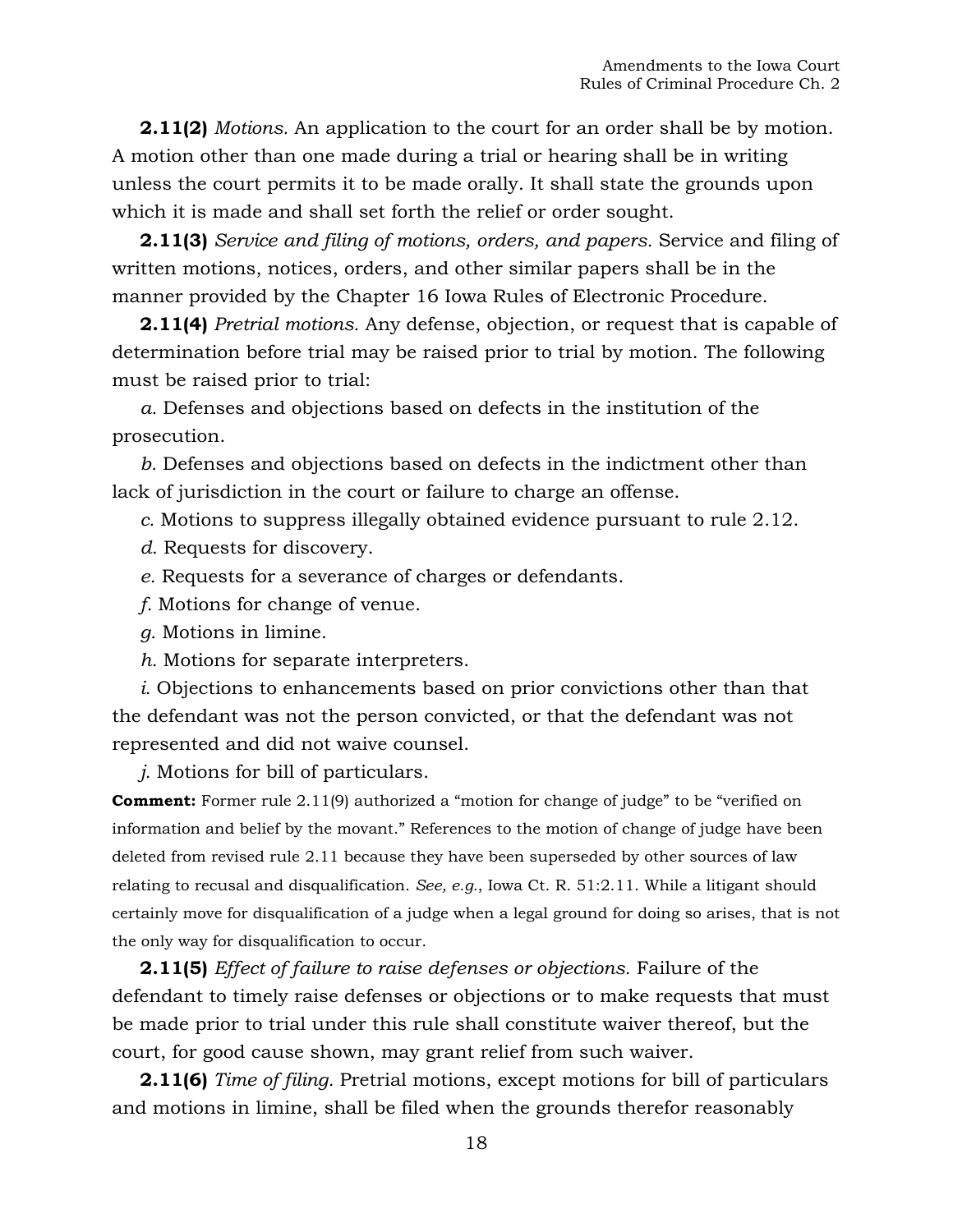appear but no later than 40 days after arraignment. Motions in limine shall be filed when grounds therefor reasonably appear but no later than 9 days before the trial date. On request of a party, the court may establish different deadlines for filing motions.

**2.11(7)** *Bill of particulars.* When an indictment or information charges an offense, but fails to specify the particulars of the offense sufficiently to fairly enable the defendant to prepare a defense, the court may, on written motion of the defendant, require the prosecuting attorney to furnish the defendant with a bill of particulars containing such particulars as may be necessary for the preparation of the defense. A motion for a bill of particulars may be made any time prior to or within 10 days after arraignment unless the time is extended by the court for good cause shown. A plea of not guilty does not waive the right to move for a bill of particulars if such motion is timely filed within this rule. The prosecuting attorney may furnish a bill of particulars on the prosecuting attorney's own motion, or the court may order a bill of particulars without motion. Supplemental bills of particulars may likewise be ordered by the court or voluntarily furnished, or a new bill may be substituted for a bill already furnished. At the trial, the state's evidence shall be confined to the particulars of the bill or bills.

### **2.11(8)** *Dismissing indictment or information.*

*a. In general.* A motion to dismiss the indictment or information may be made on the ground that the matters stated do not constitute the offense charged, that a prosecution for that offense is barred by the statute of limitations, or that the prosecution is barred by some other legal ground. If the court concludes that the motion is meritorious, it shall dismiss the indictment or information unless the prosecuting attorney furnishes an amendment that cures the defect.

*b. Indictment.* A motion to dismiss the indictment may also be made on one or more of the following grounds:

(1) When the indictment has not been presented and marked "filed" as prescribed.

(2) When any person other than the grand jurors was present before the grand jury when the question was taken upon the finding of the indictment.

(3) When any person other than the grand jurors was present before the grand jury during the investigation of the charge, except as required or permitted by law.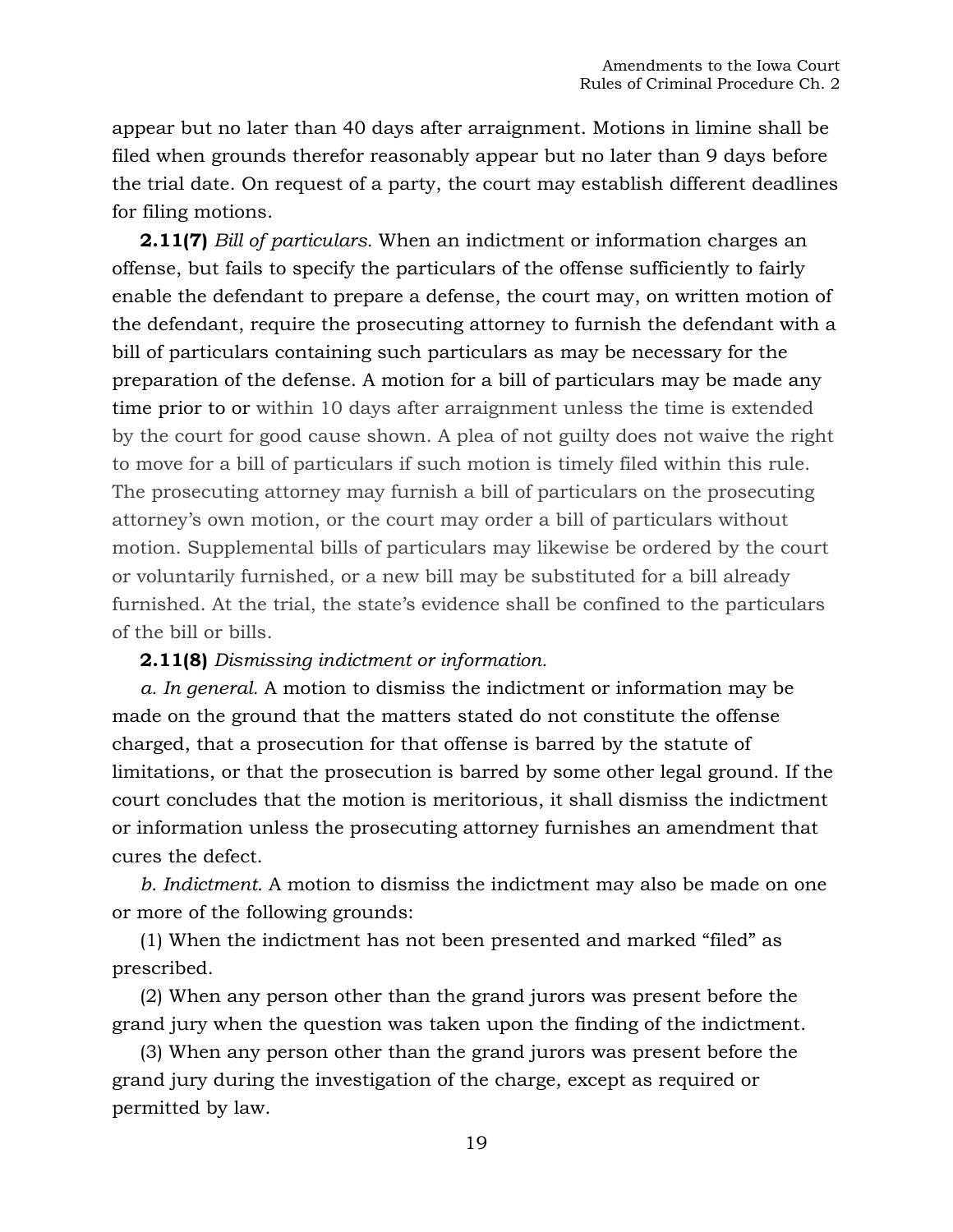(4) When the grand jury was not selected, impaneled, or sworn as prescribed by law.

*c. Information.* A motion to dismiss the information may also be made on one or more of the following grounds:

(1) When the minutes of testimony have not been filed with the information.

(2) When the information has not been filed in the manner required by law.

(3) When the information has not been approved as required under rule  $2.5(4)$ .

**2.11(9)** *Effect of determination.* If the court grants a motion based on a defect in the institution of the prosecution or in the indictment, it may also order that a defendant continue to be held in custody or that the defendant's bail be continued for a specified period pending the filing of a new indictment, or the amendment of any such pleading if the defect is subject to correction by amendment. The new information or indictment must be filed within 20 days of the dismissal of the original indictment. The 90-day period under rule 2.33(2)(*b*) for bringing a defendant to trial shall commence anew with the filing of the new indictment.

**2.11(10)** *Ruling on motion.* A pretrial motion shall be determined without unreasonable delay. Where factual issues are involved in determining a motion, the court shall state its essential findings on the record.

**2.11(11)** *Motion for change of venue.* If a motion for change of venue is filed and the court finds there is a substantial likelihood a fair and impartial trial cannot be preserved with a jury selected from the county where trial is to be held, the court shall order that the action be transferred to another county in which that condition does not exist.

*a.* When a motion for change of venue is granted, the prosecution shall continue in the county where the action is transferred. If the defendant is in custody, the court may order the defendant to be delivered to the sheriff of the receiving county.

*b.* All expenses attendant upon the change of venue and trial, including the costs of keeping the defendant, may be recovered by the receiving county from the transferring county. The prosecuting attorney in the transferring county is responsible for prosecution in the receiving county.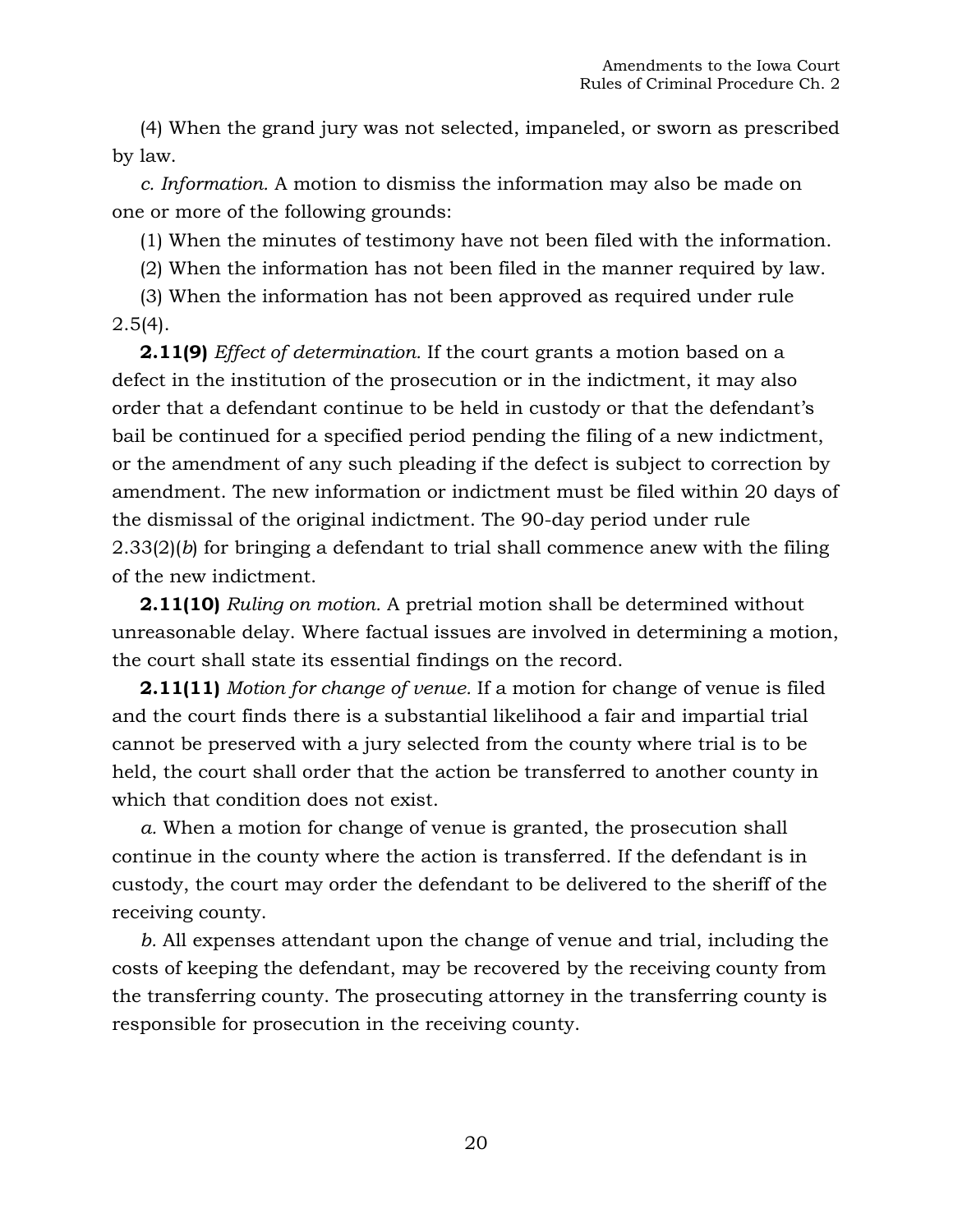## **2.11(12)** *Defense notices.*

*a. Alibi.* A defendant who intends to offer evidence of an alibi defense shall file written notice of such intention within the time provided for pretrial motions.

(1) The notice shall specify the place or places at which the defendant claims to have been at the time of the alleged offense and the names of the witnesses upon whom the defendant intends to rely to establish such alibi.

(2) In response, the prosecuting attorney shall, within 10 days of the defendant's notice or within such other time as the court may direct, file written notice of the names of the witnesses the state proposes to offer in rebuttal to the defendant's alibi.

(3) The notice of alibi and any rebuttal notice shall include witness addresses that conform to rules 2.11(13) and 2.13(2).

*b. Insanity or diminished responsibility.*

(1) *Notice of defense.* If a defendant intends to rely upon either the defense of insanity or the defense of diminished responsibility, the defendant shall file written notice of such intention within the time provided for filing pretrial motions. The court may for good cause shown allow late filing of the notice or grant additional time to the parties to prepare for trial or make other orders as appropriate.

(2) *State's right to expert examination.* When a defendant intends to rely on an expert witness or witnesses for the defense of insanity or diminished responsibility, the defendant shall, within the time provided for filing pretrial motions, file written notice of the name of each such witness. Upon the prosecuting attorney's application in response, if a defendant's expert has examined the defendant, the court may order the examination of the defendant by a state-named expert or experts whose names shall be disclosed to the defendant prior to examination.

*c. Examination of the defendant for purposes of other defenses.* If a defendant's expert has examined the defendant for a reason other than insanity or diminished capacity and is expected to testify, the defendant shall, within the time for filing pretrial motions, file written notice of the name of the expert and the reason for examination. Upon the prosecuting attorney's application in response, the court may order the examination of the defendant by a state-named expert for the same purpose. The name of the state's expert shall be disclosed to the defendant prior to examination.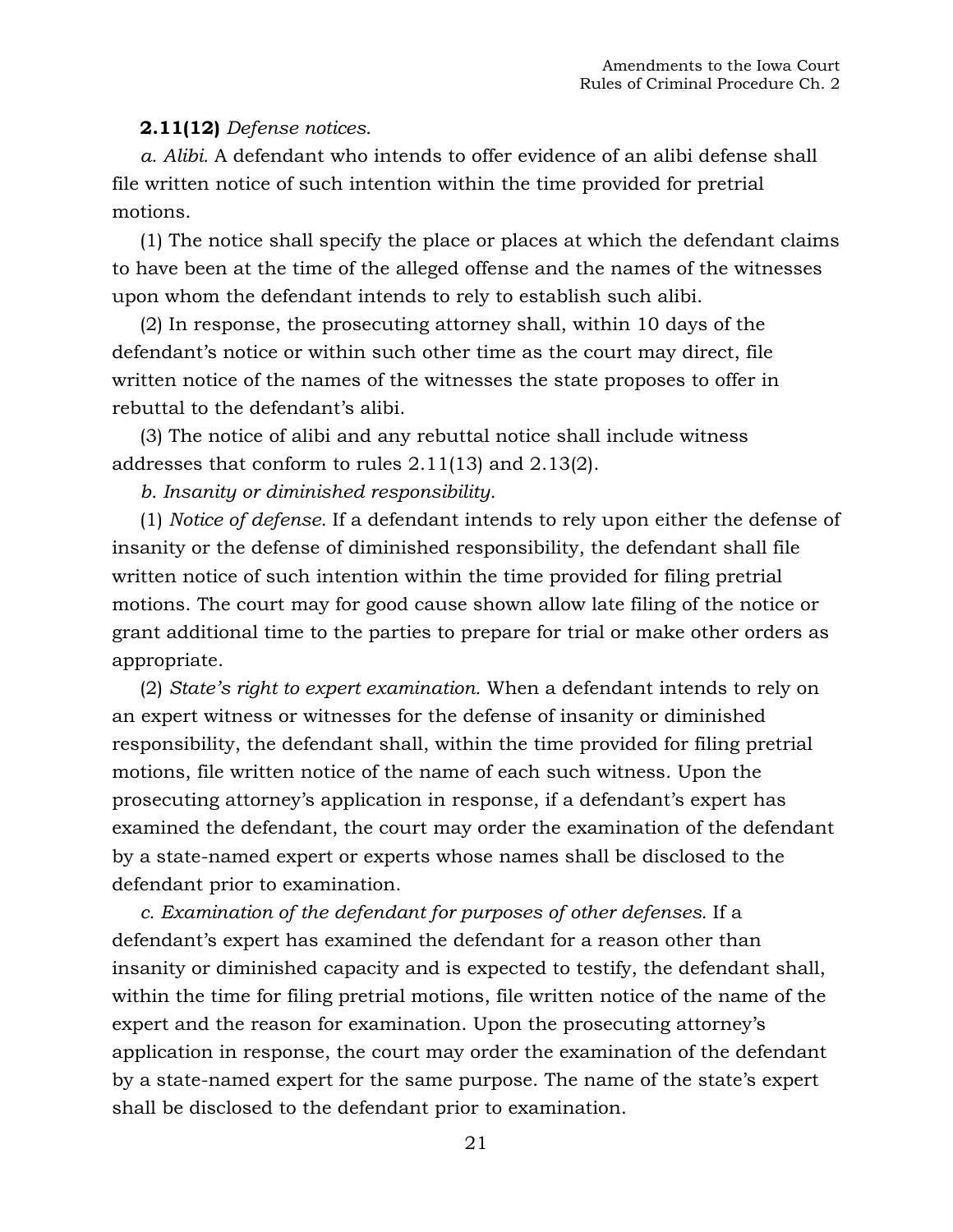**Comment:** Rule 2.11(12)(*c*) is intended to codify the principle set forth in *State v. Rodriguez*, 807 N.W.2d 35, 38-39 (Iowa 2011), including the safeguards described therein.

*d. Affirmative defenses.* If defendant intends to rely upon an affirmative defense of intoxication, entrapment, justification, necessity, duress, mistake, or prescription drugs, the defendant shall, within the time for filing pretrial motions, file written notice of intention as to each such defense.

*e. Failure to comply.* If a party fails to abide by the deadlines in this rule, such party may not offer evidence on the issue without leave of court for good cause shown. In granting leave, the court may impose terms and conditions including a delay or continuance of trial. The right of a defendant to give evidence of alibi, insanity, diminished responsibility, or any affirmative defense in the defendant's own testimony is not limited by this rule. Additionally, this rule does not limit the scope of cross-examination or the defendant's entitlement to an instruction on a defense if supported by the evidence admitted at trial.

### **2.11(13)** *State's duty to disclose witnesses.*

*a. Duty to disclose addresses of law enforcement, governmental, and licensed professional witnesses.* In the minutes of testimony, the state shall provide the defense with a written list of the known employment addresses of the following persons who are expected to testify in their official or professional capacity during the state's case-in-chief: sworn peace officers; federal, state, local, and municipal employees and elected officials; and licensed professionals.

*b. Duty to disclose addresses of other witnesses.* In the minutes of testimony, the state shall provide the defense with a written list of the known residential and employment addresses of the other witnesses who are expected to testify during the state's case-in-chief.

*c. Grounds for withholding an address.* If the state contends disclosure of any address would result in substantial risk to any person of physical harm, intimidation, bribery, economic reprisal, coercion, or undue invasion of privacy, the state may withhold disclosure and shall inform the defendant's attorney of the basis of the nondisclosure.

*d. Disclosure of an address withheld by the state.* If the state withholds disclosure of an address, the defendant's attorney may request in writing the disclosure of residential or alternative addresses for investigative purposes or to ensure service of a subpoena.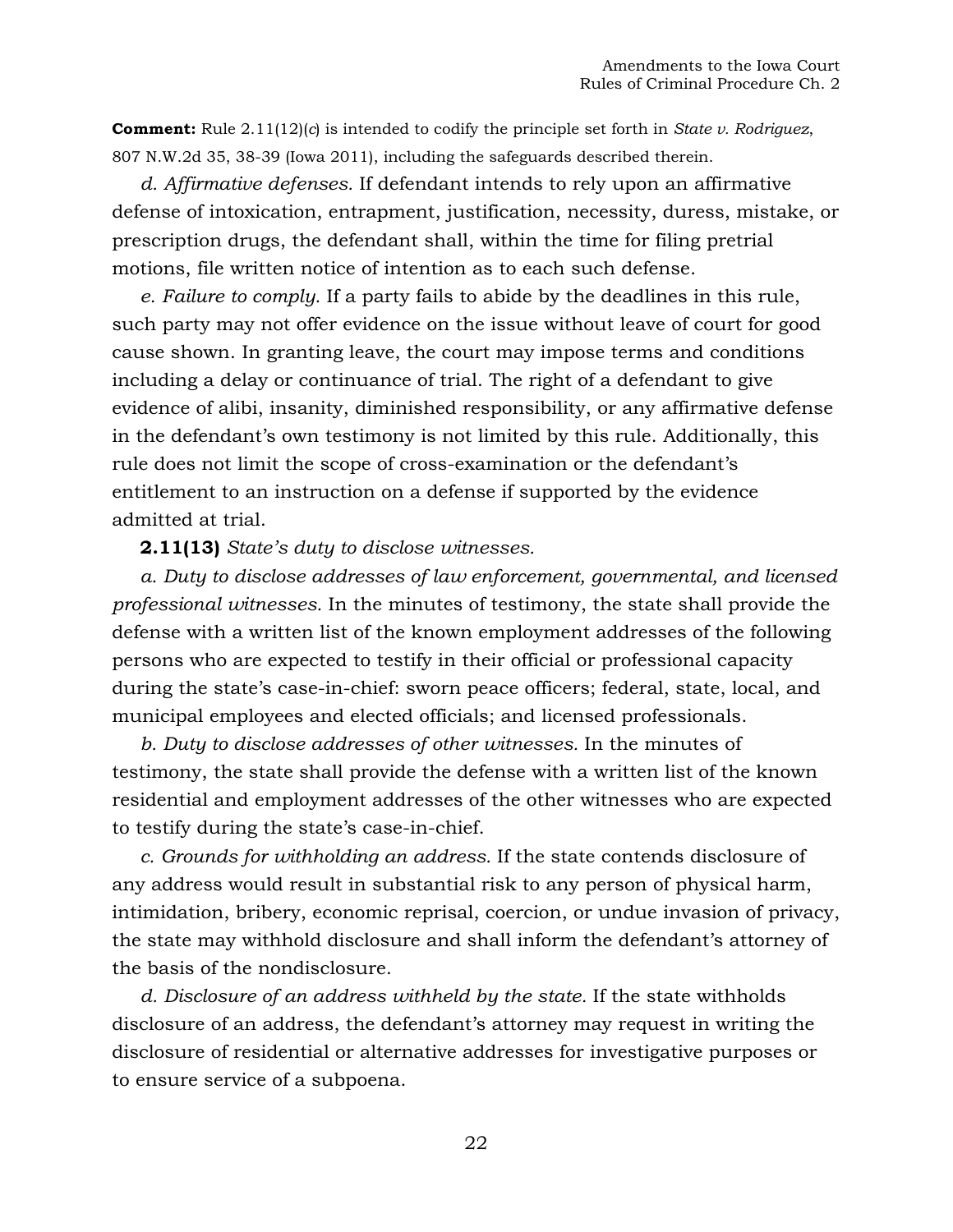(1) Within 5 days of receipt of the request, the state shall confer with the defendant's attorney and provide the requested information to the defendant's attorney or seek a protective order from the court. The court may deny, defer, or otherwise restrict disclosure to the defendant's attorney if the state proves the disclosure would result in substantial risk to any person of physical harm, intimidation, bribery, economic reprisal, coercion, or undue invasion of privacy that outweighs any usefulness of the disclosure to the defendant's attorney.

(2) In establishing the usefulness of the disclosure to the defendant's attorney, the defendant's attorney may provide the court with a written statement to be reviewed by the court in camera. The written statement shall not be served on the state, but shall be made a part of the file, placed under seal, and not subject to disclosure absent further order of the court.

(3) If the court denies the defendant's attorney's request, the court may enter an order allowing the defendant's attorney an opportunity to meet with any witness who is willing to talk to the defendant in an environment that provides for the protection of the witness. The court shall also enter an order facilitating the defendant's attorney's ability to serve a subpoena on the witness for deposition or trial.

*e. Further disclosure of addresses by the defendant's attorney.* Any address disclosed by the state in the minutes of testimony may be disclosed by the defendant's attorney to the defendant, persons employed by the attorney, persons appointed by the court to assist in the preparation of a defendant's case, or any other person if the disclosure is required for preparation of the defendant's case. An attorney shall inform persons provided this information that further dissemination of the information, except as provided by court order, is prohibited. A willful violation of this rule by the defendant, an attorney, persons employed by an attorney, persons appointed by the court, or other persons authorized by the court to receive the address is subject to punishment by contempt.

*f. Continuing duty to update.* The state has a continuing duty to inform the opposing party of any change in the last known residential address or employment address of any witness that the state intends to call during its case-in-chief as soon as practicable after the state obtains that information.

*g. Interference with witnesses.* The defendant, attorneys representing the defendant or the state, and their representatives and agents shall not instruct or advise persons, except the defendant, having relevant information that they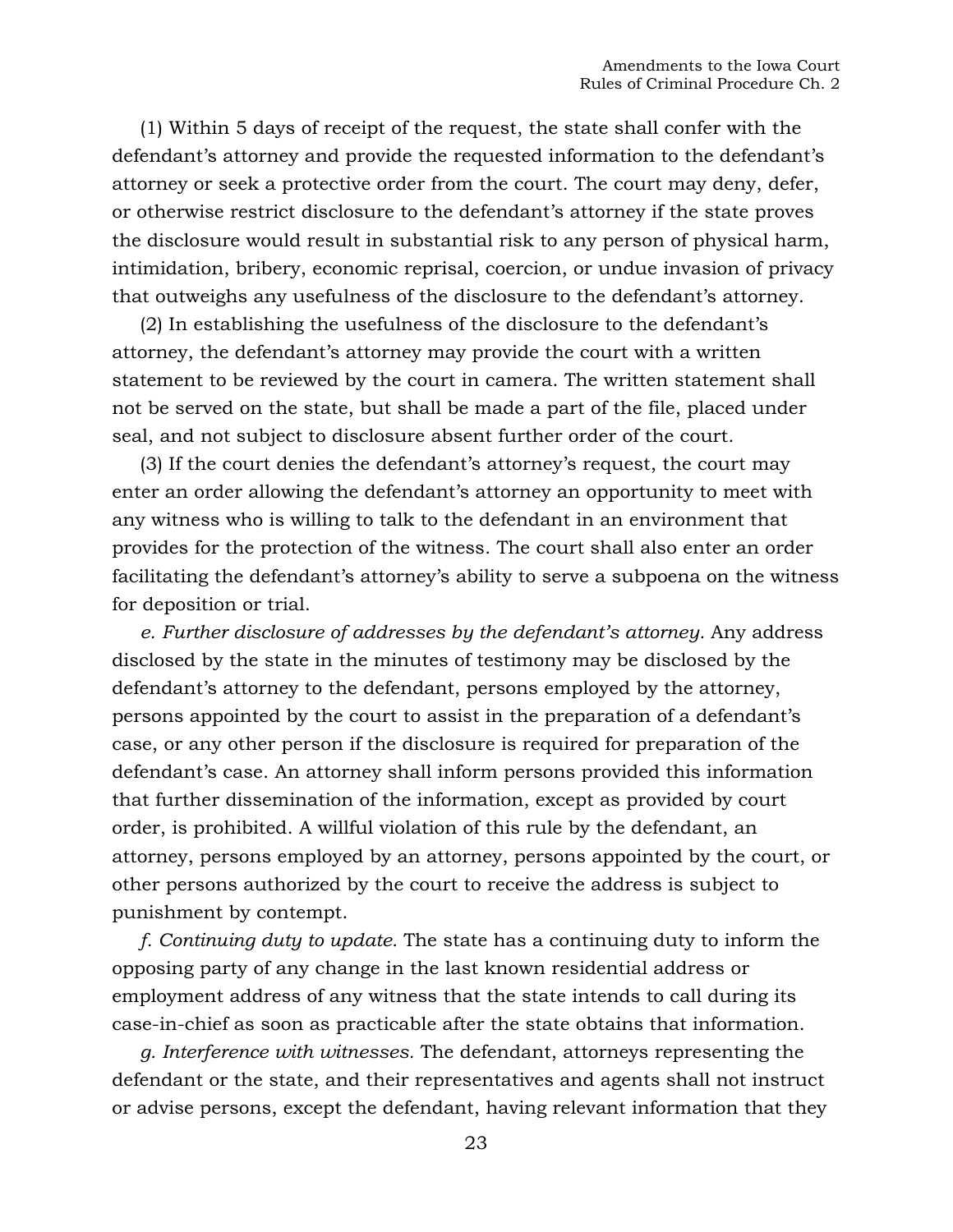should refrain from discussing the case with the opposing party's attorney or an unrepresented defendant or from showing the opposing party's attorney or an unrepresented defendant any relevant evidence. The defendant, attorneys representing the defendant or the state, and their representatives and agents shall not otherwise impede investigation of the case by the opposing party's attorney or an unrepresented defendant. *See* Iowa R. Prof'l Conduct 32:3.4(a), (f).

*h. Service of subpoenas.* The most recent address provided by the state for a witness shall be the authorized address where the witness can be served, except when the defendant's attorney has reason to believe that the address is not accurate for that witness at the time of service, or the person in fact no longer works or resides at that address.

### **Rule 2.12 Suppression of unlawfully obtained evidence.**

**2.12(1)** *Motion to suppress evidence.* A person aggrieved by an unlawful search, seizure, interrogation, or other unlawfully obtained evidence may move to suppress for use as evidence anything so obtained. The court shall receive evidence on any issue of fact necessary to the decision of the motion. The motion shall be made as provided in rules 2.11(4)–(6).

**2.12(2)** *Discretionary review of an interlocutory order.* Any party aggrieved by an interlocutory order affecting the suppression of evidence, except in simple misdemeanors, may apply for discretionary review of the order in advance of trial.

**2.12(3)** *Effect of failure to file.* Failure to file a timely motion to suppress evidence waives the objection that the evidence was unlawfully obtained unless good cause is shown for a later filing.

### **Rule 2.13 Depositions.**

#### **2.13(1)** *By defendant.*

*a.* A defendant in a criminal case may depose all witnesses listed by the state in the minutes of testimony in the same manner, with the same effect, and with the same limitations, as in civil actions except as otherwise provided by statute and these rules.

*b.* Before indictment, depositions may be taken only with leave of court.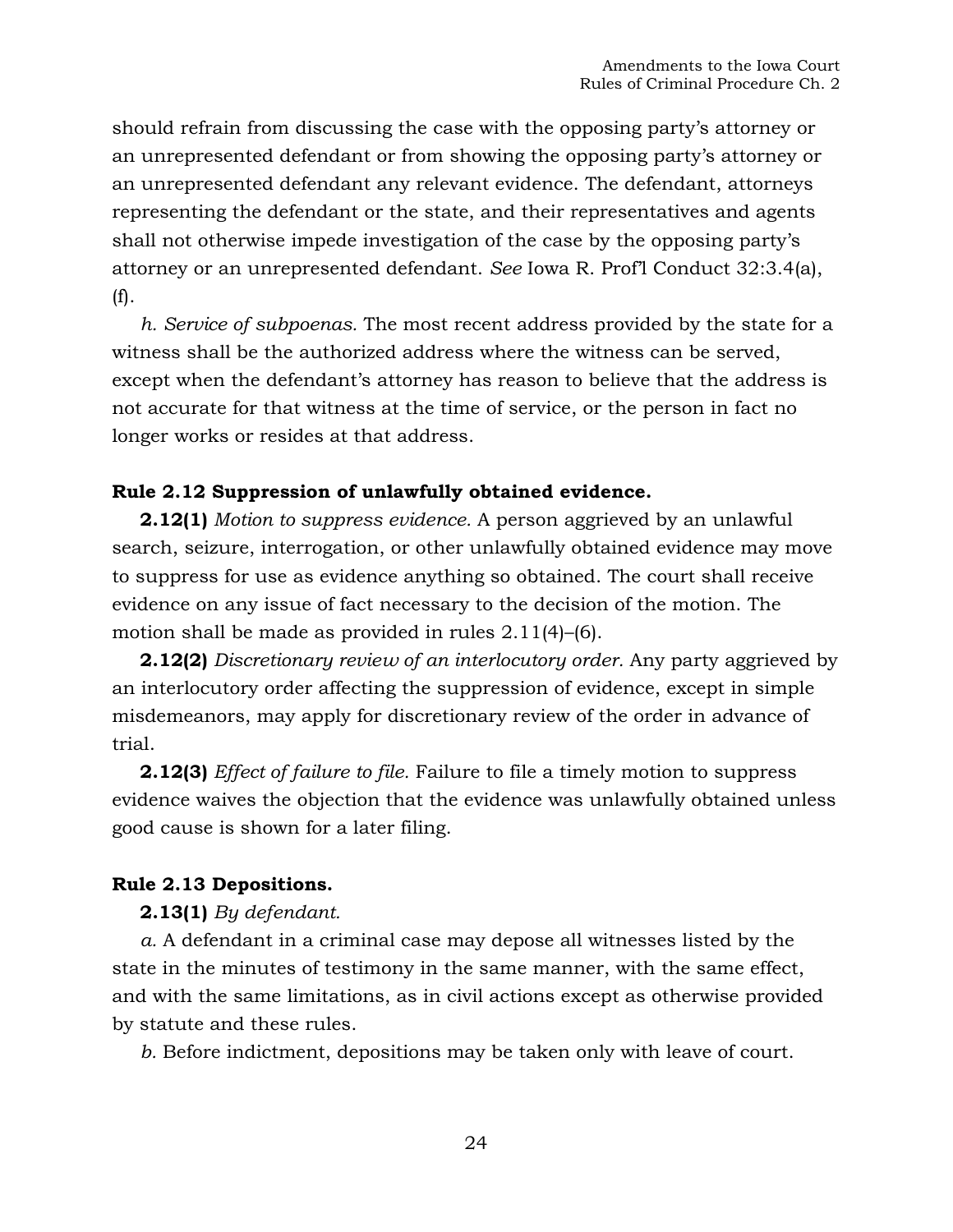## **2.13(2)** *Reciprocal disclosure of witnesses.*

*a.* At or before the taking of any deposition by a defendant, the defendant shall file a written list of the names and addresses of all witnesses expected to be called for the defense except the defendant and surrebuttal witnesses.

*b.* The defendant shall have a continuing duty before and throughout trial promptly to disclose additional defense witnesses.

*c.* If the defendant has taken depositions and does not disclose to the prosecuting attorney all of the defense witnesses, except the defendant and surrebuttal witnesses, at least 9 days before trial, the court may order the defendant to permit the discovery of such witnesses, grant a continuance, or enter such other order as it deems just under the circumstances. The court may, if it finds that no less severe remedy is adequate to protect the state from undue prejudice, order the exclusion of the testimony of any such witnesses.

*d.* The state may depose any witness listed by the defense.

**2.13(3)** *Objections to depositions.* If either party objects to the taking of a deposition, the court shall determine whether discovery of the witness is necessary in the interest of justice and shall allow or disallow the deposition. **Comment:** The former rule recognized only two objections to depositions: (1) that the witness was a foundation witness, and (2) that the witness had been adequately examined at the preliminary hearing. The revised rule recognizes there may be other legally valid objections to a deposition, e.g., the witness has already been deposed and there is no need for a second deposition.

**2.13(4)** *Time of taking.* If the defendant does not waive speedy trial, depositions shall be taken within 30 days after arraignment unless the deadline is extended by the court. If the defendant waives speedy trial, depositions shall be taken at least 30 days before trial unless the court orders otherwise.

**2.13(5)** *Presence of defendant.* Subject to rule 2.27(1)(*c*), the defendant is required to be personally present at all depositions. If the identity of the defendant is at issue and the defendant makes a timely motion, the court may allow the defendant to be absent during the part of the deposition when the parties question an eyewitness concerning the identity of the perpetrator of the crime. In that event, all parties shall complete their examination of the eyewitness regarding identity before the defendant is required to be present.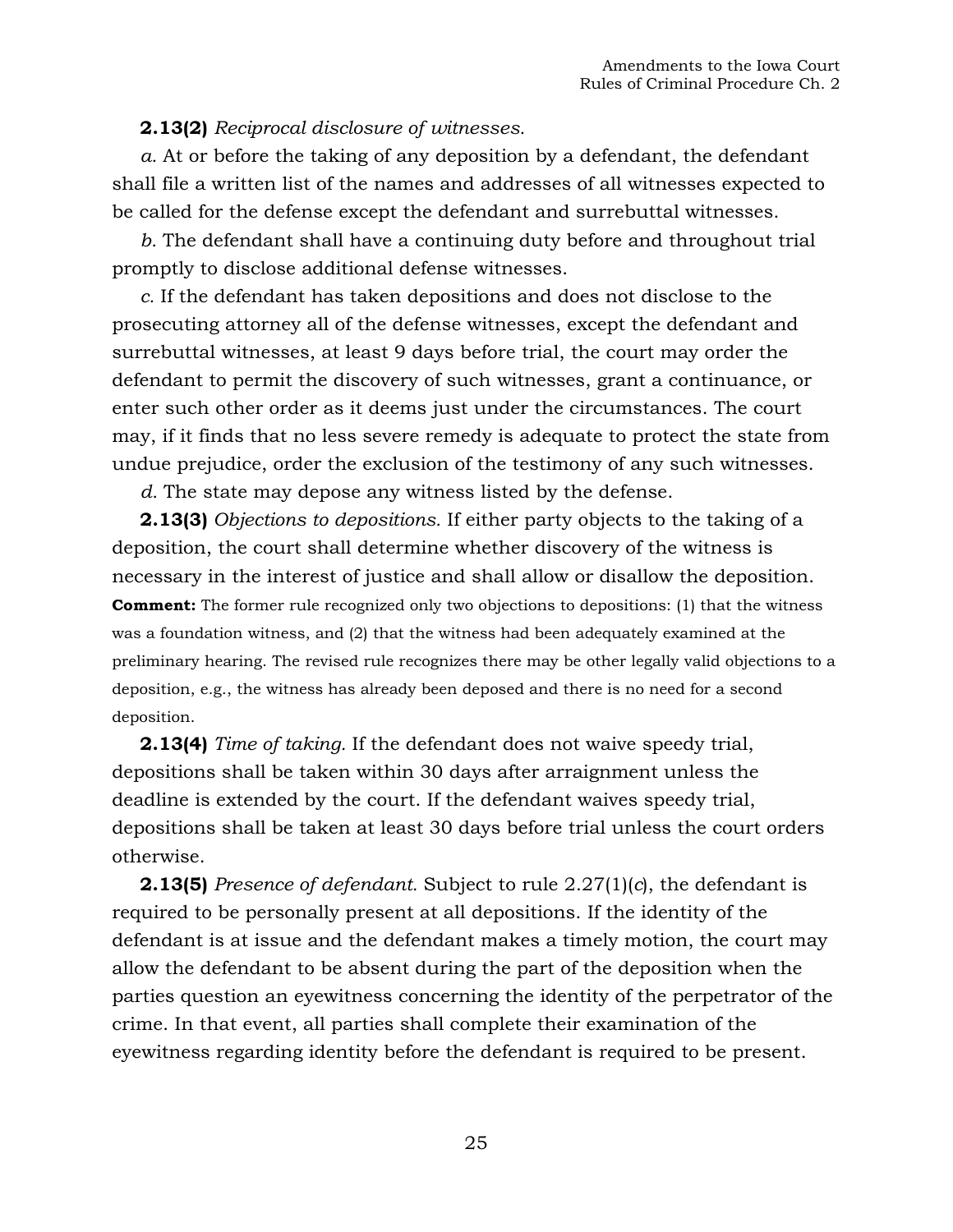#### **2.13(6)** *Special circumstances.*

*a. Perpetuation of testimony where a witness will be unavailable at trial.* Whenever the interests of justice make necessary the taking of the deposition of a prospective witness for use at trial, the court may, upon motion of a party and notice to the other parties, order that the deposition be taken and that any designated materials, not privileged, be produced at the same time and place. This provision is available even if the moving party is the only party intending to call the prospective witness at trial.

*b. Continuation of the prosecuting attorney's investigation.* After a complaint or indictment has been filed, the prosecuting attorney may continue to subpoena witnesses and utilize subpoenas duces tecum, as provided in rule 2.5(6). However, the defendant shall receive notice through the judicial branch electronic filing system, and if a witness appears pursuant to a subpoena, the defendant shall have the opportunity to appear, cross-examine the witness, and review materials produced by the witness.

*c. Minors.* To protect a minor from trauma caused by testifying in the physical presence of the defendant where it would impair the minor's ability to communicate, the court may, upon motion of a party and notice to the other parties, order that the deposition of the minor be taken as follows:

(1) Only the judge, parties, parties' attorneys, persons necessary to record the deposition, and any person whose presence, in the opinion of the court, would contribute to the welfare and wellbeing of the minor, may be present in the room with the minor during the minor's deposition.

(2) The court may require a party be confined to an adjacent room or behind a screen or mirror that permits the party to see and hear the minor during the minor's deposition, but does not allow the minor to see or hear the party. However, if a party is so confined, the court shall take measures to ensure that the party and the party's attorney can confer during the deposition and shall inform the minor that the party can see and hear the minor during deposition.

(3) As an alternative to (2), the court may require a party to attend the deposition by a live audiovisual connection. In such case, the court shall likewise take measures to ensure that the party and the party's attorney can confer during the deposition and shall inform the minor that the party can see and hear the minor during deposition.

**2.13(7)** *Perpetuating testimony before a case is filed.* A person expecting to be a party to a criminal prosecution may perpetuate testimony in the person's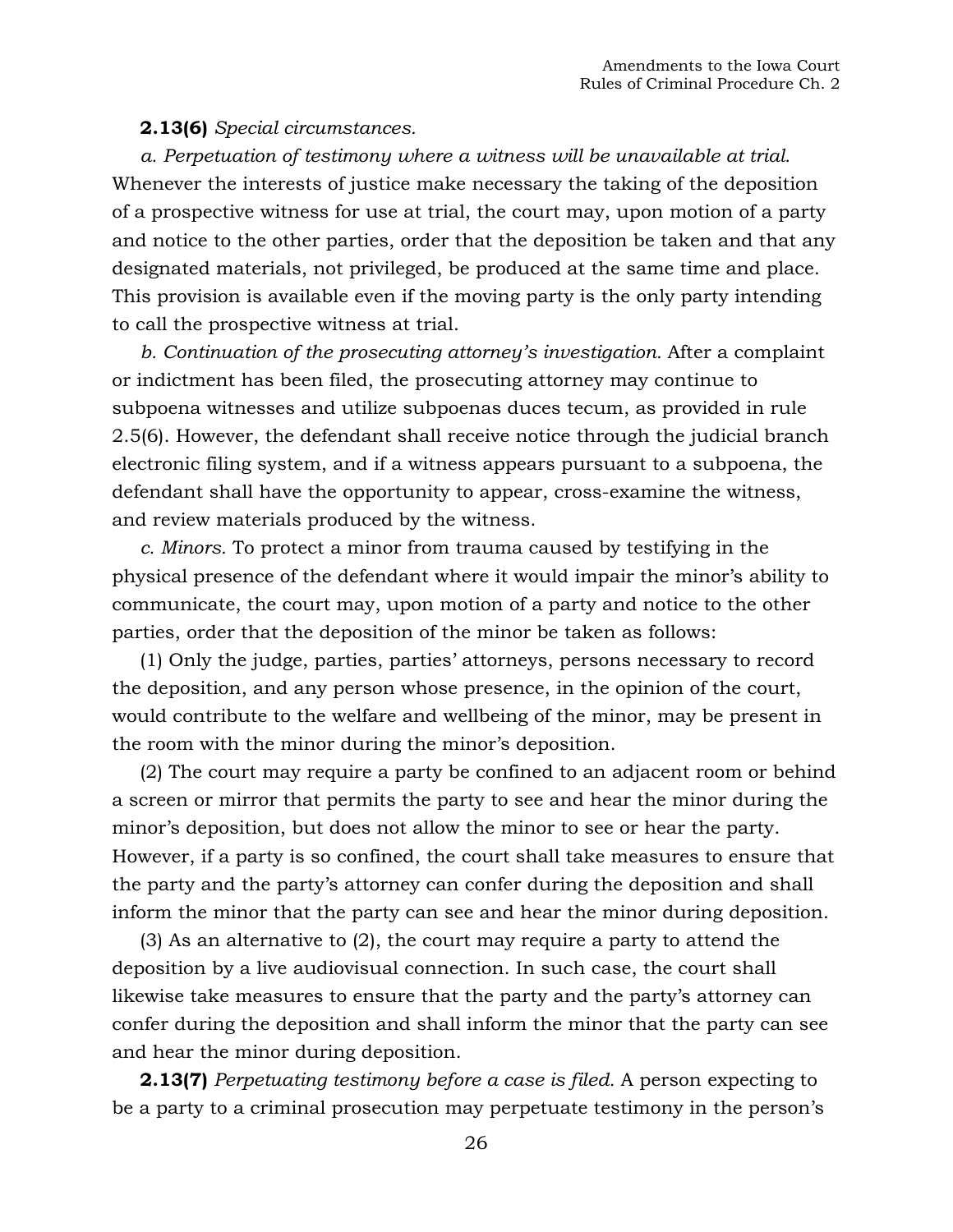favor in the same manner and with like effect as may be done in expectation of a civil action. *See* Iowa Rs. Civ. P. 1.721–1.728.

## **Rule 2.14 Discovery.**

**2.14(1)** *Disclosure of evidence by the state upon defense request or motion. a. Disclosure required upon request.*

(1) Upon a filed pretrial request by the defendant, the prosecuting attorney shall permit the defendant to inspect and copy:

1. Any relevant written or recorded statements made by the defendant, within the possession, custody, or control of the prosecuting attorney or investigating law enforcement agency unless those statements were included with the minutes of testimony accompanying the indictment.

2. The substance of any oral statement made by the defendant, which the state intends to offer in evidence at the trial, including any record of same.

3. The transcript or record of testimony of the defendant before a grand jury.

(2) When two or more defendants are jointly charged, upon the filed request of any defendant, the prosecuting attorney shall permit the defendant to inspect and copy any written or recorded statements and the substance of any oral statements of a codefendant that the state intends to offer in evidence at trial.

(3) Upon the filed request of the defendant, the state shall permit the defendant to inspect a copy of the defendant's prior criminal record, if any.

## *b. Discretionary discovery.*

Upon motion of the defendant, the court may order the prosecuting attorney to permit the defendant to inspect, copy, and photograph, and, where appropriate, subject to scientific tests:

(1) Items seized by the state in connection with the alleged crime.

(2) Any results or reports of physical or mental examinations and scientific tests or experiments made in connection with the particular case, within the possession, custody, or control of the state.

(3) Writings, recordings, photographs, or tangible objects within the possession, custody, or control of the prosecuting attorney or investigating law enforcement agency, which are material to the preparation of the defense, or are intended for use by the state as evidence at the trial, or were obtained from or belong to the defendant. This includes the transcript or record of any grand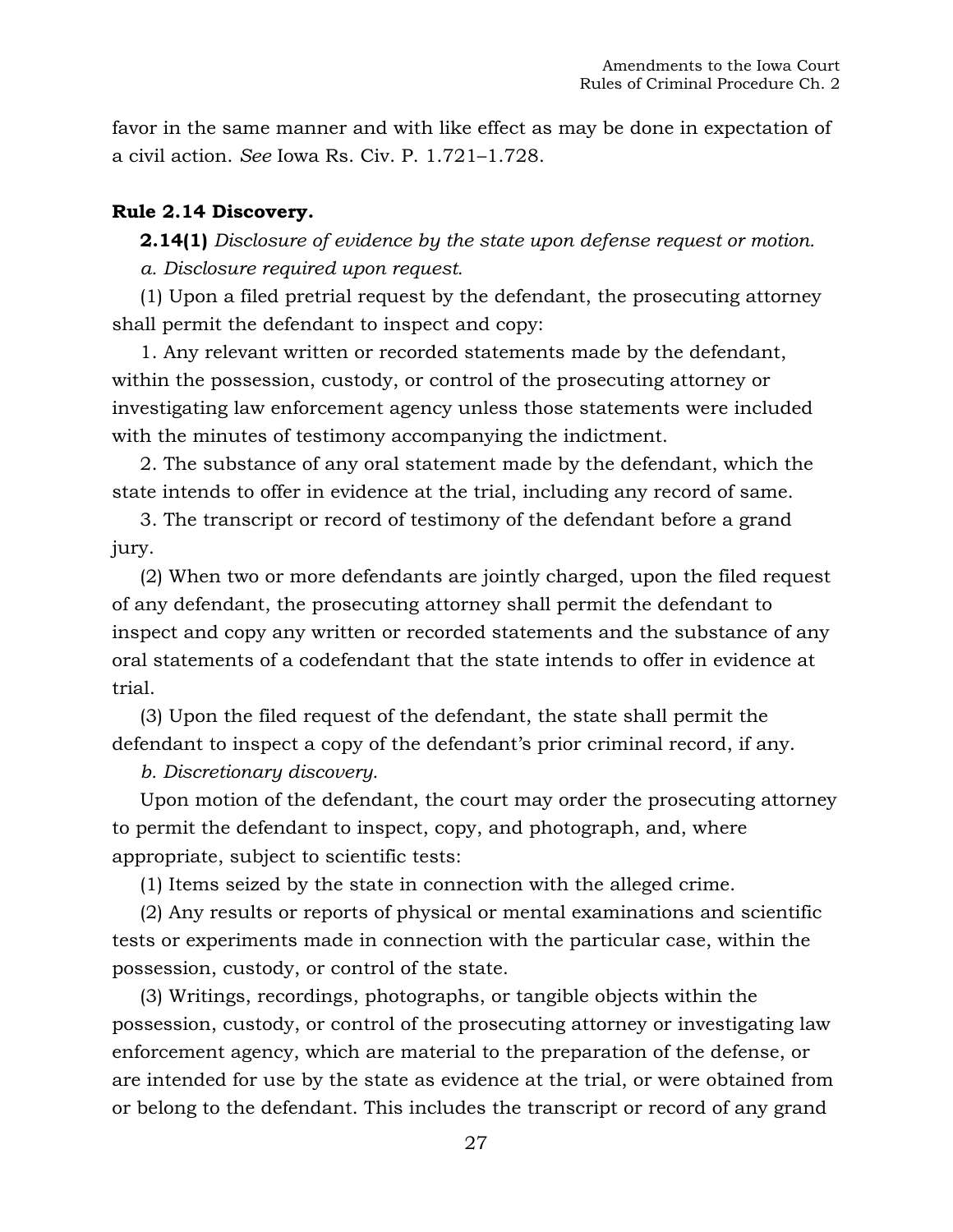jury testimony given by a witness who is expected to testify in the government's case-in-chief.

## **2.14(2)** *Disclosure of evidence by the defendant.*

If the court grants the relief sought by the defendant under rule 2.14(1)(*b*), the defendant shall have a duty to permit the state to inspect and copy:

*a.* Writings, recordings, photographs, or tangible objects, including statements other than those of the defendant that are not privileged and are within the possession, custody, or control of the defendant, and which the defendant intends to introduce in evidence at trial.

*b.* Any results or reports of physical or mental examinations and scientific tests or experiments made in connection with the particular case, within the possession or control of the defendant, which the defendant intends to introduce in evidence at the trial, or which were prepared by a witness whom the defendant intends to call at the trial when such results or reports relate to the witness's testimony.

**2.14(3)** *Continuing duty to disclose.* If following the issuance of an order under this rule, a party discovers additional evidence or decides to use additional evidence that would be subject to discovery under the same order, the party shall promptly disclose the evidence to the other party.

**2.14(4)** *Regulation of discovery.*

*a. Protective orders.* For good cause shown, the court may order the discovery or inspection be denied, restricted, or deferred, or make such other order as is appropriate.

*b. Failure to comply.* If a party fails to comply with this rule or with an order issued pursuant to this rule, the court may, upon timely application, order such party to permit the discovery or inspection, grant a continuance, prohibit the party from introducing any evidence not disclosed, or enter such other order as it deems just under the circumstances.

### **Rule 2.15 Subpoenas.**

**2.15(1)** *For witnesses.* The clerk of court in any pending criminal action shall issue deposition or trial subpoenas for witnesses, signed by the clerk and with the seal of the court, and make them available to the defendant's attorney or the prosecuting attorney.

**2.15(2)** *For production of documents.* A subpoena may direct the witness to bring with the witness any documents, electronically stored information, or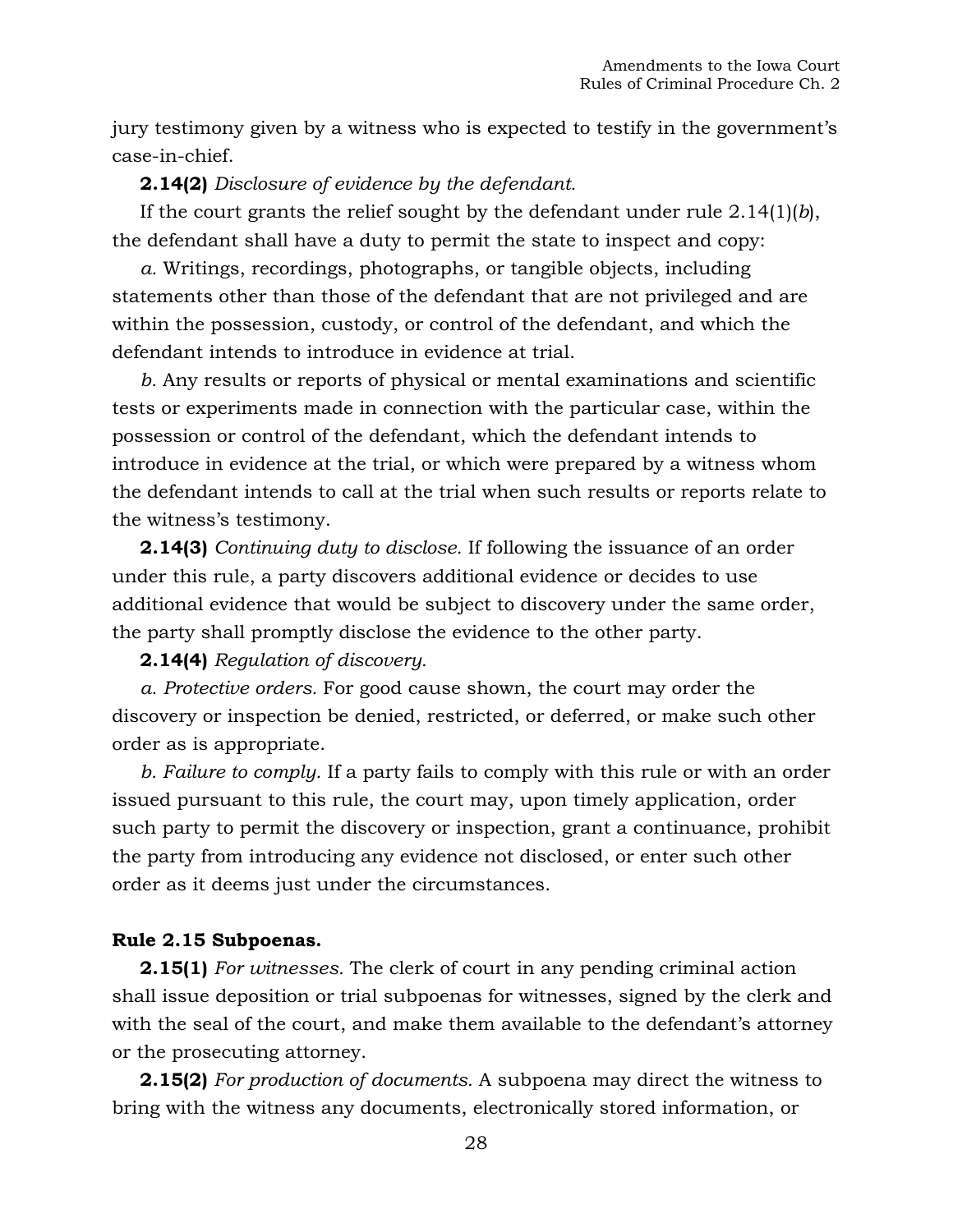other things under the witness's control that the witness is bound by law to produce as evidence. The court on motion may dismiss or modify the subpoena if compliance would be unreasonable or oppressive.

**2.15(3)** *Special circumstances.*

*a. Subpoenas.*

(1) The defendant may make application to the court for the issuance of subpoenas for the purpose of investigation. Notice shall be given to the state and any codefendants when making this application.

(2) Any objection to the defendant's application by the state or any codefendant must be filed within 10 days.

1. Any objection shall be in writing and include the basis for the objection and a request for hearing.

2. Permissible bases for objections to evidence sought by a defendant subpoena include:

(a) The evidence could be obtained in another manner.

(b) The defendant did not first request that the state obtain the evidence.

(c) The evidence would not be admissible at trial.

**Comment:** After receiving any objections, the court, through the exercise of its discretion, should regulate any defense requests for investigative subpoenas.

(3) The defendant shall disclose any materials obtained by the subpoena to the state and any codefendants within 15 days of the request.

(4) If any such evidence obtained is intended for use at trial, it shall be disclosed to the state at least 10 days prior to trial or at such time set by a pretrial conference, scheduling, or status conference order.

*b. Preservation order.* The defendant may seek a preservation order to avoid the risk of loss of evidence or other reason justifying relief by filing an emergency application with the court along with any supporting affidavits and a proposed order. Notice shall be given to the state when making this application. If the court finds good cause has been shown by the application and any supporting affidavits, the court shall immediately issue a preservation order to be served on the appropriate person or entity.

**2.15(4)** *Service.* Any person who is at least 18 years old and not a party to the case may serve a subpoena.

**Comment:** Investigators, paralegals, and attorneys may serve subpoenas unless they are a party to the case.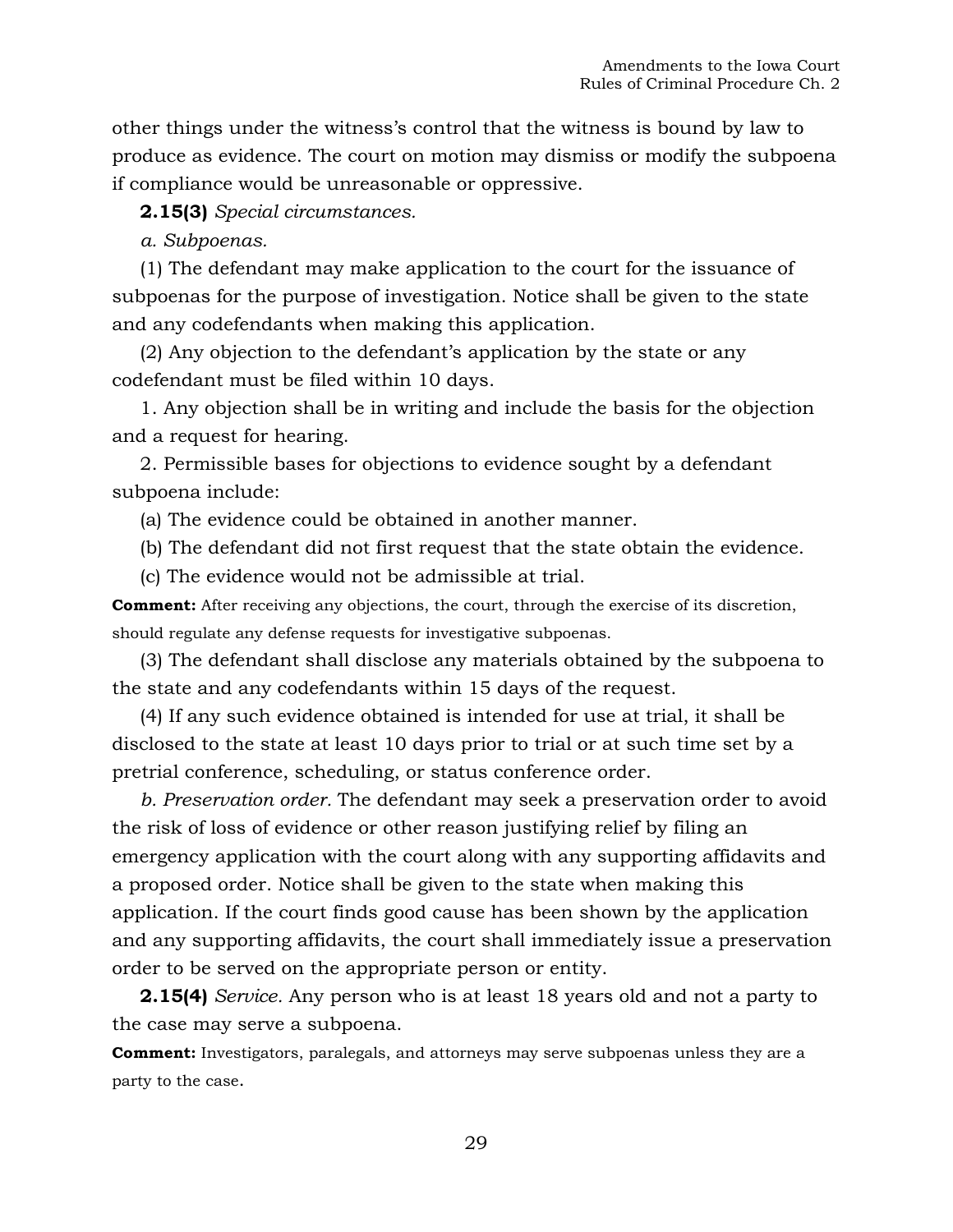*a.* A peace officer must serve without delay in the peace officer's county or city any subpoena delivered to the peace officer for service and make a written return stating the time, place, and manner of service.

*b.* When service is made by a person other than a peace officer, proof thereof shall be made by affidavit, which shall be filed in the court and shall include the time, place, and manner of service and the name of the person served.

*c.* Service upon an adult witness is made by personally delivering a copy of the subpoena to the witness.

*d.* Service may be by electronic mail or other electronic means with the consent of the person or entity being served. Proof of service shall be filed with the court.

*e.* Service upon a minor witness shall be as provided for personal service of an original notice in a civil case pursuant to Iowa Rule [of Civil Procedure](https://1.next.westlaw.com/Link/Document/FullText?findType=L&pubNum=1016823&cite=IAR1.305&originatingDoc=NA805FE501B1111DAB311FB76B2E4F553&refType=LQ&originationContext=document&transitionType=DocumentItem&contextData=(sc.Document))  [1.305\(2\).](https://1.next.westlaw.com/Link/Document/FullText?findType=L&pubNum=1016823&cite=IAR1.305&originatingDoc=NA805FE501B1111DAB311FB76B2E4F553&refType=LQ&originationContext=document&transitionType=DocumentItem&contextData=(sc.Document))

*f.* Any subpoena must comply with Iowa Code section 622.10, if applicable.

**2.15(5)** *Sanctions for refusing to appear or testify.* Disobedience to a subpoena, or refusal to be sworn or to answer as a witness, may be punished by the court as contempt. The attendance of a witness who so fails to appear may be compelled by warrant.

### **Rule 2.16 Pretrial conference.**

**2.16(1)** *When held.* The court may order all parties to appear for a conference to consider such matters as will promote a fair and expeditious trial.

**2.16(2)** *Subjects of the conference.* The conference may cover such matters as amendment of pleadings, agreements as to the introduction of evidence, submission of requested jury instructions, and any other matters that may facilitate trial.

**2.16(3)** *Stipulations and orders.* The court shall enter an order reciting any action taken at the conference.

**2.16(4)** *Orders on written agreement.* Nothing in this rule shall prevent the court from entering orders without a hearing on written stipulation of the parties.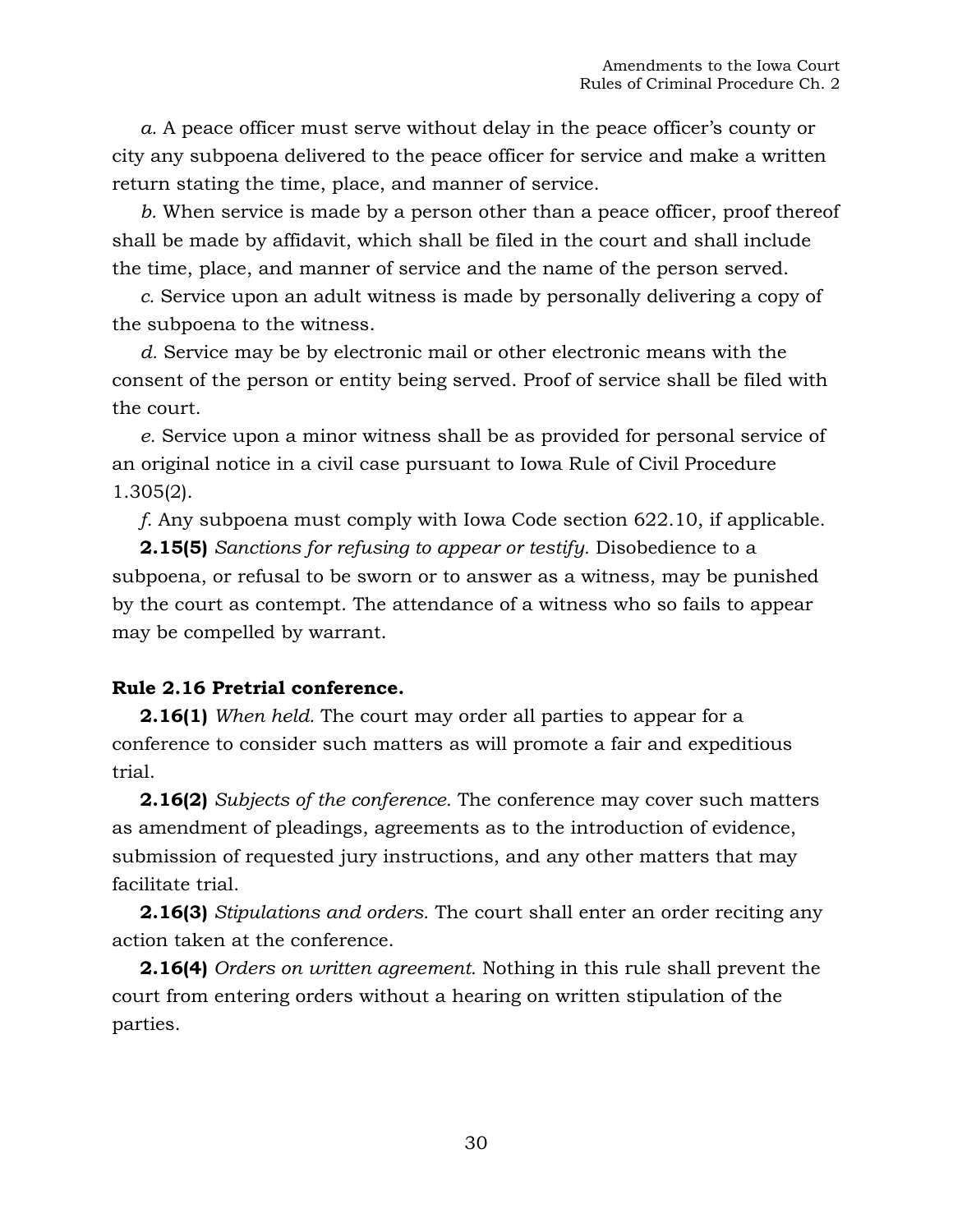## **Rule 2.17 Trial by jury or court.**

**2.17(1)** *Trial by jury.* Cases required to be tried by jury shall be so tried unless the defendant voluntarily and intelligently waives a jury trial in open court and on the record. Any waiver of a jury trial must occur at least 10 days prior to trial unless the prosecuting attorney consents. The defendant may not withdraw waiver of a jury trial without court approval.

## **2.17(2)** *Trial on the minutes.*

*a. Generally.* In a case where the parties agree to a trial on the minutes of testimony, the court shall render a verdict without a jury based on the previously filed minutes and any other material that the parties have agreed should be included in the trial record.

*b. Jury waiver required.* Before commencing a trial on the minutes, the court shall personally address the defendant and ensure the defendant has duly waived the right to a jury trial in open court and on the record.

*c. Additional colloquy required*. The court shall further address the defendant personally and in open court and inform the defendant of the following:

(1) That the determination of guilt or innocence will be based only upon the minutes of testimony filed by the state and any other materials the parties have agreed to be included.

(2) That the defendant will not have the right to call any witnesses on the defendant's behalf including the defendant.

(3) That the defendant is giving up the right to cross-examine the state's witnesses and to object to any evidence set forth in the minutes or any other materials the parties have agreed to be included.

*d. Excluding information from a trial on the minutes.* The parties may also agree to exclude portions of the minutes from consideration at trial, in which case the colloquy in rule 2.17(2)(*c*) will be adjusted accordingly.

**2.17(3)** *Findings.* In a case tried without a jury, the court shall find the facts specially, separately state its conclusions of law, and render an appropriate verdict in open court and on the record. The defendant may waive in advance the right to receive the verdict in open court.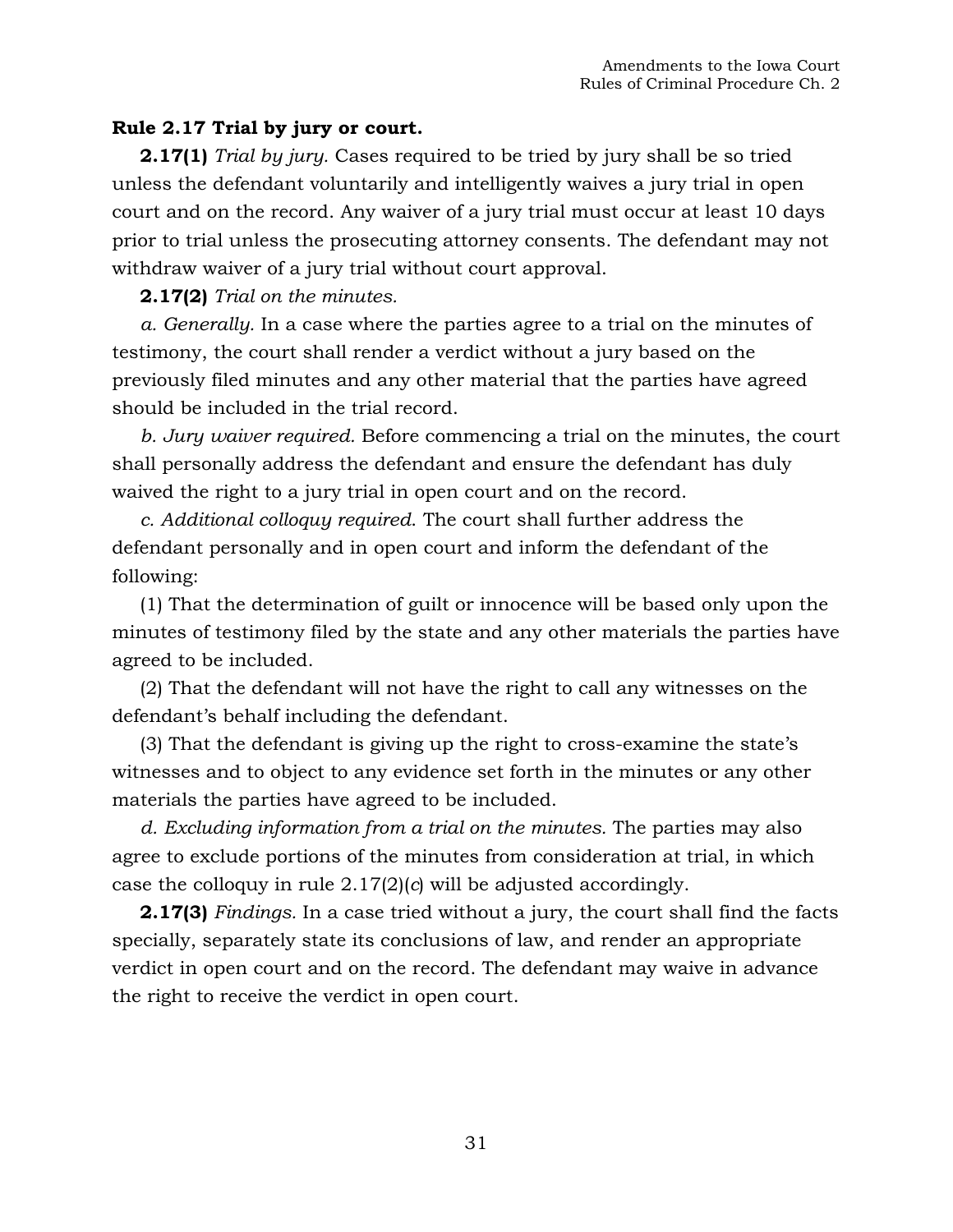## **Rule 2.18 Juries.**

**2.18(1)** *Definitions.* The following terms, as used in this rule, are defined as follows:

*a. Panel.* Those jurors drawn or assigned for service to a courtroom, judge, or trial.

*b. Pool.* The sum total of prospective jurors reporting for service.

**2.18(2)** *Selection of the panel.* For each jury trial, the clerk of court shall randomly select a number of prospective jurors equal to twelve plus the prescribed number of alternates and strikes. The clerk may randomly select additional prospective jurors for the panel to allow for possible challenges for cause.

**2.18(3)** *Depletion of the panel.* If for any reason the panel is exhausted without a jury being selected, the panel shall be replenished from the pool or, if necessary, in the manner provided in Iowa Code chapter 607A.

**2.18(4)** *Challenges to the panel or the pool.* Before any juror is sworn for examination, either party may challenge the panel or the pool on the record distinctly specifying the grounds, which can be founded only on a material departure from the legal requirements for selecting the jury. Any officer, judicial or ministerial, whose irregularity is complained of, and any other persons, may be examined concerning the facts specified. If the court sustains the challenge, it shall discharge the panel or the pool, as appropriate.

**2.18(5)** *Challenges to individual jurors for cause.* A challenge for cause of an individual juror may be made orally by the state or the defendant and must distinctly specify the facts constituting the cause. A challenge may be made on an individual juror for any of the following causes:

*a.* A previous conviction of the juror of a felony unless it can be established through the juror's testimony or otherwise that either the juror's rights of citizenship have been restored or more than 10 years have passed since the juror's conviction or release from confinement for that felony, whichever is later.

*b.* Failure to meet any of the qualifications prescribed by Iowa Code chapter 607A to render a person a competent juror.

*c.* A physical or mental condition that would reasonably render the juror incapable of performing the duties of a juror.

*d.* Affinity or consanguinity, within the fourth degree, to an alleged victim, complaining witness, or defendant.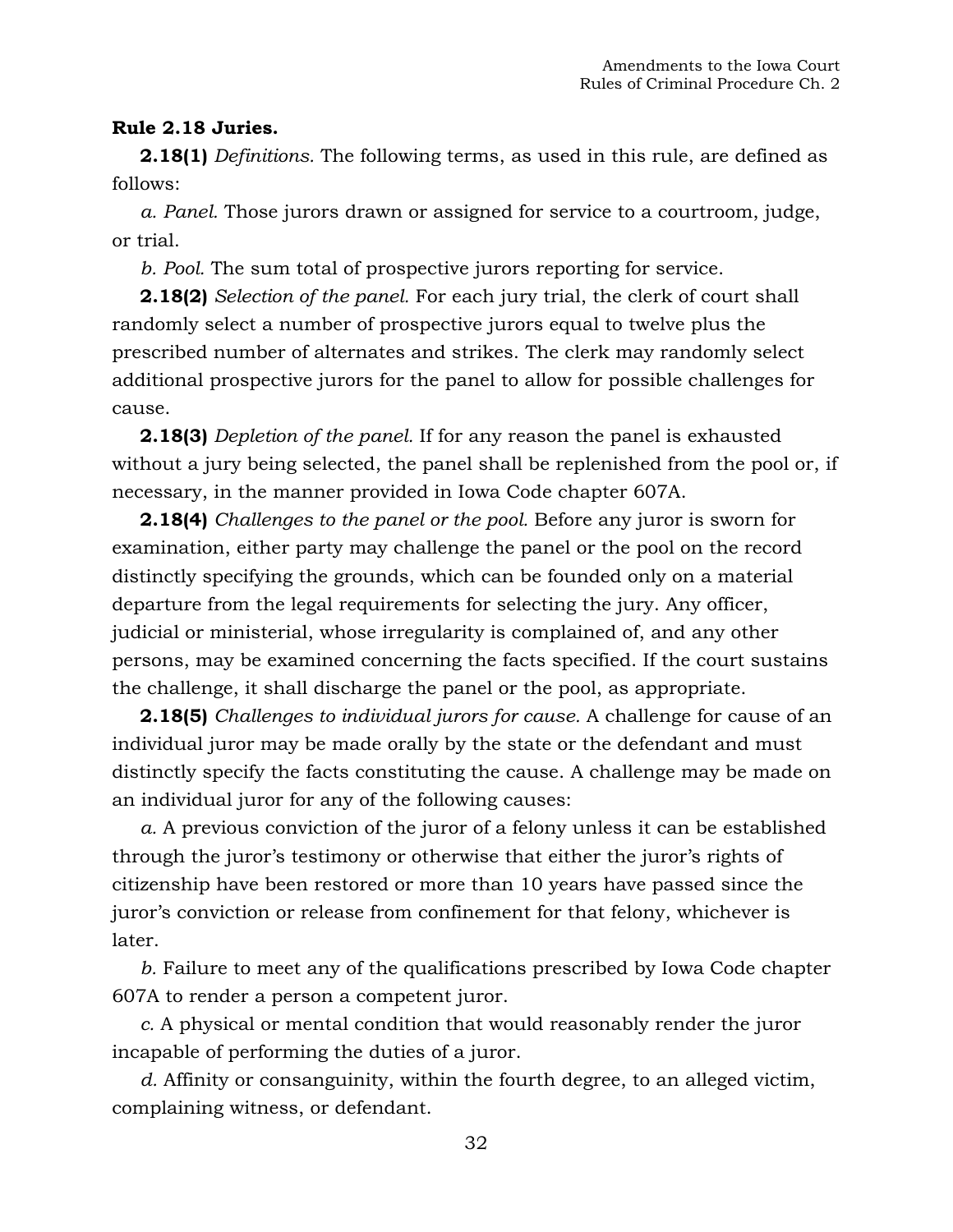*e.* Standing in the relation of guardian and ward, attorney and client, employer and employee, or landlord and tenant with an alleged victim, complaining witness, or defendant.

*f.* Having been adverse to the defendant in a prior civil action or criminal prosecution.

*g.* Having served on a grand jury that heard evidence of the case.

*h.* Having served on a trial jury that heard evidence of the case in a trial of another defendant.

*i.* Having been on a jury previously sworn to try the same indictment.

*j.* Having served as a juror in a civil action that heard evidence of the case.

*k.* Having formed or expressed such an opinion as to the guilt or innocence of the defendant as would prevent the juror from rendering a true verdict upon the evidence submitted on the trial.

*l.* Having provided bail for any defendant in the indictment.

*m.* Having been a defendant in a similar indictment or the victim of a similar offense within the preceding year.

*n.* Having been a witness either for or against the defendant at the preliminary hearing or before the grand jury.

*o.* Where the circumstances indicate the juror would have an actual bias for or against a party.

**2.18(6)** *Examination of jurors.* Before examination, the jurors shall be sworn. On sensitive subjects, the court may order that jurors be examined individually, separate from each other and in a location other than the courtroom. If an individual juror is challenged, the juror may be examined as a witness to prove or disprove the challenge and must answer every question pertinent to the inquiry thereon, but the juror's answers cannot be used in a civil or criminal proceeding against the juror, other than a prosecution for perjury or contempt. When a potential juror expresses actual bias relevant to the case, including but not limited to bias based on age, race, creed, color, sex, sexual orientation, gender identity, national origin, religion, or disability, the court may clarify the juror's position but shall not attempt to rehabilitate the juror by its own questioning.

**2.18(7)** *Order of challenges for cause.* The state shall first complete its challenges for cause, followed by the defendant, until a number of jurors equal to twelve plus the prescribed number of strikes has been obtained.

33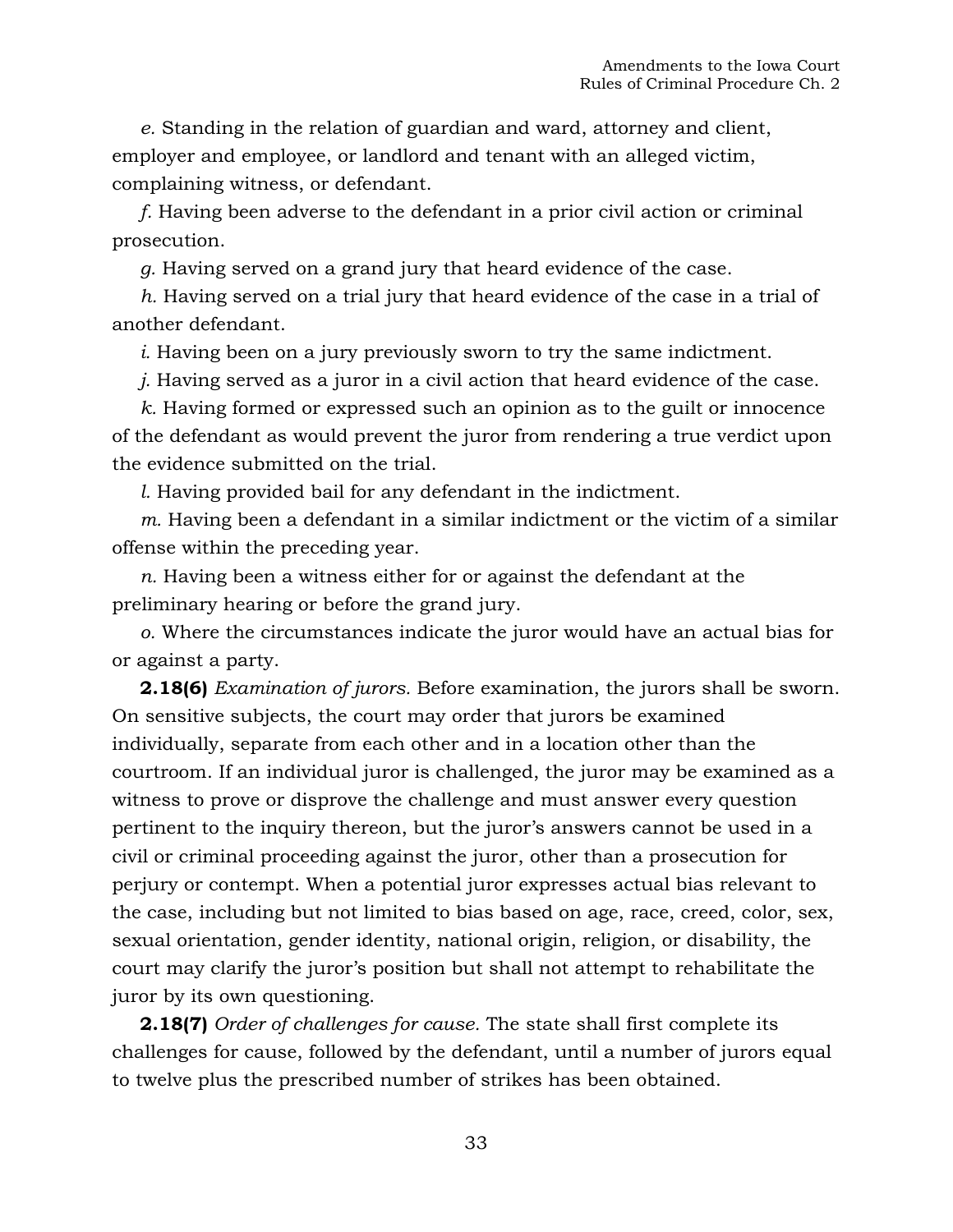**2.18(8)** *Vacancy filled.* If a challenge for cause is sustained, another juror shall be called and examined. Any new juror thus called may be challenged for cause and shall be subject to being struck from the list as other jurors.

**2.18(9)** *Clerk to prepare list; procedure.* The clerk of court shall prepare a list of jurors called. After challenges for cause are completed, each side, commencing with the state, shall alternately exercise its strikes by indicating the strike upon the list opposite the name of the juror.

### **2.18(10)** *Number of strikes.*

*a. Class "A" felonies.* If the offense charged is a class "A" felony, the state and defendant shall each strike ten prospective jurors.

*b. Other felonies.* If the offense charged is a felony other than a class "A" felony, the state and the defendant shall each strike six prospective jurors.

*c. Misdemeanors.* If the offense charged is a misdemeanor, the state and the defendant shall each strike four prospective jurors.

**2.18(11)** *Preserving appellate review of certain denials of challenges for cause.*

*a.* To preserve for appellate review a claim that a challenge for cause was improperly denied when the party later exercised a strike on the same juror, a party must do the following outside the presence of the jury before the jury is impaneled:

(1) The party must identify a seated juror whom the party would have stricken if an additional strike had been available and state the reasons why the juror would have been stricken.

(2) The party must request an additional strike to be used on that juror.

*b.* If the court grants the additional strike, then another juror shall be called and examined as needed.

**Comment:** Rule 2.18(11) is intended to codify the procedure set forth in *State v. Jonas*, 904 N.W.2d 566 (Iowa 2017).

**2.18(12)** *Multiple charges.* If the indictment charges multiple offenses, the number of strikes shall be based on the highest grade of offense charged.

**2.18(13)** *Multiple defendants.* Where two or more defendants are tried together, each defendant shall have one-half the number of strikes allowed in rule 2.18(10). The state shall have the number of strikes equal to the total number of strikes allotted to all defendants. Subject to the court's approval, the parties may agree to a reduced number of strikes.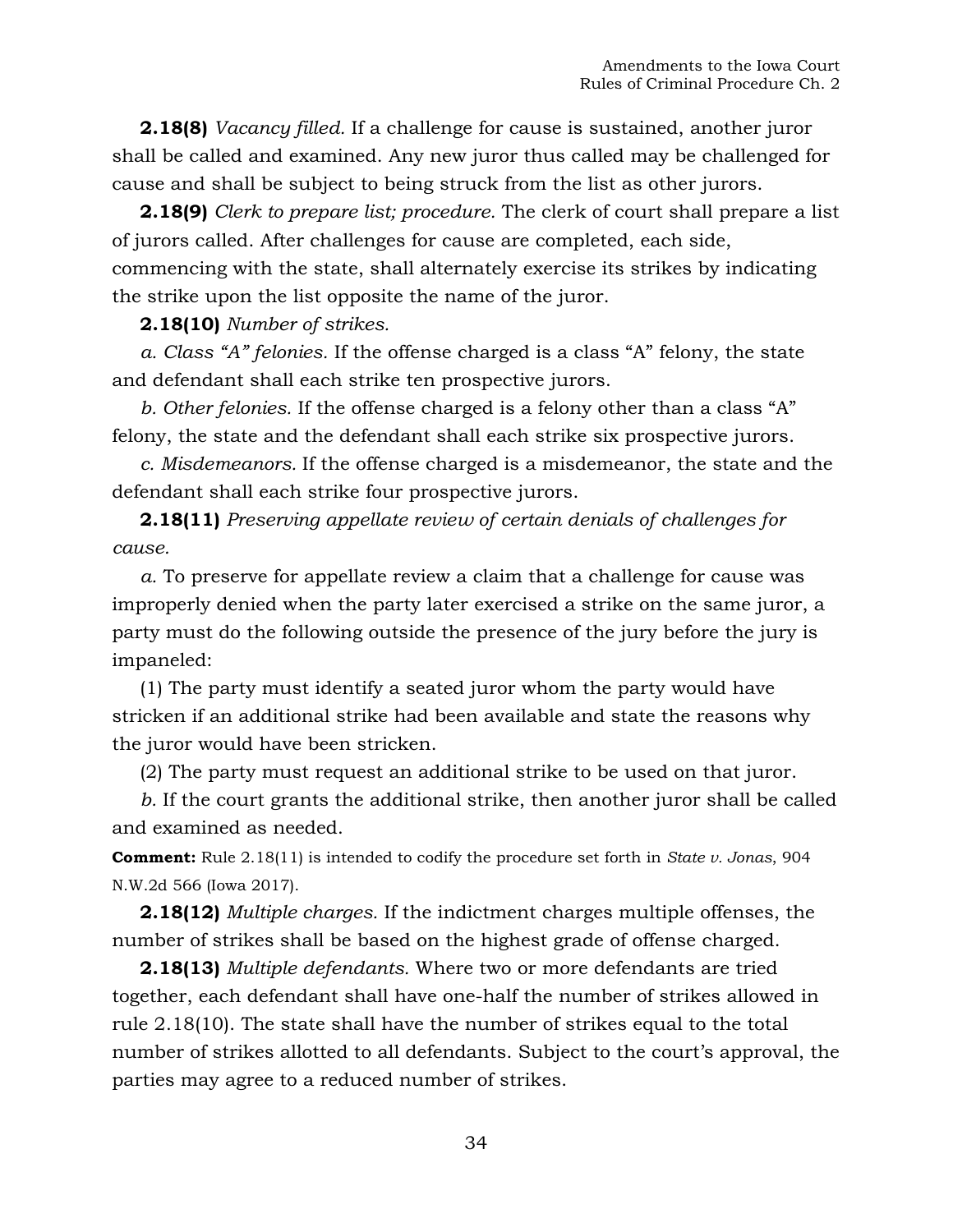**2.18(14)** *Selecting alternate jurors.* The court may require selection of one or more alternate jurors whose qualifications will be the same as principal jurors.

*a. The role of alternate jurors.* An alternate juror shall replace a principal juror if, during trial, a principal juror becomes unable to serve.

*b. Alternate juror selection procedure.* Prior to commencing jury selection, the court must determine, on the record, with input of the attorneys, how many alternate jurors will be selected and how they will be selected, provided that any method of selection must comply with this rule. The clerk of court will call for examination the number of additional prospective jurors necessary to allow for the number of alternates to be selected and one additional strike for each party.

*c. Examination and seating of alternate jurors.* Jury examination will proceed contemporaneously for both principal and alternate jurors.

*d. Identity of alternate jurors.* The identity of the alternate jurors will not be revealed to the jury or the alternates until the jury retires to deliberate.

*e. Excusing alternate jurors.* Once the jury commences deliberations, any remaining alternate jurors shall be excused from further service and not recalled.

**2.18(15)** *Reading of names or numbers.* After all challenges have thus been exercised or waived and the required number of jurors has been struck from the list, the court shall read the names or assigned numbers of the jurors remaining, including any alternates, who shall constitute the jury selected.

**2.18(16)** *Jurors sworn.* Once the jurors are selected, they shall be sworn to try the issues.

### **Rule 2.19 Trial.**

**2.19(1)** *Order of trial and arguments.*

After the jury has been impaneled and sworn, the trial shall proceed in the following order:

*a.* The prosecuting attorney must read the accusation from the indictment and state the defendant's plea to the jury. The level of offense shall not be read.

*b.* The prosecuting attorney may summarize the evidence expected to sustain the indictment.

*c.* The defendant's attorney may summarize the expected evidence, waive the making of such statement, or reserve the right to make such statement immediately prior to the presentation of the defendant's evidence.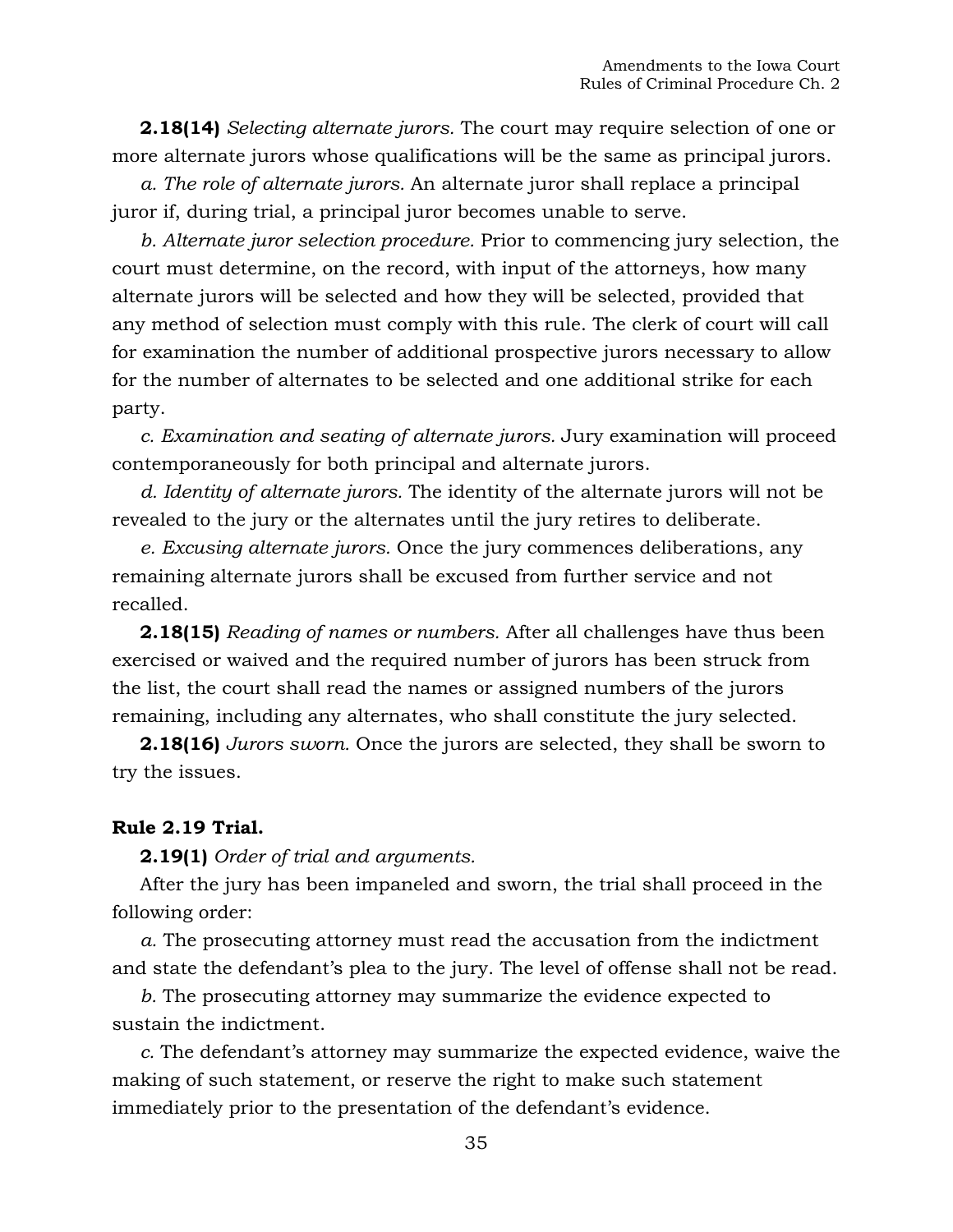*d.* The prosecuting attorney shall offer evidence in support of the indictment.

*e.* The defendant's attorney may offer evidence in support of the defense.

*f.* Either party may offer rebutting evidence.

*g.* After the completion of evidence, the prosecuting attorney may offer a closing argument, the defendant's attorney may offer a closing argument, and the prosecution may offer a rebuttal.

**Comment:** Former rule 2.19(1)(*b*) provided that "[l]ength of argument and the number of counsel arguing shall be as limited by the court." There is no intent to change this law; however, the drafters of the revised rule did not want to imply that the court lacked authority to limit segments of the trial other than the closing argument.

**2.19(2)** *Advance notice of evidence supporting indictment.*

*a.* The prosecuting attorney shall not be permitted to introduce any witness whose minutes of testimony were not filed at least 10 days before the commencement of trial, except rebuttal witnesses.

*b.* If the prosecuting attorney does not provide the requisite notice, the court may order the state to permit the discovery of such witness, grant a continuance, or enter such other order as it deems just under the circumstances. If the court finds that no less severe remedy is adequate to protect the defendant from undue prejudice, the court may order the exclusion of the testimony of any such witness.

**2.19(3)** *Reporting of trial.* Reporting of the trial shall be governed by Iowa Rule of Civil Procedure 1.903. However, reporting may not be waived except for voir dire in misdemeanor cases.

## **2.19(4)** *The jury during trial.*

*a. Motion for a view.* Upon motion of either party, the court may allow the jury to view a location material to the case. The jury shall be accompanied by a person designated by the court and transported by proper officers. Any person accompanying the jury shall be sworn to protect the integrity of the proceedings and shall not allow communications to occur on any subject connected with the trial.

*b. Juror may not be witness.* A juror may not testify as a witness in the trial of the case in which the juror is sitting.

*c. Sequestration of jurors.* For good cause shown, the court may sequester the jury during trial in a manner prescribed by the court.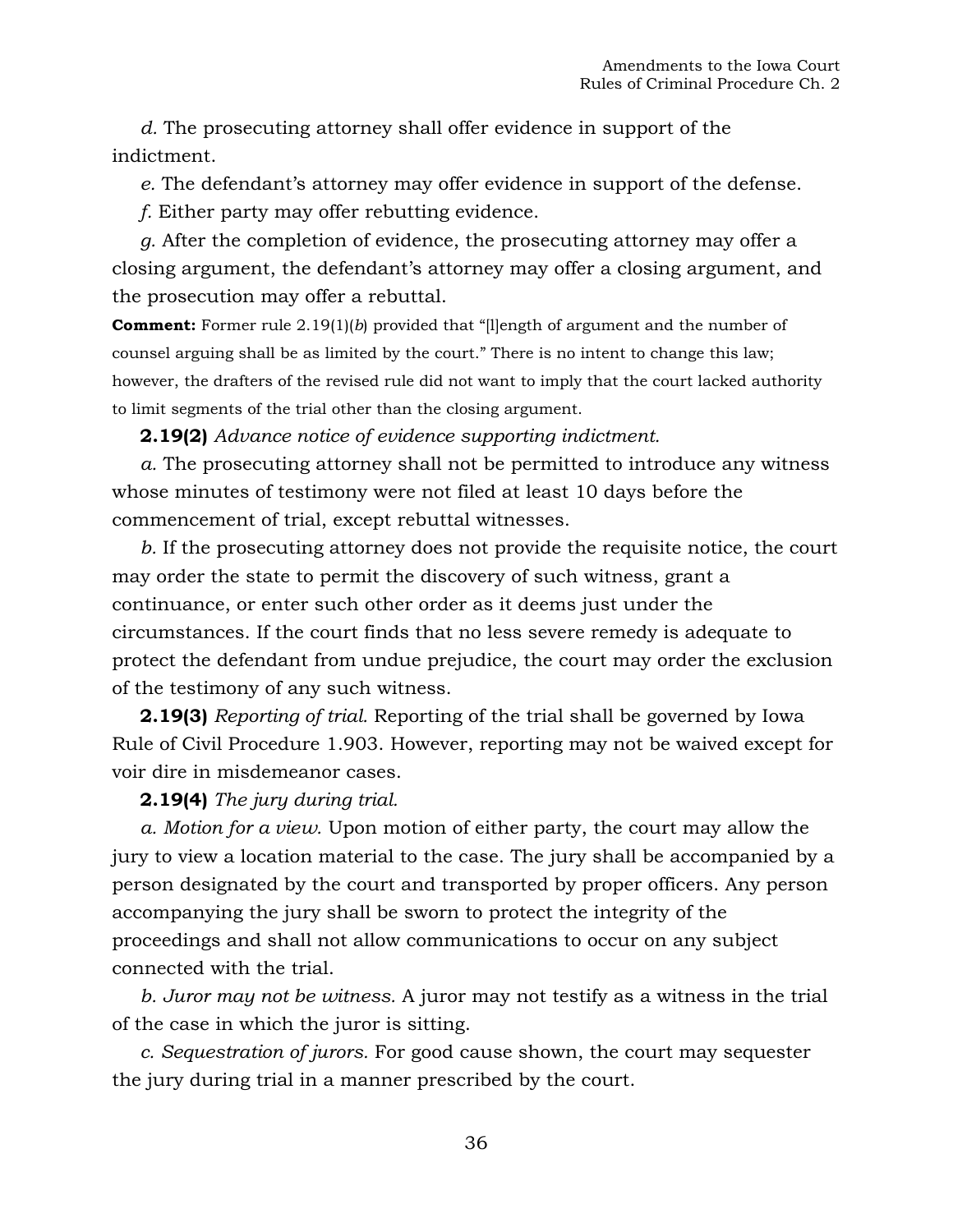*d. Admonition to jurors.*

(1) After the jury is impaneled, the court shall admonish the jurors:

1. Not to speak or communicate with any person and not to permit any person to speak to or communicate with them regarding any subject related to the case. This prohibition includes all forms of communication, including social media.

2. To report immediately to the court any attempt by anyone to communicate with them in any way concerning the case.

3. Not to converse among themselves or form or express an opinion on any aspect of the case until the case is finally submitted.

4. Not to visit any place involved in the case, including the scene of the alleged offense.

5. Not to view, read, or listen to any accounts of the case or trial, whether on traditional media or social media.

6. Not to do any searches, research, experiments, or tests relating to anything connected with the case or trial. This includes internet research and accessing social media.

(2) At adjournments, the court shall restate or remind the jury of the admonition.

*e. Notes taken by jurors during trial.* Notes may be taken by jurors during the testimony of witnesses. At the completion of the jury's deliberations, the court shall destroy any notes taken during the trial.

*f. Exhibits during deliberations.* Upon retiring for deliberations, the jury shall be given the exhibits received in evidence and the court's instructions. Redactions should be made before exhibits are received in evidence. The jury shall not be given depositions. The court may also withhold from the jury original exhibits whose presence in the jury room could present an issue of safety, security, or risk of loss.

*g. Instructions.* The rules relating to the instruction of juries in civil cases apply to criminal cases.

*h. Duty of the court to instruct on lesser included offenses.* The trial court shall instruct the jury as to any offense charged and any lesser included offense supported by the evidence. The defendant may, with the consent of the state, waive the submission to the jury of any lesser included offense. Such waiver shall be made on the record.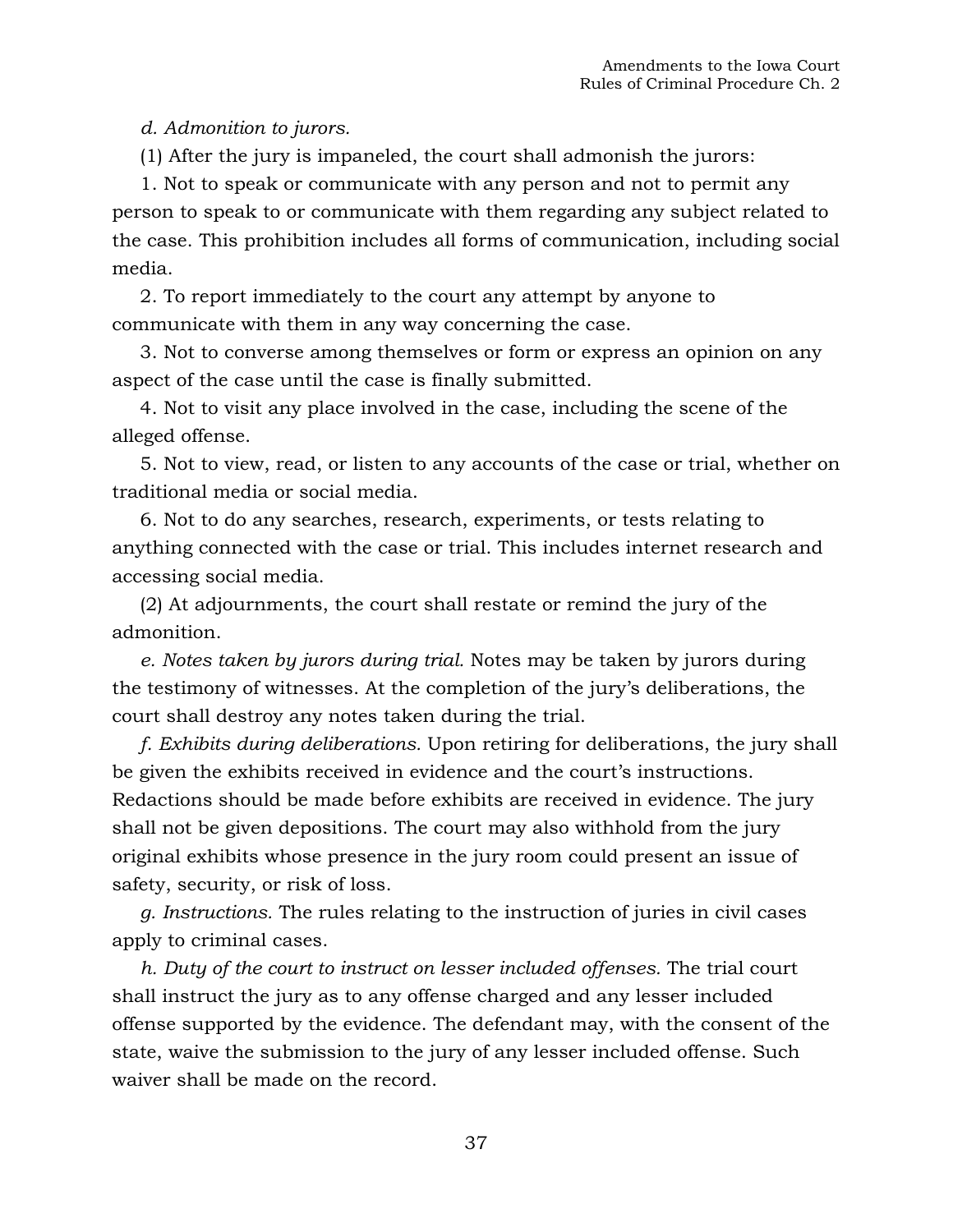*i. Jury deliberations.* On final submission, the jury shall retire for deliberation and be kept together under an officer's charge until the jurors agree on a verdict or are discharged by the court. Unless the jury is sequestered, the court may permit the jurors to separate temporarily overnight, on weekends, on holidays, and in emergencies.

*j. Duties of the officer in charge during deliberations.* The officer in charge must be sworn to:

(1) Not allow any communication to or from the jury during deliberations.

(2) Not personally make any communication to the jurors without court order, except to ask if they have agreed on a verdict.

(3) Not communicate to any person the state of the jury's deliberations or the verdict agreed upon before it is rendered.

*k. Juror inquiries.* After the jury has retired for deliberation, if any member of the jury has a question as to any part of the evidence or relevant point of law, the question must be made in writing and delivered to the judicial assistant by a juror, who shall then deliver it promptly to the presiding judge. The court, after consultation with the parties outside the presence of the jury, shall determine the response to be provided. Any response shall be provided in writing. A record shall be made of the question and the response.

### **2.19(5)** *Mistrial.*

*a. Discharge for mistrial.*

(1) The court may declare a mistrial and discharge a jury for the following reasons:

1. Because of any accident or calamity requiring termination of the trial upon motion of a party for cause shown.

2. When a required continuance would make it impractical to proceed with the same jury.

3. When the jurors have deliberated until it satisfactorily appears that they cannot agree.

4. Because of an error resulting in the denial of a fair trial.

(2) If the court declares a mistrial, the case shall be retried within 90 days unless double jeopardy bars further prosecution, the defendant waives speedy trial, or good cause for further delay is shown.

*b. Lack of territorial jurisdiction.* If the court determines it lacks territorial jurisdiction of the offense, the court shall dismiss the indictment and discharge the jury. The court shall either order the immediate release of the defendant or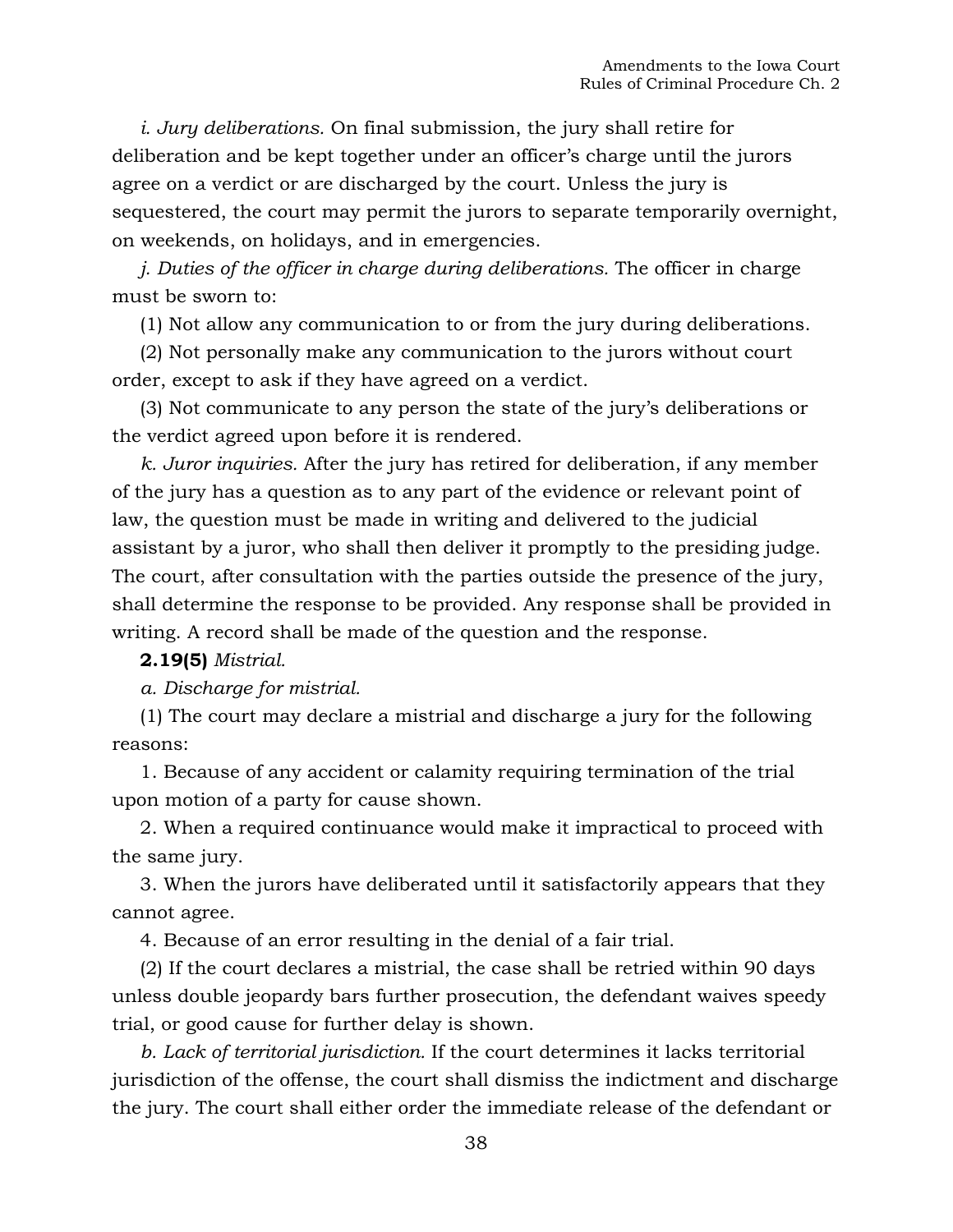order the defendant's retention in custody for a reasonable time to allow the prosecuting attorney to inform the relevant authorities in the appropriate jurisdiction and to permit that jurisdiction to take custody of the defendant.

## **2.19(6)** *The trial judge.*

*a. Unavailability of the trial judge.* If the judge before whom trial has commenced is unable to continue presiding over any stage of the case, including sentencing, another judge may complete the proceedings. If such other judge cannot in fairness complete the proceedings due to not having previously presided, that judge may grant a new trial.

*b. Adjournments declared by the trial court.* While the jury is absent, the court may adjourn for other business, but it shall be available for every purpose connected with the case submitted to the jury until a verdict is rendered or the jury is discharged.

**2.19(7)** *Motion for judgment of acquittal.*

*a. Motion before submission to the jury.* At the close of evidence on either side, if the evidence is insufficient to sustain a conviction of an offense, the court on motion of a defendant or on its own motion shall enter a judgment of acquittal on that offense.

*b. No need to renew motion.* If a defendant's motion for judgment of acquittal at the close of the state's case is not granted, the defendant may offer evidence without having to renew the motion at the close of evidence.

*c. Reservation of decision on motion.* If a motion for judgment of acquittal is made at the close of all evidence, the court may either decide the motion at that time or reserve decision on the motion and submit the case to the jury. In the latter case, the court shall decide the motion after the jury returns a verdict or is discharged without having returned a verdict.

**2.19(8)** *Trial of questions involving prior convictions.* After conviction of the current offense, but prior to pronouncement of sentence, if the indictment alleges one or more prior convictions that subject the defendant to an increased sentence, the defendant shall have the opportunity in open court to affirm or deny that the defendant is the person previously convicted, or that the defendant was not represented by counsel and did not waive counsel when previously convicted.

*a.* Prior to accepting any affirmation by the defendant, the court shall determine that a factual basis exists for the affirmation and shall have a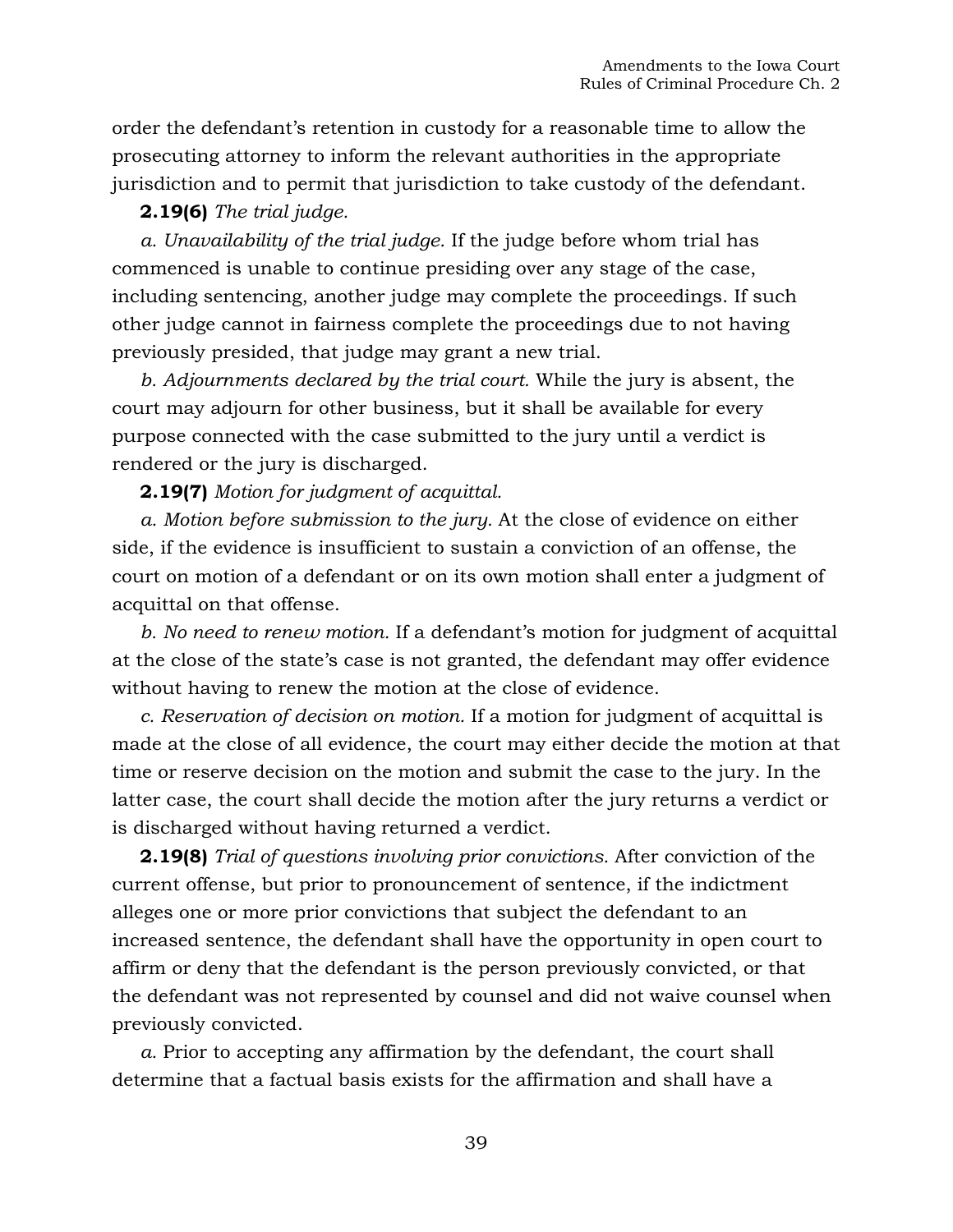colloquy with the defendant to ensure any admission is knowing and voluntary consistent with rule 2.8(2). The court shall inform the defendant:

(1) Of the nature and elements of the enhancement.

(2) That the prior convictions must have been obtained when the defendant was represented by, or waived the right to, counsel.

(3) Of the maximum and minimum possible punishment resulting from the enhancement.

(4) That by affirming that the defendant is the person previously convicted, the defendant waives the right to a trial by jury, the right to the assistance of counsel, the right to confront and cross-examine witnesses, and the right against self-incrimination.

(5) That the defendant's affirmation means no trial will be held on whether the defendant is the person previously convicted.

(6) That the state is not required to prove the prior convictions were entered with counsel if the defendant does not first raise the claim.

(7) That any challenges to the increased sentence resulting from the prior convictions must be raised in a timely motion in arrest of judgment and failure to raise such challenges shall preclude the right to assert them on appeal.

*b.* If the defendant denies being the person previously convicted, sentence shall be postponed for such time as to permit a trial before a jury on the issue of the defendant's identity with the person previously convicted. Other objections shall be heard and determined by the court.

*c.* On the issue of identity, the court may reconvene the jury that heard the current offense or dismiss that jury and submit the issue to another jury to be later impaneled.

## **Rule 2.20 Witnesses.**

**2.20(1)** *The defendant.* A defendant in a criminal action or proceeding shall be a competent witness in the defendant's own behalf but cannot be called by the state.

**Comment:** No substantive changes are intended from former rule 2.20(1).

**2.20(2)** *Compelling attendance of out-of-state witnesses.* The presence and testimony of a witness located outside the state may be secured as provided by Iowa Code chapter 819.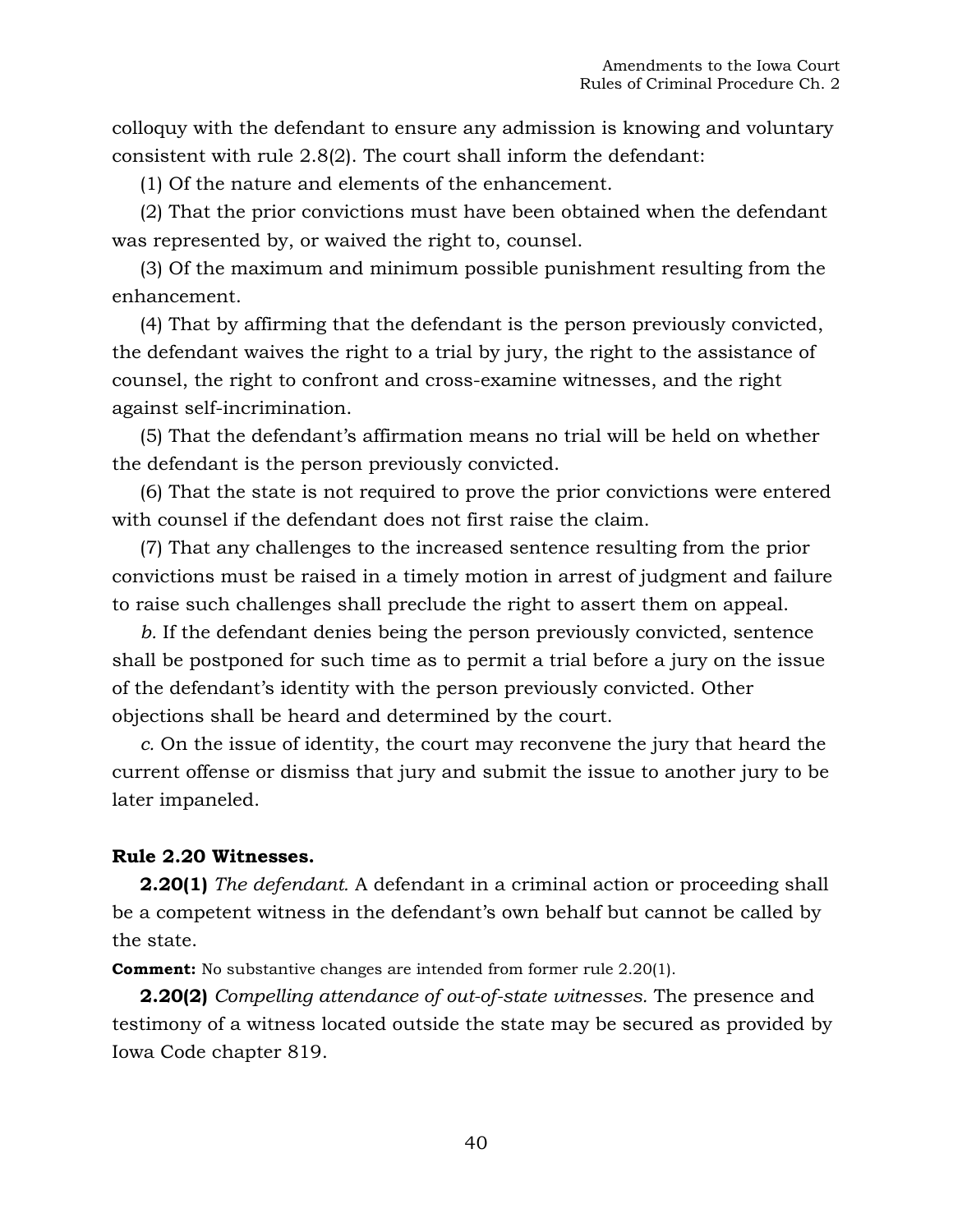## **2.20(3)** *Immunity.*

*a. Waiver required.* Before any witness shall be compelled to answer or to produce evidence in any judicial proceeding after having asserted in good faith that such answer or evidence would violate the witness's privilege against selfincrimination, the witness must knowingly waive the right unless granted immunity.

*b. Application for immunity.* If a witness refuses to testify or produce documents or evidence the county attorney or attorney general may file a verified application for immunity setting forth that:

(1) The testimony of the witness or the production of documents or other evidence in the possession of such witness is necessary and material.

(2) The witness has refused to testify, or to produce documents or other evidence upon the ground that such testimony or evidence would tend to incriminate the witness.

(3) It is the considered judgment of the county attorney or attorney general that justice and the public interest require the testimony, documents, or evidence in question.

*c. Reporting required.* Any testimony given in support of the application for immunity shall be reported and a transcript of the testimony shall be filed with the application.

*d. Ruling on application.* Following receipt of a proper application, the court shall enter an order granting the witness immunity from prosecution for any offense concerning which the witness is compelled to give testimony or provide evidence and based on the use, direct or indirect, of any testimony or evidence the witness is compelled to give.

*e. Effect of immunity.* Testimony or evidence that a witness granted immunity has given shall not be used against the witness in any trial or proceeding, or subject the witness to any penalty or forfeiture, except a charge of perjury or contempt of court committed in the course of or during the giving of such testimony. In addition, the witness shall not be prosecuted for any offense concerning which the witness was compelled to give testimony or provide evidence.

**Comment:** The changes to this part of rule 2.20 are intended to make clear that the rule follows the holding of *Allen v. Iowa District Court*, 582 N.W.2d 506 (Iowa 1998), with respect to the scope of immunity—i.e., the immunity is both transactional and use immunity.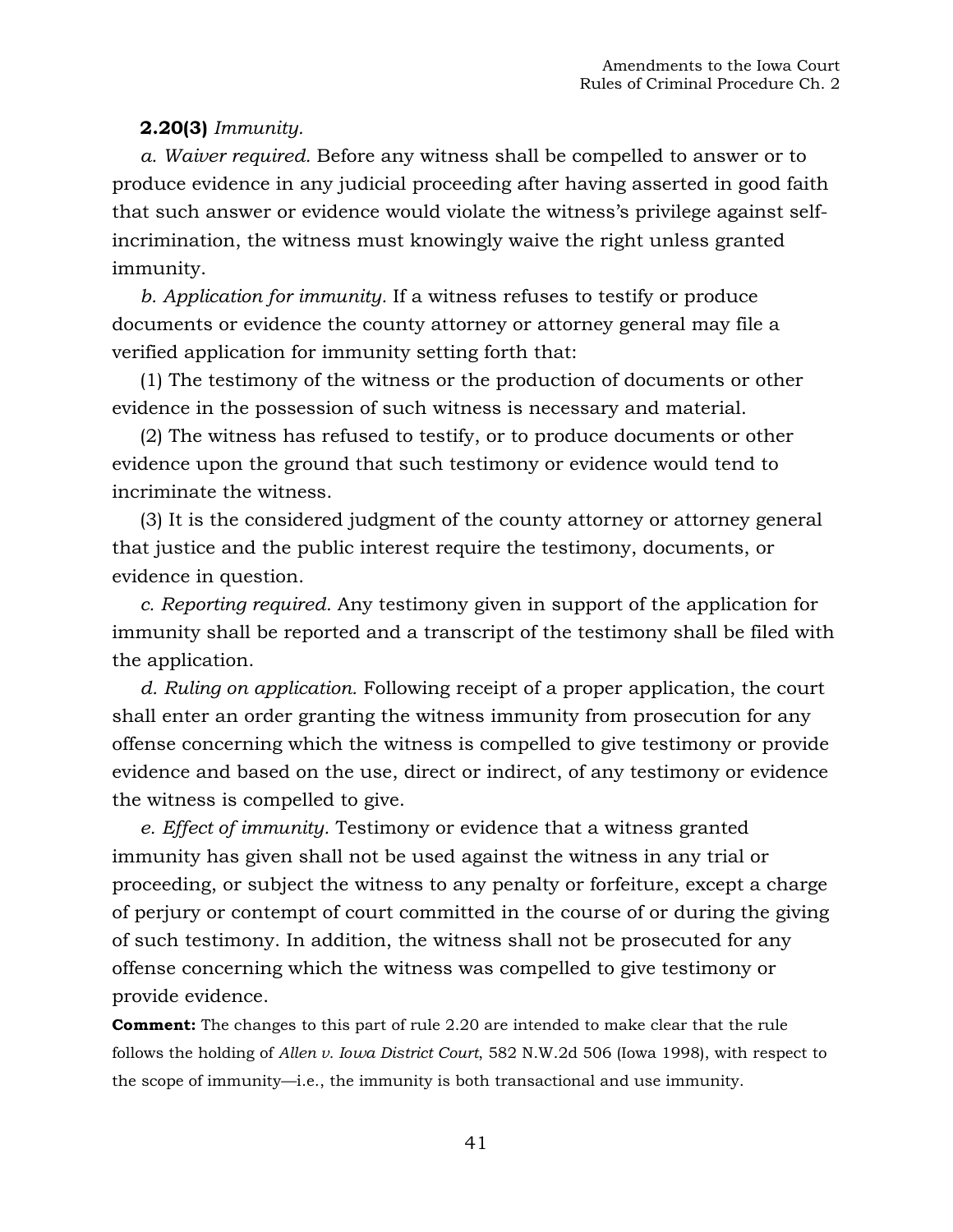*f. Filing of application and other materials.* The application, transcripts, and orders required by this rule shall be filed as a separate case in the criminal docket entitled "In the matter of the testimony of (Name of witness)." A transcript of testimony given pursuant to an order of immunity shall be made at state expense and filed in this docket. The application, order granting immunity, and all transcripts filed shall be sealed upon motion of the witness, the defendant, or the prosecuting attorney and shall be opened only by order of the court.

*g. Refusal to testify after immunity granted.* Whoever shall refuse to testify or to produce evidence after having been granted immunity shall be subject to punishment for contempt of court as in the case of any witness who refuses to testify.

**2.20(4)** *Witnesses for indigents.* An attorney for a defendant who because of indigency is financially unable to obtain expert or other witnesses necessary to an adequate defense of the case may request in a written application that the necessary witnesses be secured at state expense. Upon finding that the services are necessary and that the defendant is financially unable to provide compensation, the court shall authorize the defendant's attorney to obtain the witnesses on behalf of the defendant. The court shall determine reasonable compensation and direct payment pursuant to Iowa Code chapter 815.

#### **Rule 2.21 Evidence.**

**2.21(1)** *Rules.* Chapter 5 Iowa Rules of Evidence apply to criminal proceedings.

**2.21(2)** *Questions of law and fact.* In a jury trial of a criminal case, questions of law are decided by the court and questions of fact are determined by the jury.

**2.21(3)** *Corroboration of accomplice or person solicited.* A conviction cannot be had upon the testimony of an accomplice or a solicited person unless corroborated by other evidence, which shall tend to connect the defendant with the commission of the offense. Corroboration is not sufficient if it merely shows the commission of the offense or the circumstances thereof. Corroboration of the testimony of victims shall not be required.

**2.21(4)** *Confession of the defendant.* The confession of the defendant, unless made in open court, will not warrant a conviction unless accompanied with other proof that the defendant committed the offense.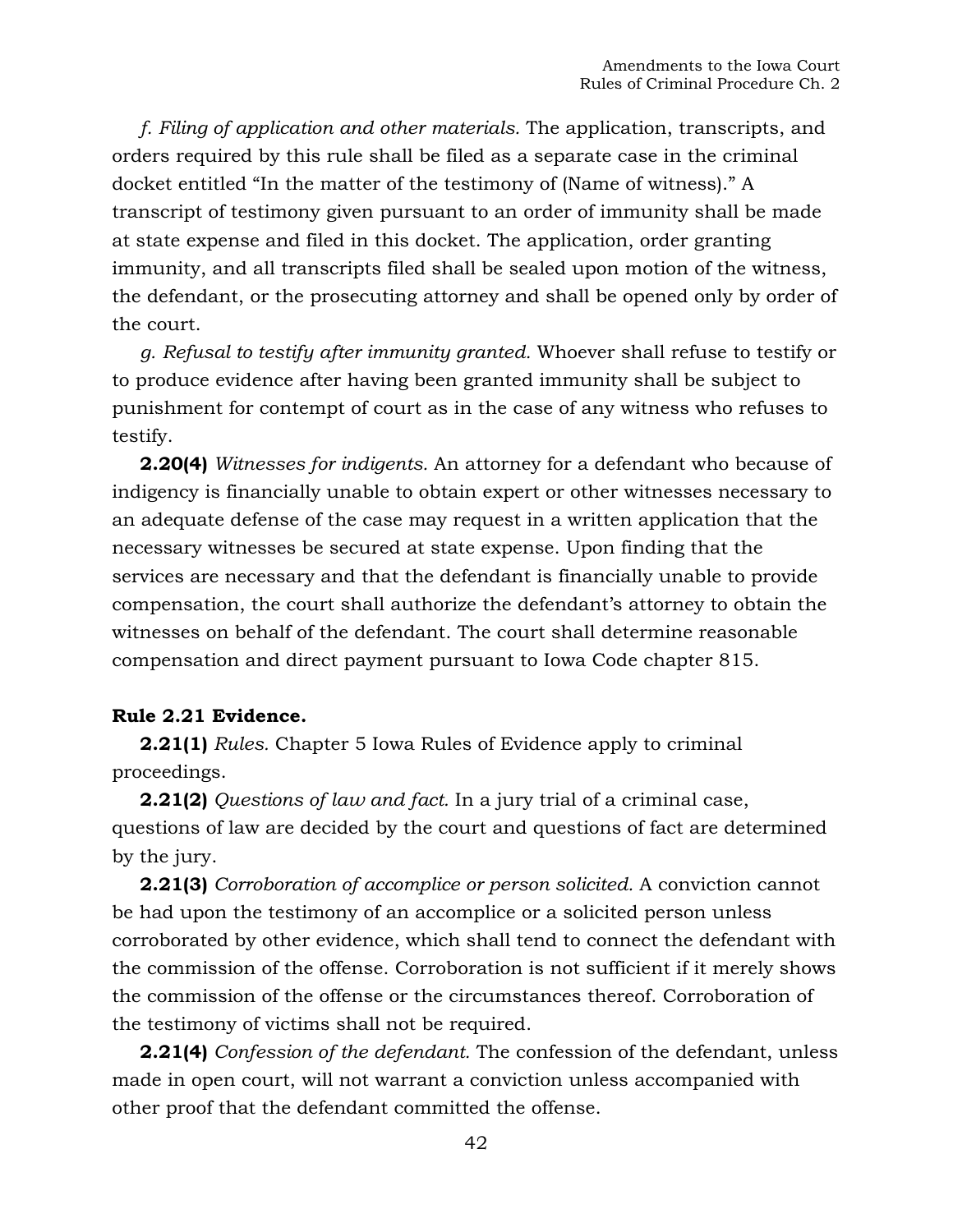## **2.21(5)** *Disposition of exhibits.*

*a.* In all criminal cases other than class "A" felonies, the clerk of court may dispose of all exhibits when 180 days have elapsed after the expiration of all sentences imposed in the case. In class "A" felonies, the clerk may dispose of all exhibits 180 days after the death of the defendant.

*b.* In no event shall the clerk of court dispose of exhibits when there is a pending appeal or postconviction-relief action.

*c.* Disposal of firearms and ammunition shall be by delivery to the Department of Public Safety for disposition as provided by law. Disposal of controlled substances shall be by delivery to the seizing law enforcement agency for disposal under [Iowa Code section 124.506.](https://1.next.westlaw.com/Link/Document/FullText?findType=L&pubNum=1000256&cite=IASTS124.506&originatingDoc=NF3A483901B1111DAB311FB76B2E4F553&refType=LQ&originationContext=document&transitionType=DocumentItem&contextData=(sc.Document))

*d.* Any motion for return of an exhibit must be filed before the date when the clerk of court is permitted to dispose of the exhibit.

### **Rule 2.22 Verdict.**

**2.22(1)** *Form of verdicts.* For each count submitted in the jury instructions, the jury must render a unanimous verdict of "guilty," "not guilty," or "not guilty by reason of insanity." The jury's verdict shall include a determination of the degree of offense on those counts where the level of offense must be determined.

#### **2.22(2)** *Proof necessary to sustain verdict of guilty.*

*a. Reasonable doubt.* Where there is a reasonable doubt of the defendant's guilt, the defendant is entitled to an acquittal.

*b. Reasonable doubt as to degree.* Where there is a reasonable doubt as to the degree of the offense of which the defendant is guilty, the defendant shall only be convicted of the degree as to which there is no reasonable doubt.

#### **2.22(3)** *Special interrogatories.*

*a.* For each special interrogatory submitted in the jury instructions, the jury's verdict form must include a place for an answer. The following issues require special interrogatories:

(1) Whether a witness was an accomplice when the evidence warrants its submission.

(2) Whether such accomplice's testimony was corroborated.

(3) Factual findings that subject the defendant to a greater minimum or maximum sentence, such as whether the defendant committed the offense with the use of a dangerous weapon.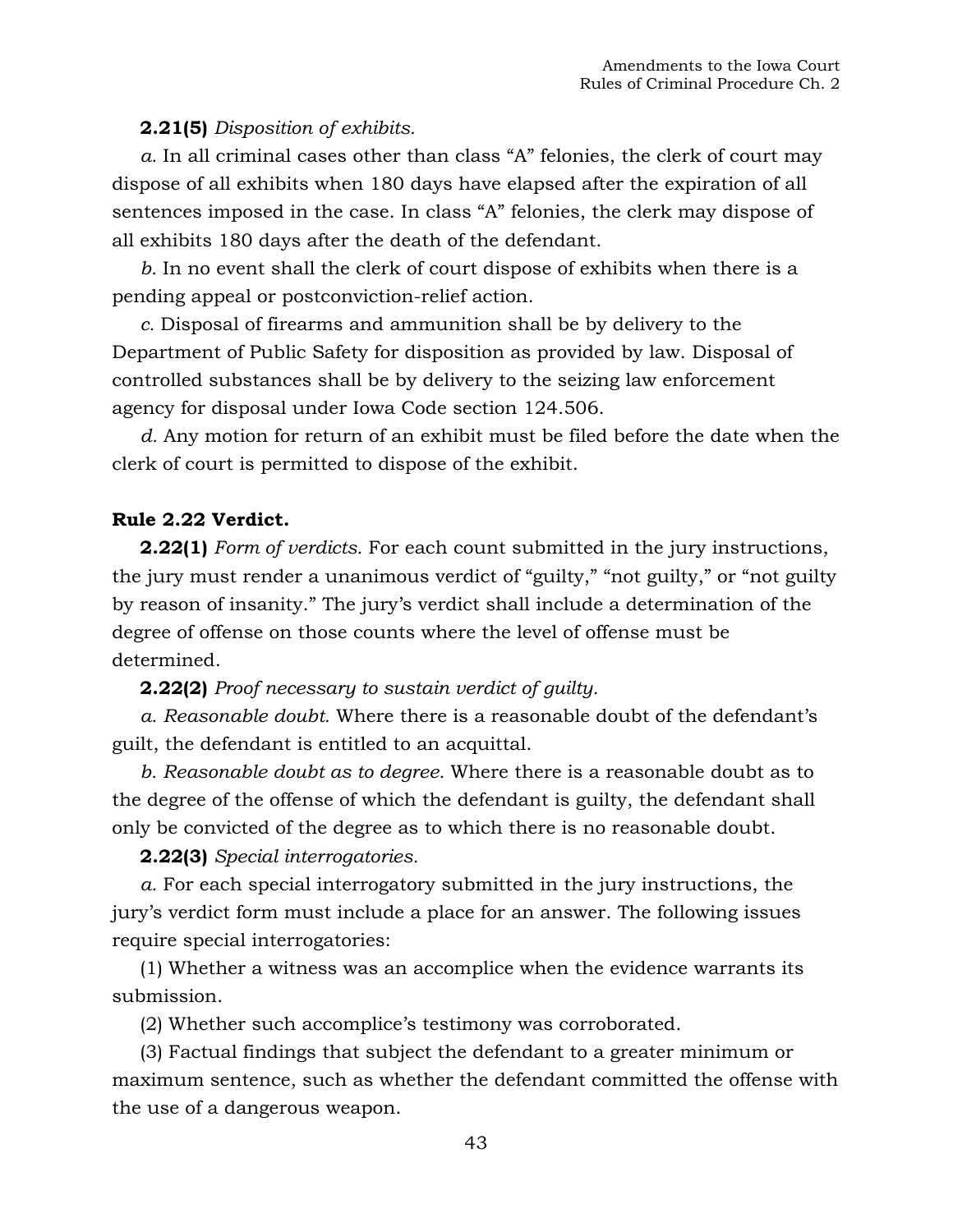(4) Whether an offense was sexually motivated for purposes of sex offender registration.

*b.* The parties may agree to waive the submission of special interrogatories on the accomplice issues identified in  $2.22(3)(a)(1)$  and (2). Such waiver shall be made on the record.

**2.22(4)** *Multiple defendants or offenses.* If the jury cannot agree on a verdict as to all defendants or offenses, it may render a verdict as to those defendants or offenses where it agrees. A judgment shall be entered accordingly as to those defendants or offenses and the case as to the remaining defendants or offenses may be tried by another jury.

## **2.22(5)** *Return of jury and verdict.*

*a. Return and polling of unanimous verdict.* The jury, unanimously agreeing upon a verdict, shall bring the verdict into court, where it shall be read aloud, and inquiry made of the jurors if it is their verdict. A party may then require a poll asking each juror if it is the juror's verdict. If any juror expresses disagreement on such poll or inquiry, the jury shall be sent out for further deliberation; otherwise, the verdict is complete and the jury shall be discharged.

*b. Sealed verdicts.* In any misdemeanor case, the court may permit the return of a sealed verdict on agreement of the parties. Such verdict shall be signed by all jurors, sealed, and delivered to the court, which shall enter it upon the record and disclose it to the parties as soon as practicable. The sealing of the verdict is equivalent to rendition in open court, but the jury shall not be polled or permitted to disagree with the verdict.

**2.22(6)** *Verdict insufficient or inconsistent; reconsideration.* If the jury renders a verdict that is in none of the forms specified in this rule, or renders a verdict of guilty in which it appears to the court that the jury was mistaken as to the law, or renders a verdict that is inconsistent, the court may direct the jury to reconsider it.

**2.22(7)** *Defendant discharged on acquittal.* If judgment of acquittal is given on a general verdict of not guilty and the defendant is not detained for any other legal cause, the defendant must be discharged as soon as the judgment is given.

## **2.22(8)** *Acquittal on ground of insanity; commitment hearing.*

*a. Insanity defense verdict form.* If the defendant raises a defense of insanity, the verdict form shall include the defense as a possible verdict.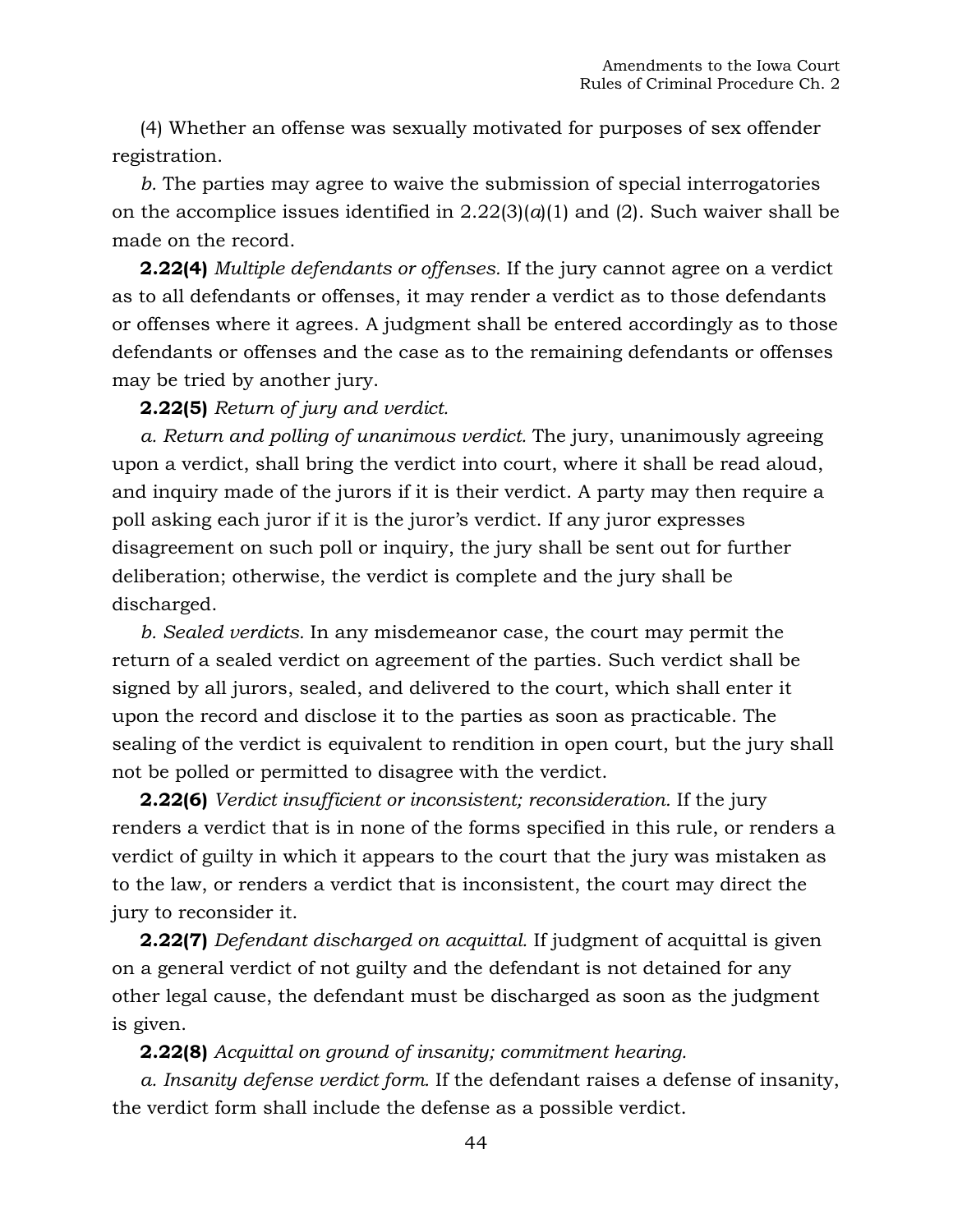## *b. Commitment for evaluation.*

(1) Upon a verdict of not guilty by reason of insanity, the court shall immediately order the defendant committed to a state mental health institute or other appropriate facility for a complete psychiatric evaluation and shall set a date for a hearing to inquire into the defendant's present mental condition.

(2) The court shall prepare written findings that shall be delivered to the facility at the time the defendant is admitted fully informing the chief medical officer of the facility of the reason for the commitment.

(3) The court shall direct the chief medical officer to report to the court in writing within 15 days of the admission of the defendant to the facility, stating the chief medical officer's diagnosis and opinion as to whether the defendant is mentally ill and dangerous to the defendant's self or others. An extension of time for the evaluation, not to exceed 15 days, may be granted upon the chief medical officer's request after due consideration of any objections or comments the defendant may have.

(4) Upon receipt of the report, the court shall promptly forward a copy to the defendant's attorney and to the prosecuting attorney.

*c. Independent examination.* The defendant may have a separate examination conducted at the facility by a licensed physician of the defendant's choice. The report of the independent examiner shall be submitted to the court.

*d. Return for hearing.* Upon receipt of the report or any subsequent report, the court shall hold a hearing to inquire into the defendant's mental condition. All parties shall be present. However, if the chief medical officer believes uninterrupted custody of the defendant at the facility is necessary to ensure the defendant's safety or the safety of others and states that finding in the report, the court may direct the chief medical officer to make arrangements for the defendant to appear at the hearing by phone or interactive audiovisual system.

#### *e. Hearing; release or retention in custody.*

(1) If, upon hearing, the court finds that the defendant is either not mentally ill or no longer dangerous to the defendant's self or others, the court shall order the defendant released. If, however, the court finds that the defendant is mentally ill and dangerous to the defendant's self or others, the court shall order the defendant committed to a state mental health institute or other appropriate facility. The court shall give due consideration to the chief medical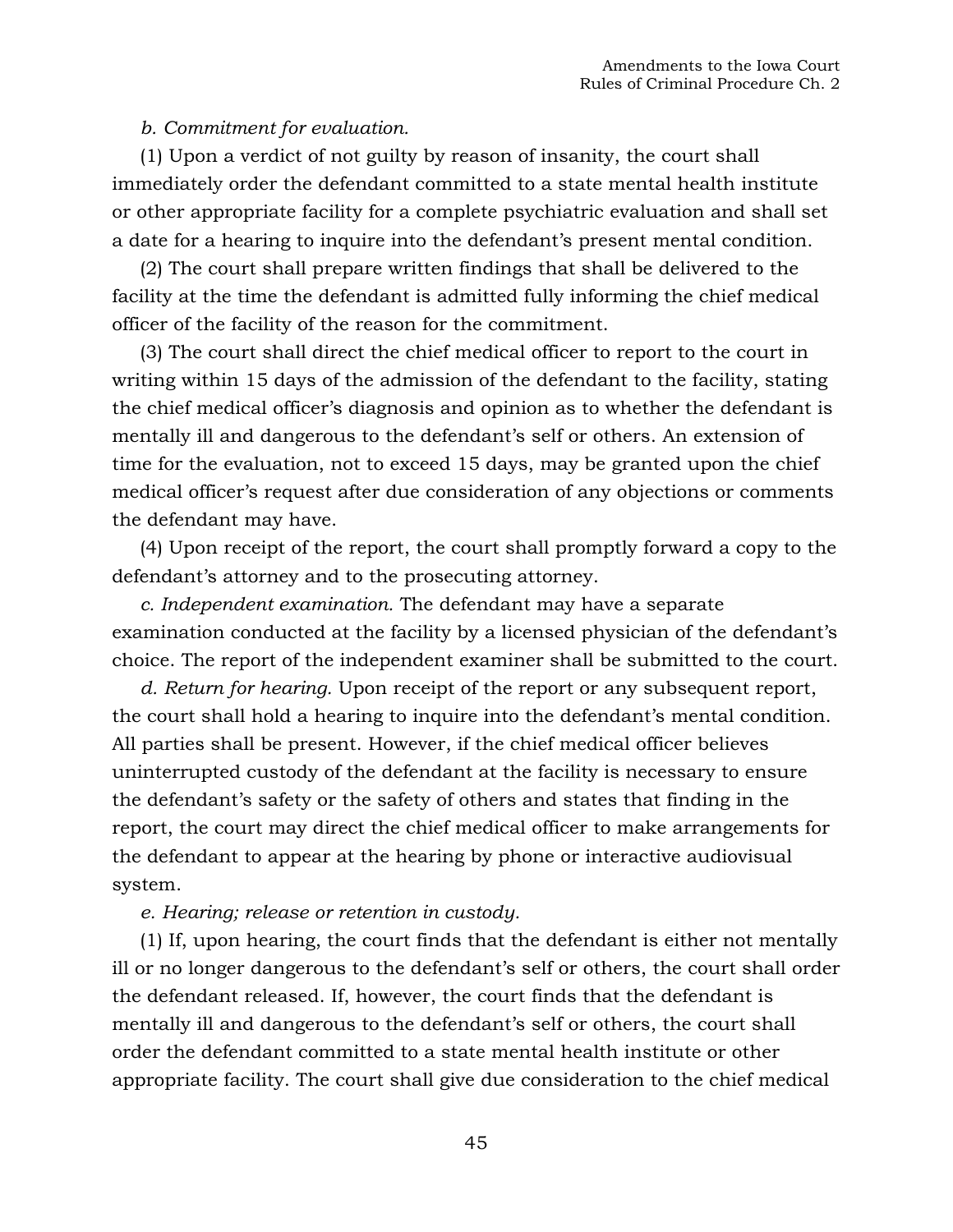officer's findings and opinion along with any other relevant evidence that may be submitted.

(2) No more than 30 days after entry of an order for continued custody, and thereafter at intervals of not more than 60 days as long as the defendant is in custody, the chief medical officer of the facility to which the defendant is committed shall report to the court which entered the order. Each periodic report shall describe the defendant's condition and state the chief medical officer's prognosis if the defendant's condition has remained unchanged or has deteriorated. The court shall forward a copy of each report to the defendant's attorney and to the prosecuting attorney.

(3) If the chief medical officer reports at any time that the defendant is either no longer mentally ill or no longer dangerous to the defendant's self or others, the court shall hold a hearing to determine if continued custody and treatment of the defendant are necessary because the defendant remains mentally ill and dangerous to the defendant's self or others. If the court finds continued custody is necessary, the court shall order the defendant committed to a state mental health institute or other appropriate facility for further evaluation, treatment, and custody. Otherwise, the court shall order the release of the defendant.

#### **Rule 2.23 Judgment.**

### **2.23(1)** *Entry of judgment.*

*a. Acquittal.* Upon a verdict of not guilty for the defendant or special verdict upon which a judgment of acquittal must be given, the court must render judgment of acquittal immediately.

*b. Conviction.* Upon a guilty plea, guilty verdict, or a special verdict upon which a judgment of conviction may be rendered, the court must fix a date for pronouncing judgment, which must be within a reasonable time but not less than 15 days after the plea is entered or the verdict is rendered unless the defendant consents to a shorter time.

## **2.23(2)** *Imposition of sentence.*

*a. Written sentencing agreement.* For misdemeanors and nonforcible class "D" felonies, with court approval, the parties may submit a written sentencing agreement pursuant to rule 2.27(3)(*c*) in place of in-person sentencing.

*b. Informing the defendant.* When the defendant appears for judgment, the court shall inform the defendant of the defendant's plea or the verdict and ask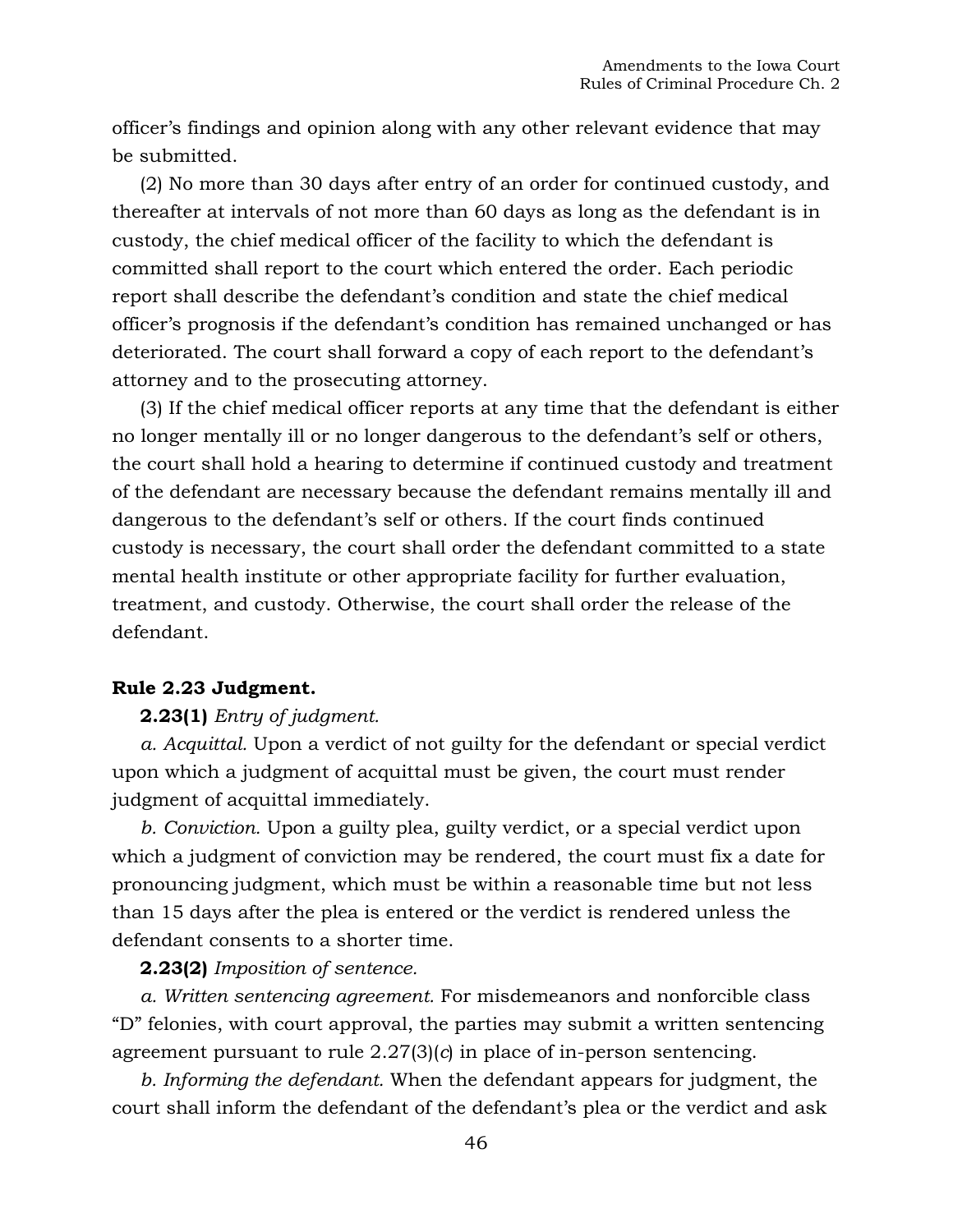whether the defendant has any legal cause to show why judgment should not be pronounced. The defendant, by timely motion, may show for cause against the entry of judgment any sufficient ground for a new trial or in arrest of judgment.

*c. Incompetency.* The provisions of Iowa Code chapter 812 apply to sentencing proceedings.

*d. Procedure.* Before imposing sentence, the court shall do all of the following:

(1) Verify that the defendant and the defendant's attorney have read and discussed the presentence investigation report and any addendum to the report.

(2) Provide the defendant's attorney an opportunity to speak on the defendant's behalf.

(3) Address the defendant personally in order to permit the defendant to make a statement or present any information to mitigate the defendant's sentence.

(4) Provide the prosecuting attorney an opportunity to speak.

(5) After hearing any statements presented, the court shall address any victim of the crime who is present at the sentencing and shall allow any victim to be reasonably heard, including, but not limited to, by presenting a victimimpact statement in the manner described in Iowa Code section 915.21.

*e. Other witnesses or evidence.* Before receiving victim statements, the trial court, in its discretion, may permit either side to present additional witnesses or evidence in support of its position.

*f. Basis for sentence imposed.* The court shall ensure that the basis for the sentence imposed appears in the record. The court shall consider all of the following:

(1) The recommendation of the prosecuting attorney, subject to the terms of the plea agreement, if any.

(2) The recommendation of the defendant's attorney, subject to the terms of the plea agreement, if any, and any statement of the defendant.

(3) The statement of the victim or victims of the offense, if any, as provided by law.

(4) The content and recommendation of the presentence investigation report.

(5) All other factors required by law to be considered.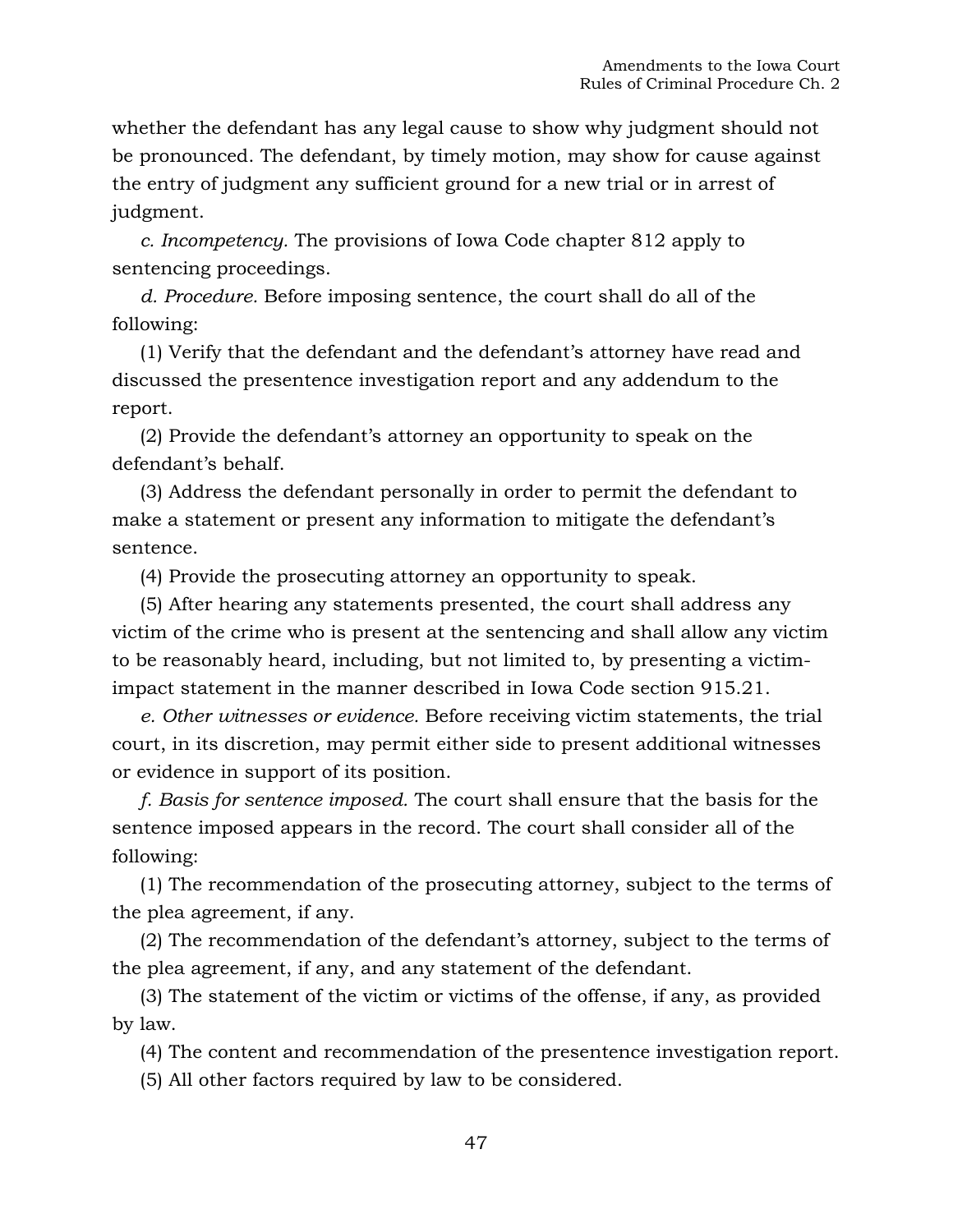*g. Judgment entered.* If no sufficient cause is shown why judgment should not be pronounced, and none appears to the court upon the record, judgment shall be rendered. In every case, the court shall include in the judgment entry the number of the particular section of the Code under which the defendant is sentenced. The court shall state on the record the basis for the sentence imposed and shall particularly state the reason for imposition of any consecutive sentence.

*h. Notification of right to appeal.* After imposing sentence in a case, the court shall advise the defendant in open court and on the record of the following:

(1) That the defendant has a statutory right to appeal.

(2) That if the defendant pled guilty to an offense other than a class "A" felony, no appeal may be taken without good cause.

(3) The deadline for filing an appeal.

(4) That the deadline for appeal is jurisdictional and that failing to file an appeal on time and in the manner specified in Iowa Rule of Appellate Procedure 6.101 will mean the defendant cannot appeal.

(5) That a person who is unable to pay the costs of appeal can apply to the court for appointment of counsel and the preparation of transcripts as provided in [Iowa Code sections 814.9,](https://1.next.westlaw.com/Link/Document/FullText?findType=L&pubNum=1000256&cite=IASTS814.9&originatingDoc=N082451101B1211DAB311FB76B2E4F553&refType=LQ&originationContext=document&transitionType=DocumentItem&contextData=(sc.UserEnteredCitation)) 814.10, and [814.11.](https://1.next.westlaw.com/Link/Document/FullText?findType=L&pubNum=1000256&cite=IASTS814.11&originatingDoc=N082451101B1211DAB311FB76B2E4F553&refType=LQ&originationContext=document&transitionType=DocumentItem&contextData=(sc.UserEnteredCitation))

*i. Clerical mistakes.* Clerical mistakes in judgments, orders, or other parts of the record and errors in the record arising from oversight or omission may be corrected by the court at any time and after such notice, if any, as the court orders.

#### **Rule 2.24 Motions after trial.**

**2.24(1)** *In general.* Permissible motions after trial include motions for new trial, motions in arrest of judgment, and motions to correct a sentence.

#### **2.24(2)** *New trial.*

*a. Motion generally.* A motion for new trial by the defendant shall be made not later than 45 days after verdict of guilty or special verdict upon which a judgment of conviction may be rendered and not later than 5 days before the date set for pronouncing judgment.

*b. Grounds.* The court, after giving the parties notice and an opportunity to be heard, may grant a new trial on any of the following grounds:

(1) When the trial has been held in the absence of the defendant, in cases where such presence is required by law, except as provided in rule 2.27.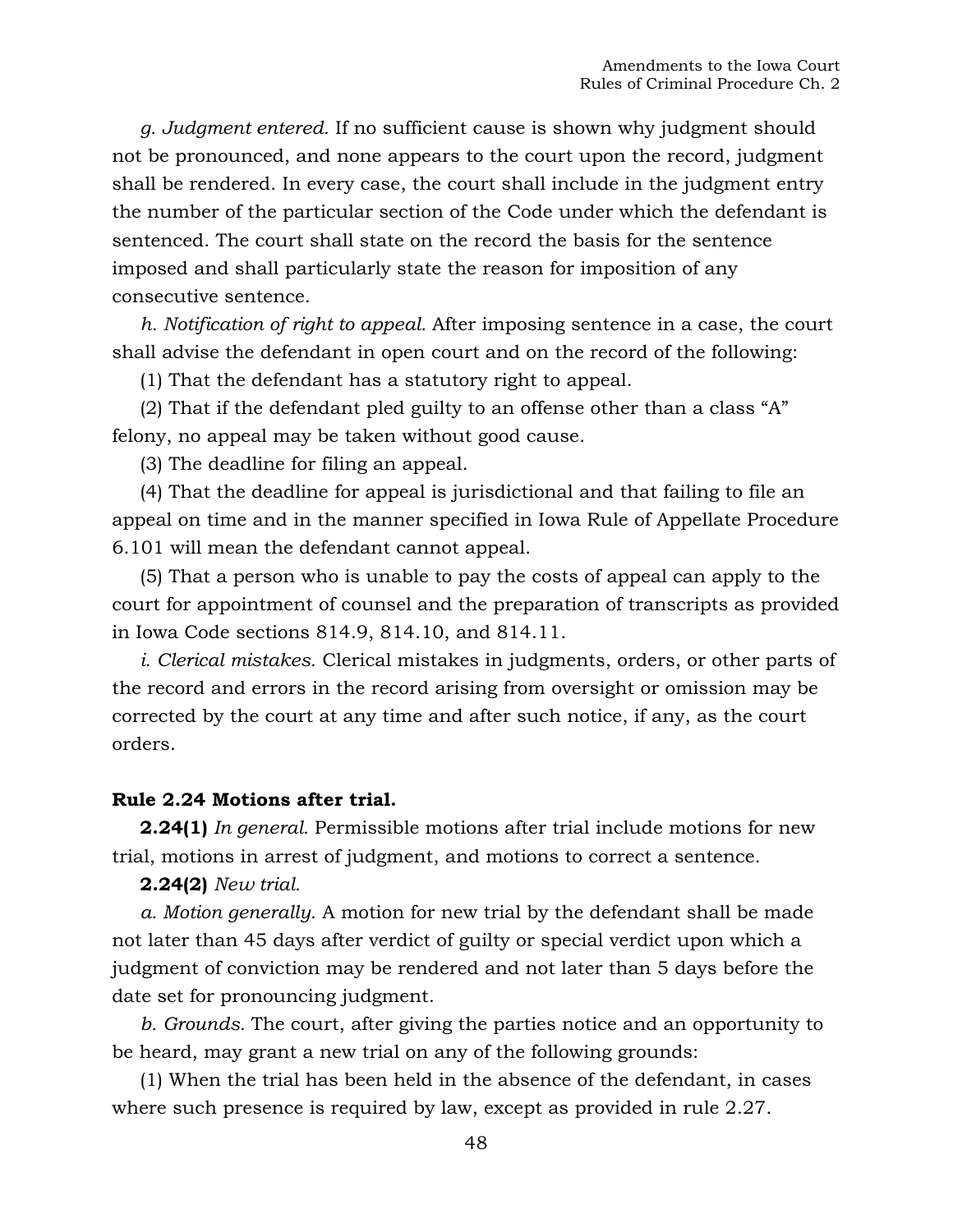(2) When the jury has been prejudicially exposed to information the jury was not authorized to receive.

(3) When the jurors have separated without leave of court, after retiring to deliberate upon their verdict, or have been guilty of any misconduct tending to prevent a fair and just consideration of the case.

(4) When the verdict has been decided by lot, or by means other than a fair expression of opinion on the part of all jurors.

(5) When the jury was improperly instructed in a material matter.

(6) When the prosecuting attorney has committed prejudicial error or misconduct.

(7) When the verdict is contrary to law or contrary to the weight of the evidence.

(8) When from any other cause the defendant has not received a fair and impartial trial.

*c. Motion alleging newly discovered evidence.* A motion for a new trial based upon newly discovered evidence may be made by the defendant after judgment when the defendant has discovered important and material evidence in the defendant's favor since the verdict that the defendant could not with reasonable diligence have discovered and produced at the trial.

(1) A motion based upon this ground shall be made without unreasonable delay and, in any event, within 2 years after final judgment, but such motion may be considered thereafter upon a showing of good cause.

(2) When a motion for a new trial is made upon the ground of newly discovered evidence, the defendant must produce at the hearing, in support thereof, the affidavits or testimony of the witnesses by whom such evidence is expected to be given. The court may, upon request of the defendant, allow the defendant additional time to procure such affidavits or testimony for such length of time as may be reasonable under all circumstances of the case.

*d. Trials without juries.* On a motion for a new trial in an action tried without a jury, the court may where appropriate, in lieu of granting a new trial, vacate the judgment if entered, take additional testimony, amend findings of fact and conclusions of law or make new findings and conclusions, and enter judgment accordingly.

*e. Effect of a new trial.* Upon a new trial, the former verdict cannot be used or referred to either in evidence or in argument.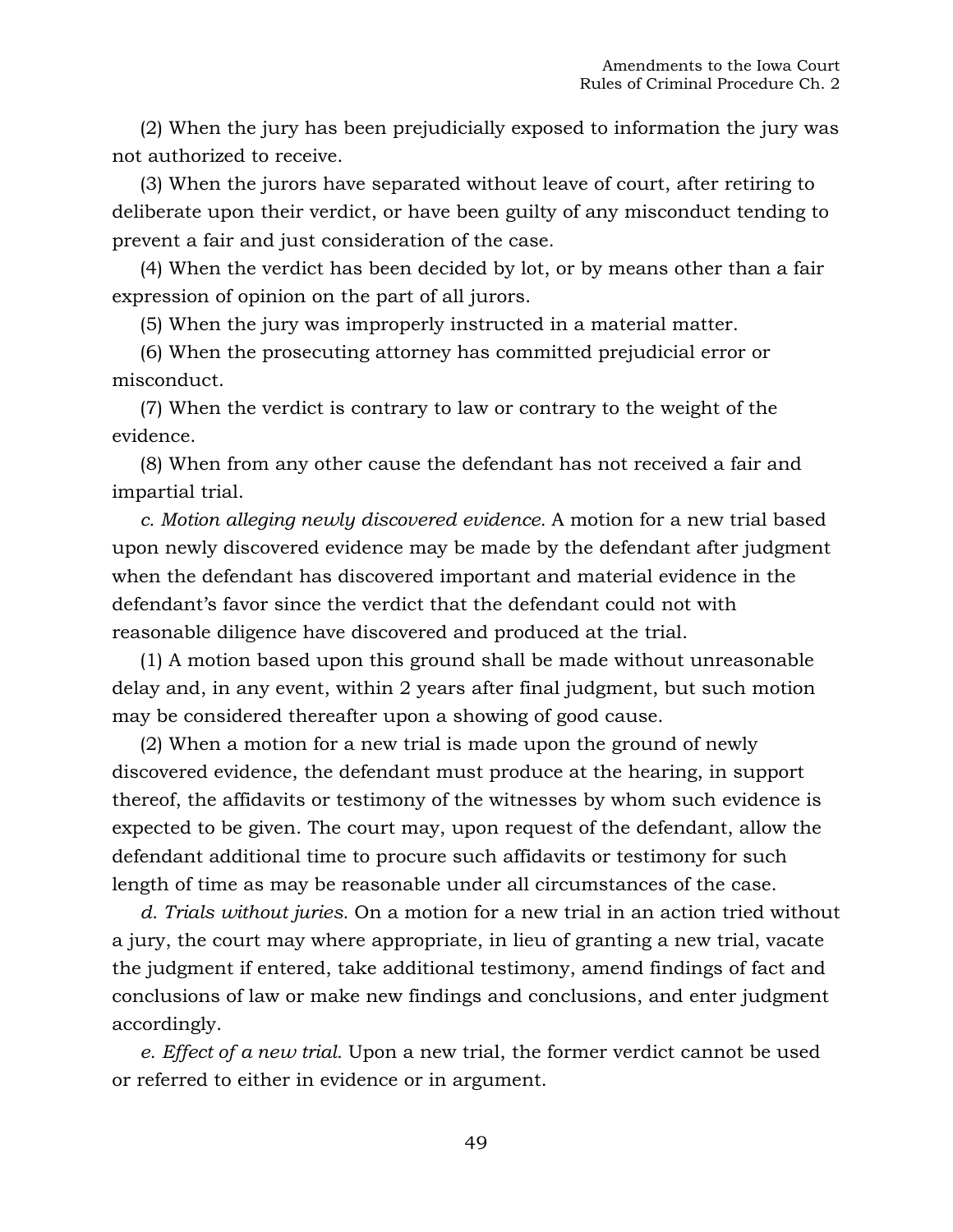**Comment:** Former rule  $2.24(2)(a)$  provided that the court could "grant a motion for a new trial" even for a reason not asserted in the motion." Revised rule 2.24 does not deprive the court of that authority but makes clear that it may only be exercised after notice and an opportunity to be heard.

**2.24(3)** *Arrest of judgment.*

*a. Motion.*

(1) A defendant may file a motion in arrest of judgment to urge that no judgment be rendered on a finding, plea, or verdict of guilty.

(2) A defendant's failure to challenge the adequacy of a guilty plea proceeding by motion in arrest of judgment shall preclude the defendant's right to assert such challenge on appeal.

*b. Time of making motion.* The motion must be made not later than 45 days after a guilty plea, guilty verdict, or special verdict upon which a judgment of conviction may be rendered, but in any case not later than 5 days before the date set for pronouncing judgment.

*c. Grounds.* Such motion shall be granted when upon the whole record no legal judgment can be pronounced.

*d. On the court's own motion.* The court may arrest the judgment on its own motion if grounds for doing so exist as set forth in rule 2.24(3)(*c*).

*e. Effect of order arresting judgment.*

(1) An order arresting judgment on the ground the guilty plea proceeding was defective places the defendant in the situation in which the defendant was immediately after the indictment was found. However, when the only ground upon which the guilty plea is found to be defective is failure to establish a factual basis for the charge, the court shall afford the state an opportunity to establish an adequate factual basis before arresting judgment.

(2) An order arresting judgment on any other ground places the defendant in the situation in which the defendant was immediately before the indictment was found.

*f. Proceedings after order arresting judgment on any ground other than a defect in a guilty plea proceeding.* If a motion arresting judgment is granted, but from the trial evidence, there is reasonable ground to believe the defendant is guilty of an offense and a new indictment can be framed, the court may order that a defendant in custody continue to be held in custody or that a defendant's bail be continued for a specified period pending the filing of a new indictment. If the evidence upon trial appears to the trial court insufficient to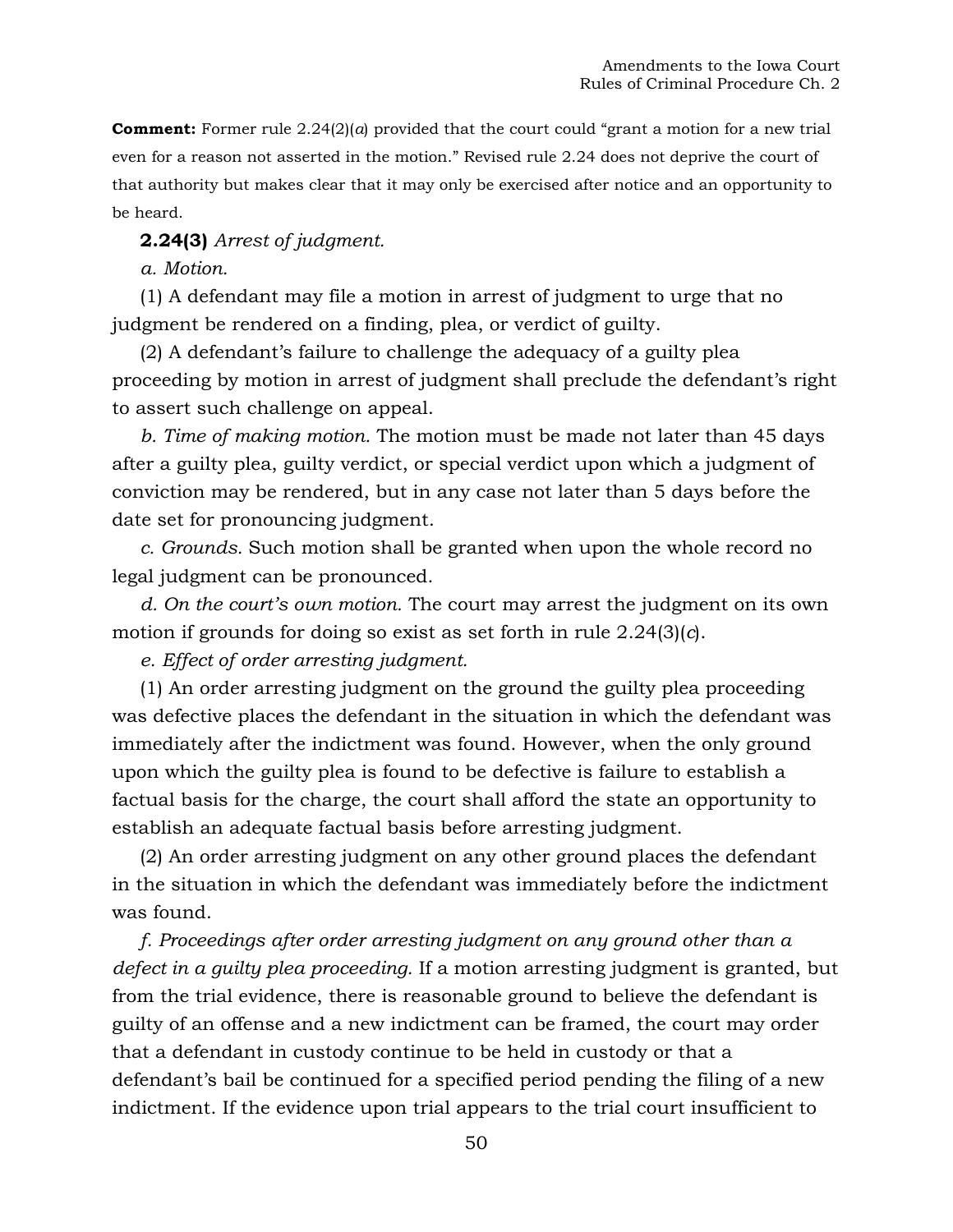charge the defendant with any offense, the defendant must, if in custody, be released and any bail must be exonerated.

## **2.24(4)** *General principles.*

*a. Extensions.* The time for filing motions for new trial or in arrest of judgment may be extended by the court for good cause.

*b. Disposition.* Upon a timely motion for a new trial or in arrest of judgment, the court shall defer the judgment and proceed to hear and decide the motions.

*c. Appeal.* Appeal from an order granting or denying a motion for new trial or in arrest of judgment may be taken by the state or the defendant. Where the court has denied the motion for new trial or in arrest of judgment, appeal may be had only after judgment is pronounced.

*d. Custody pending appellate determination.* Pending determination by the appellate court of such appeal, the trial court shall determine whether the defendant shall remain in custody or be released, with or without bail. Where the trial court has arrested judgment and an appeal is taken by the state, and it further appears to the trial court that there is no evidence sufficient to charge the defendant with an offense, the defendant shall not be held in custody.

### **2.24(5)** *Correction of sentence.*

*a. Time when correction of sentence may be made.* The district court may correct an illegal sentence at any time on motion of a party or on its own motion. Before correcting anything other than a clerical error, the court shall give notice to the parties and afford them an opportunity to be heard. **Comment:** Former rule 2.24(5)(*a*) said, "The court may correct an illegal sentence at any time." The revised rule recognizes that the rules of criminal procedure govern proceedings in the trial courts, not the appellate courts. However, the revised rule is not intended to affect existing law regarding the authority of appellate courts to correct illegal sentences.

*b. Definition of illegal sentence.* An illegal sentence is a sentence that could not have been lawfully imposed for the defendant's conviction or convictions. An illegal sentence includes a separate sentence for a conviction where that conviction merged into another conviction. Challenges to the defendant's underlying convictions or claims that the sentencing court abused its discretion in imposing a sentence within legal limits do not raise illegal sentencing issues.

*c. Credit for time served.* The defendant shall receive full credit for time spent in custody under the sentence prior to correction or reduction.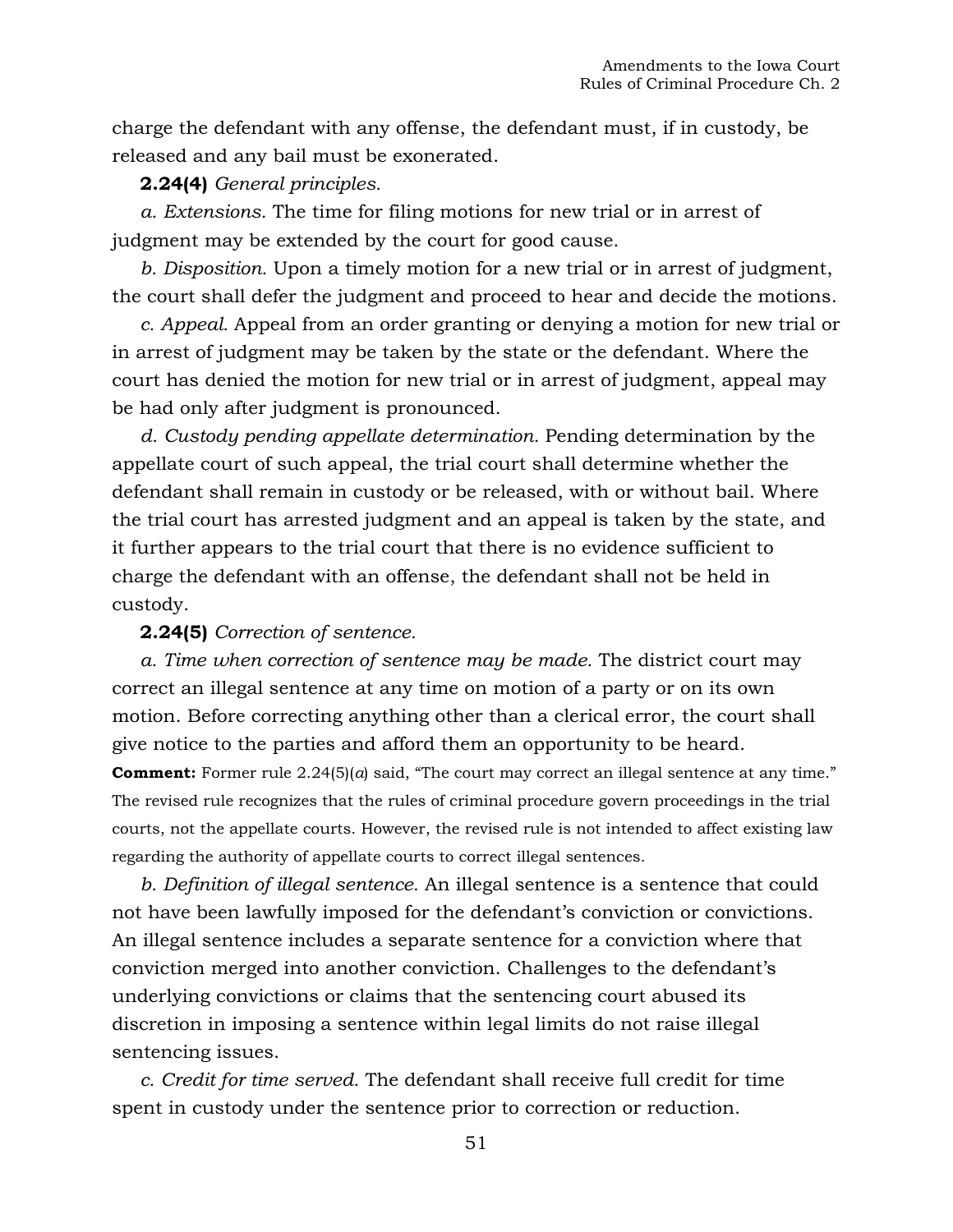### **Rule 2.25 Reserved.**

**Comment:** Former rule 2.25, relating to the bill of exceptions, has been eliminated. The bill of exceptions is hereby abolished. If a party needs a record to be made of a matter that occurred off the record, it shall be the responsibility of that party to initiate that process by reasonable and appropriate means.

## **Rule 2.26 Execution of judgment and stay thereof.**

### **2.26(1)** *Execution of judgment.*

*a. Mittimus.* When a judgment of confinement is pronounced, a certified copy of the entry of judgment shall be furnished to the sheriff, who shall execute it accordingly. Upon delivery of the defendant to the person in charge of the place where the defendant is to be confined, the sheriff shall make a return of execution, which shall be filed.

*b. Upon discharge.* When the court orders a defendant in custody released, the person in charge of the place of confinement shall file a notice of release with the clerk of court.

*c. Execution for fine.*

(1) Upon a judgment for a fine, an execution may be issued as upon a judgment in a civil case, and return thereof shall be made in like manner.

(2) Judgments for fines in all criminal actions rendered are liens upon the real estate of the defendant and shall be entered upon the lien index in the same manner and with like effect as judgments in civil actions.

*d. Execution in other cases.* When the judgment is for anything other than confinement or payment of money by the defendant, an execution consisting of a certified copy of the entry of such judgment, delivered to the sheriff of the proper county, shall authorize and require the sheriff to execute such judgment. The sheriff shall return and file the same, with the sheriff's actions thereon endorsed, with the court in which the judgment was rendered, within the time specified by the court but not exceeding 70 days after the date of the certificate of such certified copy.

*e. Available credit for time spent in custody before trial or sentencing.* The defendant shall receive full credit for time spent in custody on account of the offense for which the defendant is convicted.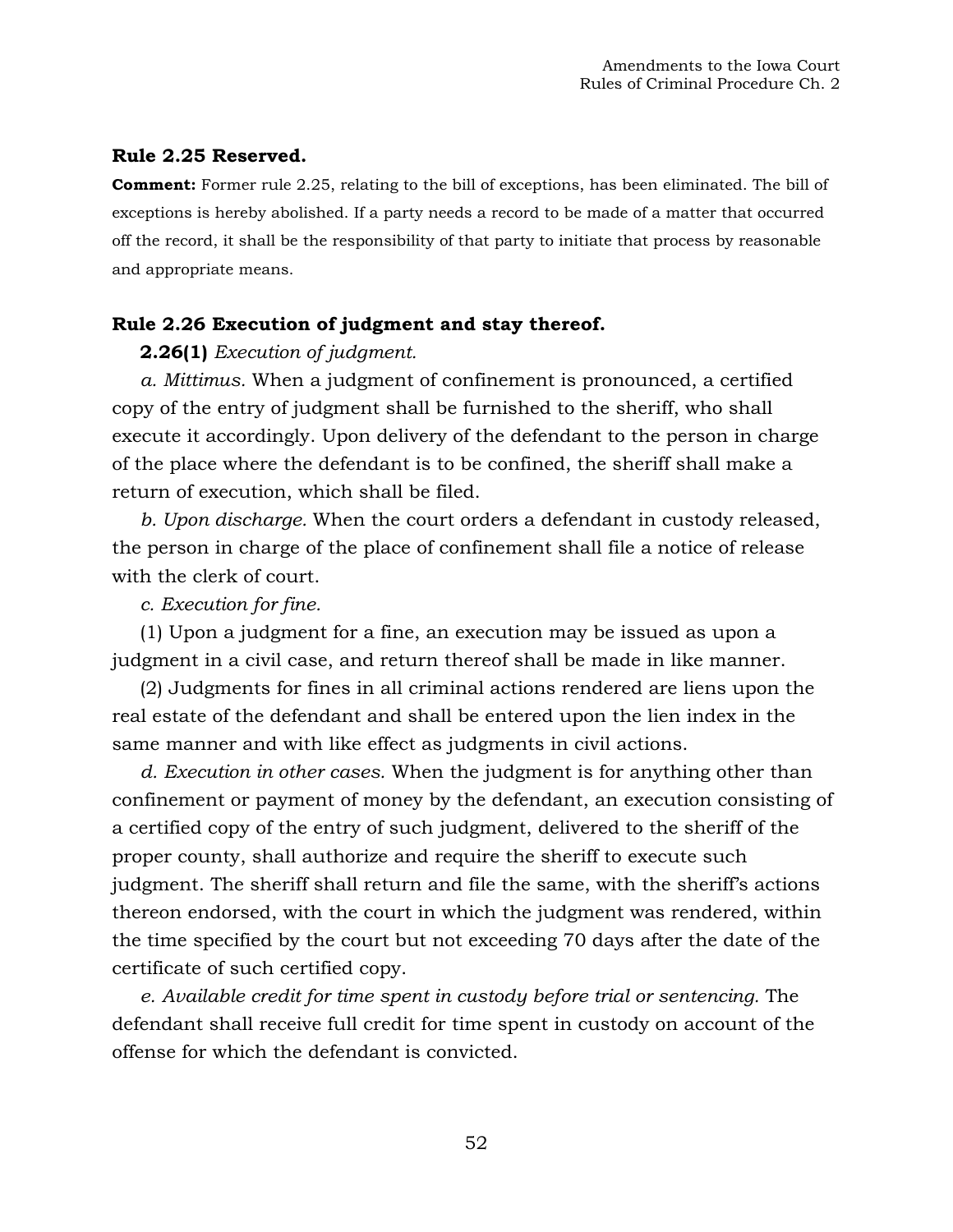## **2.26(2)** *Stay of execution.*

*a. Confinement.* A sentence of confinement shall be stayed if an appeal is taken and the defendant is released on bond as permitted by Iowa Code section 811.1. The court shall fix the terms of release upon the posting of the appeal bond.

*b. Probation.* A sentencing order that places the defendant on probation may be stayed if an appeal is taken and an appeal bond is posted. If the sentencing order is not stayed, probation shall commence at the time of sentencing. If the order is stayed, the court shall fix the terms of the stay.

*c. Monetary payments.* Upon the posting of an appeal bond, the court may stay the collection of fines and restitution, including victim restitution, Category A restitution, and Category B restitution.

*d. Sex offender registry.* A stay of execution does not affect a defendant's requirement to comply with sex offender registration and notification.

## **Rule 2.27 Presence of the defendant; regulation of conduct by the court.**

**2.27(1)** *Defendant's appearance.* The defendant is required to appear as follows:

*a. Initial appearance, arraignment, and plea.* The defendant must be present personally or by interactive audiovisual system at the initial appearance, arraignment, and plea unless a written waiver is filed as provided in rule 2.2(2)(*c*) or rule 2.8(1)(*e*).

*b. Other pretrial court proceedings*. The defendant must be present personally or by interactive audiovisual system at other pretrial court proceedings unless either (1) the proceeding is not a critical stage of the proceedings and the court waives the defendant's appearance or (2) the defendant waives appearance with the approval of the court.

*c. Depositions*. With the consent of the prosecuting attorney, the defendant may waive presence at a deposition. The defendant's attorney shall make a record of the waiver at the deposition. Otherwise, the defendant is required to be present subject to rule 2.13(5).

*d. Trial proceedings.* The defendant must be personally present at every stage of the trial, including the impaneling of the jury and the return of the verdict.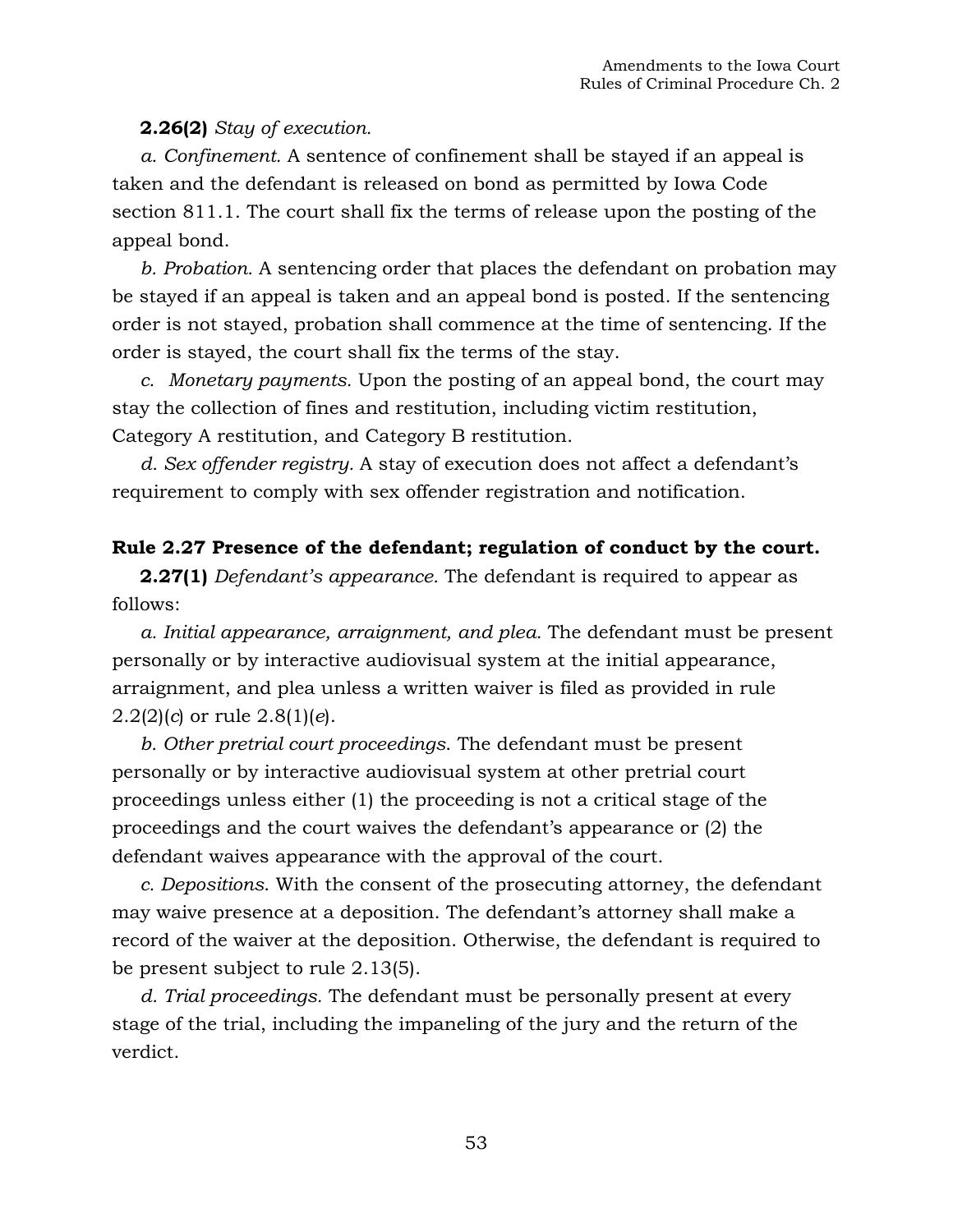*e. Sentencing.* Except as provided in rule 2.27(3)(*c*), the defendant must be personally present at the imposition of sentence. Sentencing may proceed by interactive audiovisual system with the consent of all parties.

*f. Defendant in prison or incarcerated by another authority.* When the defendant is in prison, or is in the custody of the federal government or another state, at the defendant's request and with the agreement of the state the defendant may appear by interactive audiovisual system for any matter except the trial itself.

**2.27(2)** *When the court may proceed in the defendant's absence.* In all cases, the progress of the trial or any other proceeding shall not be prevented whenever a defendant, initially present:

*a.* Is voluntarily absent after the trial or other proceeding has commenced.

*b.* Engages in conduct justifying exclusion from the courtroom.

**2.27(3)** *Presence not required.* A defendant need not be present in the following situations:

*a.* A corporation may appear by its attorney for all purposes.

*b.* The defendant's presence is not required for a reduction of sentence or a correction of a clerical error in a sentence.

*c.* If the offense is a misdemeanor or nonforcible class "D" felony and the parties have entered into a written agreement as to sentence that requests the court to proceed to sentencing without the presence of the parties or making of a record, the court may enter judgment in accordance with the sentencing agreement.

**2.27(4)** *Regulation of conduct in the courtroom.*

*a.* When a defendant engages in conduct seriously disruptive of judicial proceedings, one or more of the following steps may be employed to ensure decorum in the courtroom:

(1) Citing the defendant for contempt.

(2) Removing the defendant from the courtroom until the defendant promises to behave properly.

(3) Restraining the defendant, while keeping the defendant present.

*b.* The court may direct that any person in the courtroom be searched for a weapon or other prohibited item, and any weapon or other prohibited item may be retained subject to order of the court.

**Comment**: In Iowa, because of limited resources, not all courthouses screen visitors. It is therefore often possible to enter a courtroom without having gone through a body scanner. Yet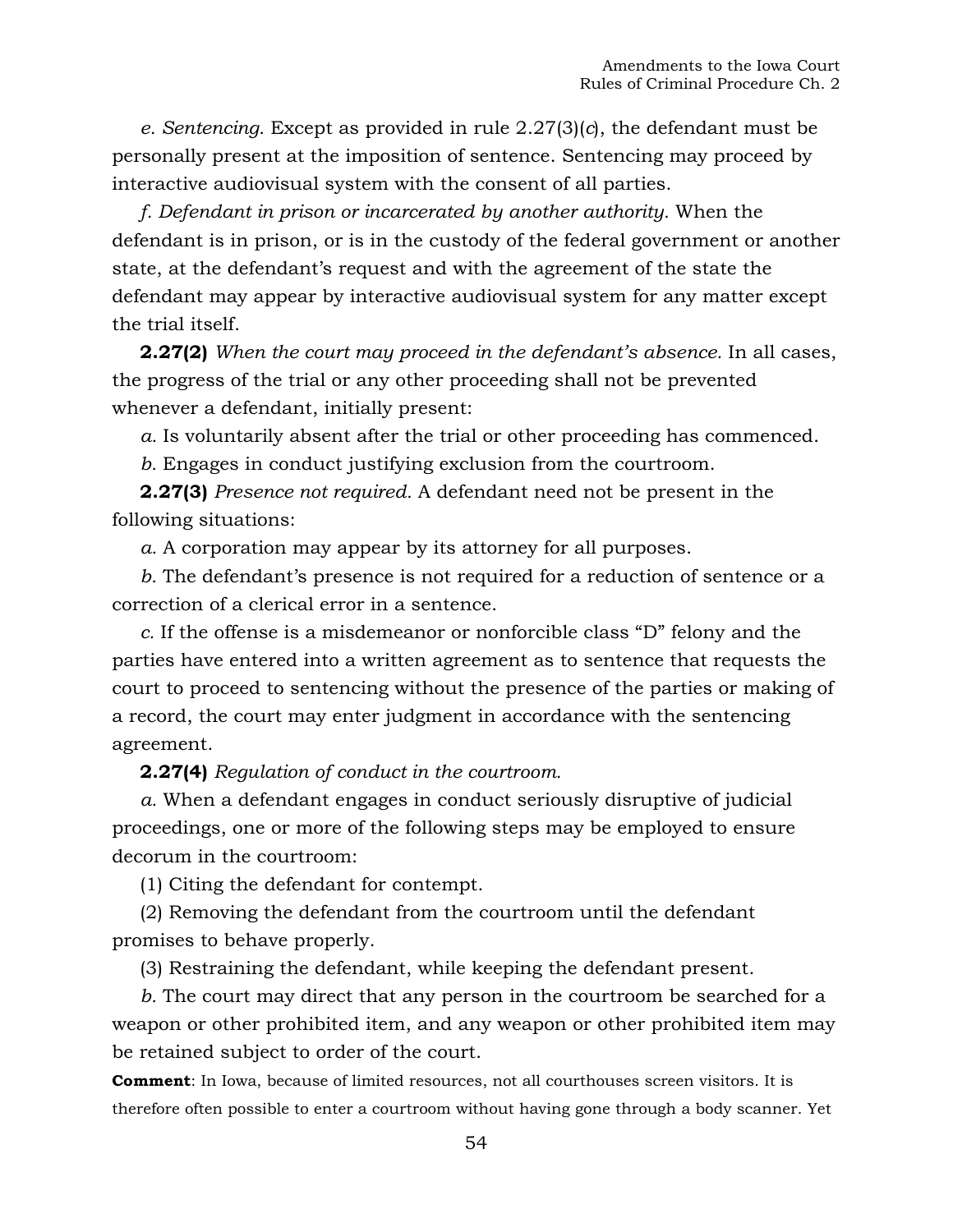persons entering a courtroom should recognize they have a diminished expectation of privacy as to items that would ordinarily be detected in a regular screening. This rule recognizes that the courts may need to act preemptively to protect the security and integrity of criminal proceedings, particularly in enforcing a prohibition on weapons in the courtroom or on the improper use of electronic devices. In exercising this authority, courts should be mindful of the potential for unfair prejudice when such searches are conducted in the presence of the jury.

*c.* The court may have removed from the courtroom any person whose exclusion is necessary to preserve the integrity or order of the proceedings.

#### **Rule 2.28 Right to appointed counsel.**

**2.28(1)** *Representation.* Every defendant, who is an indigent person as defined in [Iowa Code section 815.9](https://1.next.westlaw.com/Link/Document/FullText?findType=L&pubNum=1000256&cite=IASTS815.9&originatingDoc=N0FB98A301B1211DAB311FB76B2E4F553&refType=LQ&originationContext=document&transitionType=DocumentItem&contextData=(sc.Document)) and who faces the possibility of incarceration, is entitled to have counsel appointed to represent the defendant at every stage of the proceedings from the defendant's initial appearance before the court through appeal, including probation and parole revocation hearings as provided in section 815.10 and motions to correct illegal sentences unless the defendant waives such appointment.

**2.28(2)** *Limited appearances.* Limited appearances are not allowed in criminal cases where there is appointed counsel. However, appointed appellate counsel may file a limited appearance for the purpose of obtaining court records.

#### **Rule 2.29 Withdrawal and duty of continuing representation.**

**2.29(1)** *Withdrawal of counsel.*

*a.* Trial counsel may withdraw at any time after the dismissal of the indictment or acquittal of the defendant.

*b.* In general, if a judgment of conviction and sentence is entered, an appointed attorney may not withdraw without leave of the court.

(1) If the defendant does not wish to appeal, appointed counsel may withdraw at the expiration of the time for appeal from the judgment of conviction.

(2) If the defendant wishes to appeal, appointed counsel may not withdraw before filing with the district court a notice of appeal, an application for appointment of counsel, and an application for production of transcripts at state expense.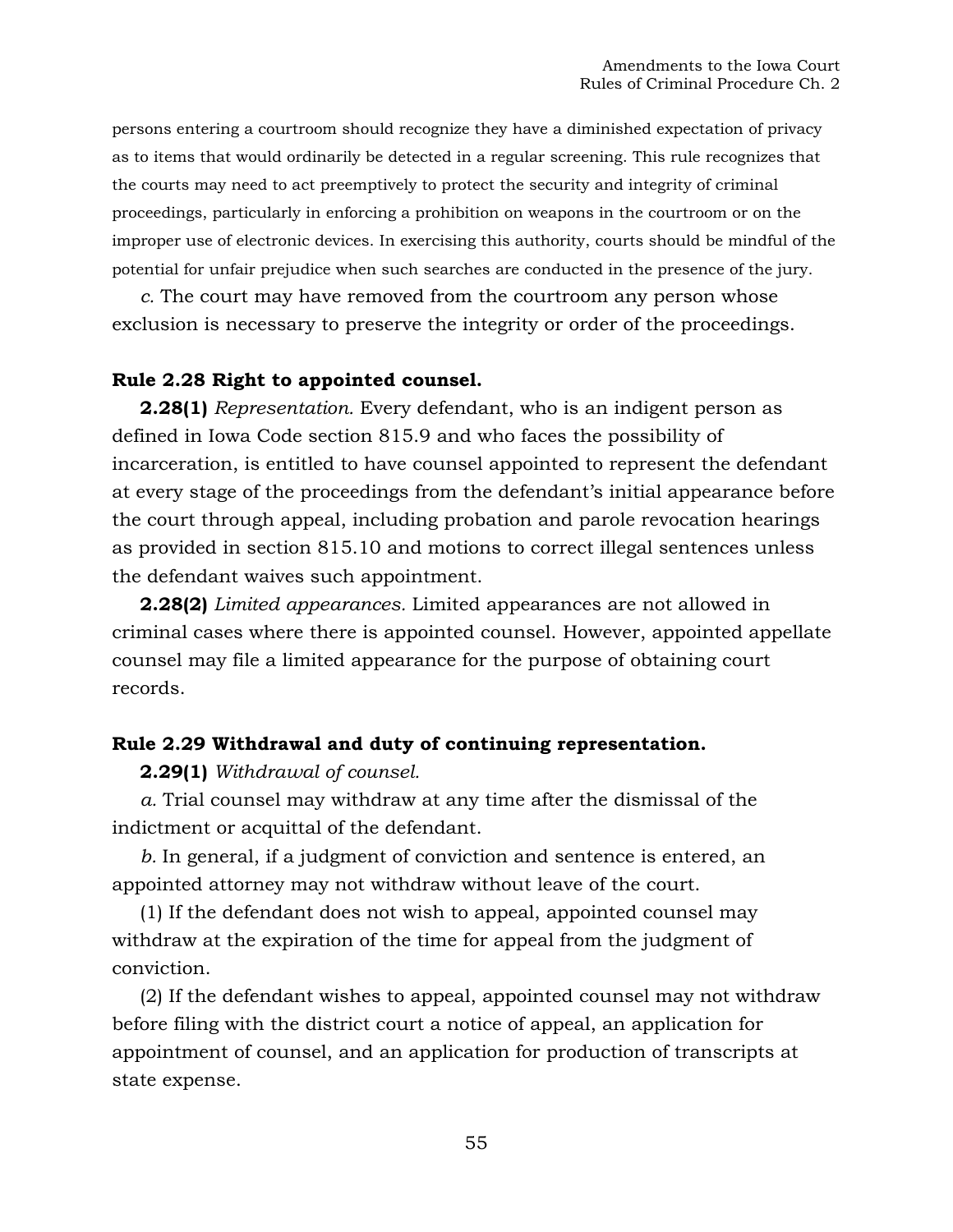**2.29(2)** *Appointment of counsel on appeal.* An indigent defendant, as defined in [Iowa Code section 815.9,](https://1.next.westlaw.com/Link/Document/FullText?findType=L&pubNum=1000256&cite=IASTS815.9&originatingDoc=N1061FF301B1211DAB311FB76B2E4F553&refType=LQ&originationContext=document&transitionType=DocumentItem&contextData=(sc.Document)) convicted of an indictable offense or a simple misdemeanor where defendant faces the possibility of incarceration, is entitled to appointment of counsel on appeal or application for discretionary review to the supreme court. An indigent defendant is also entitled to appointment of counsel on application for certiorari to the supreme court if such defendant had a right to appointment of counsel in the proceeding from which certiorari review is sought.

*a.* Application for appointment of appellate counsel shall be made to the district court, which shall retain authority to act on the application after notice of appeal or application for discretionary review has been filed.

*b.* If the defendant has proceeded as an indigent in the trial court and a financial statement already has been filed pursuant to [Iowa Code section](https://1.next.westlaw.com/Link/Document/FullText?findType=L&pubNum=1000256&cite=IASTS815.9&originatingDoc=N1061FF301B1211DAB311FB76B2E4F553&refType=LQ&originationContext=document&transitionType=DocumentItem&contextData=(sc.Document))  [815.9,](https://1.next.westlaw.com/Link/Document/FullText?findType=L&pubNum=1000256&cite=IASTS815.9&originatingDoc=N1061FF301B1211DAB311FB76B2E4F553&refType=LQ&originationContext=document&transitionType=DocumentItem&contextData=(sc.Document)) the defendant, upon making application for appointment of appellate counsel, shall be presumed to be indigent, and an additional financial statement shall not be required unless evidence is offered that the defendant is not indigent.

*c.* The defendant and appointed appellate counsel are under a continuing obligation to inform the trial court of any change in circumstances that would make the defendant ineligible to qualify as indigent.

**2.29(3)** If the trial court finds the defendant is ineligible for appointment of appellate counsel, it shall include in the record a statement of the reasons why counsel was not appointed. The defendant may apply to the supreme court for review of a trial court order denying the defendant appointed counsel. Such application must be filed with the supreme court within 10 days of the filing of the trial court order denying the defendant's request for appointed counsel.

**2.29(4)** Unless appellate counsel is immediately appointed, trial counsel shall determine whether the defendant wants to appeal and shall take steps to effect the appeal pursuant to rule 2.29(1)(*b*)(2).

**2.29(5)** Withdrawals allowed under this rule pertain only to the district court proceedings, and counsel of record in the district court will be deemed to be counsel in the appellate court in accordance with the provisions of [Iowa](https://1.next.westlaw.com/Link/Document/FullText?findType=L&pubNum=1016823&cite=IAR6.109&originatingDoc=N107427A01B1211DAB311FB76B2E4F553&refType=LQ&originationContext=document&transitionType=DocumentItem&contextData=(sc.Document))  [Rule of Appellate Procedure](https://1.next.westlaw.com/Link/Document/FullText?findType=L&pubNum=1016823&cite=IAR6.109&originatingDoc=N107427A01B1211DAB311FB76B2E4F553&refType=LQ&originationContext=document&transitionType=DocumentItem&contextData=(sc.Document)) 6.109(4) in the event of an appeal unless other counsel is retained or appointed and notice is given to the parties and the clerk of the supreme court. If trial counsel was not court appointed, trial counsel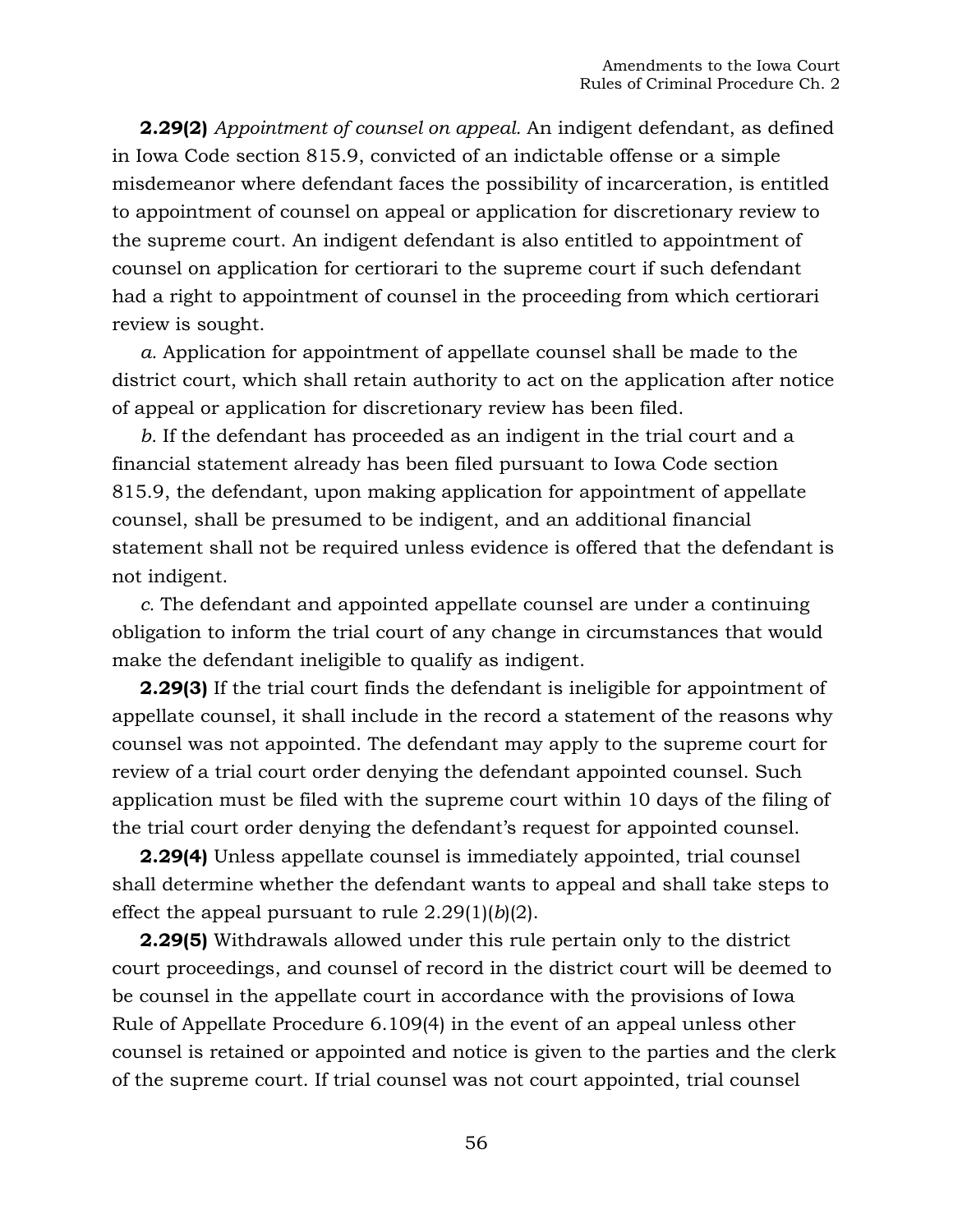may withdraw from the appellate proceedings pursuant to [Iowa Rule of](https://1.next.westlaw.com/Link/Document/FullText?findType=L&pubNum=1016823&cite=IAR6.109&originatingDoc=N107427A01B1211DAB311FB76B2E4F553&refType=LQ&originationContext=document&transitionType=DocumentItem&contextData=(sc.Document))  [Appellate Procedure](https://1.next.westlaw.com/Link/Document/FullText?findType=L&pubNum=1016823&cite=IAR6.109&originatingDoc=N107427A01B1211DAB311FB76B2E4F553&refType=LQ&originationContext=document&transitionType=DocumentItem&contextData=(sc.Document)) 6.109(5).

### **Rule 2.30 Reserved.**

**Comment:** Former rules 2.29 and 2.30 have been combined in new rule 2.29.

## **Rule 2.31 Compensation of appointed appellate counsel.** Appointed

appellate counsel's compensation shall be determined by the district court pursuant to the provisions of [Iowa Code section 815.7.](https://1.next.westlaw.com/Link/Document/FullText?findType=L&pubNum=1000256&cite=IASTS815.7&originatingDoc=N1085B3D01B1211DAB311FB76B2E4F553&refType=LQ&originationContext=document&transitionType=DocumentItem&contextData=(sc.Document))

## **Rule 2.32 Forms — Appointment of Counsel.**

**Comment:** No changes have been made to existing forms.

## **Rule 2.33 Dismissal of prosecutions; right to speedy trial.**

**2.33(1)** *Dismissal generally; effect.* The court, upon its own motion or the application of the prosecuting attorney, in the furtherance of justice, may order the dismissal of any pending criminal prosecution, the reasons therefor being stated in the order and entered of record, and no such prosecution shall be discontinued or abandoned in any other manner. Such a dismissal is a bar to another prosecution for the same offense if it is a simple or serious misdemeanor; but it is not a bar if the offense charged is a felony or an aggravated misdemeanor.

**2.33(2)** *Speedy trial.* It is the public policy of the State of Iowa that criminal prosecutions be concluded at the earliest possible time consistent with a fair trial to both parties. Applications for dismissals under this rule may be made by the prosecuting attorney or the defendant or by the court on its own motion.

*a.* When an adult is arrested for the commission of an offense, or, in the case of a minor, when the juvenile court enters an order waiving jurisdiction pursuant to [Iowa Code section 232.45,](https://1.next.westlaw.com/Link/Document/FullText?findType=L&pubNum=1000256&cite=IASTS232.45&originatingDoc=N111BD9501B1211DAB311FB76B2E4F553&refType=LQ&originationContext=document&transitionType=DocumentItem&contextData=(sc.Document)) and an indictment is not found against the defendant within 45 days, the court must order the prosecution be dismissed unless good cause to the contrary is shown. For purposes of this rule, the 45-day period commences for an adult only after the defendant has been taken before a magistrate for an initial appearance or a waiver of the initial appearance is filed.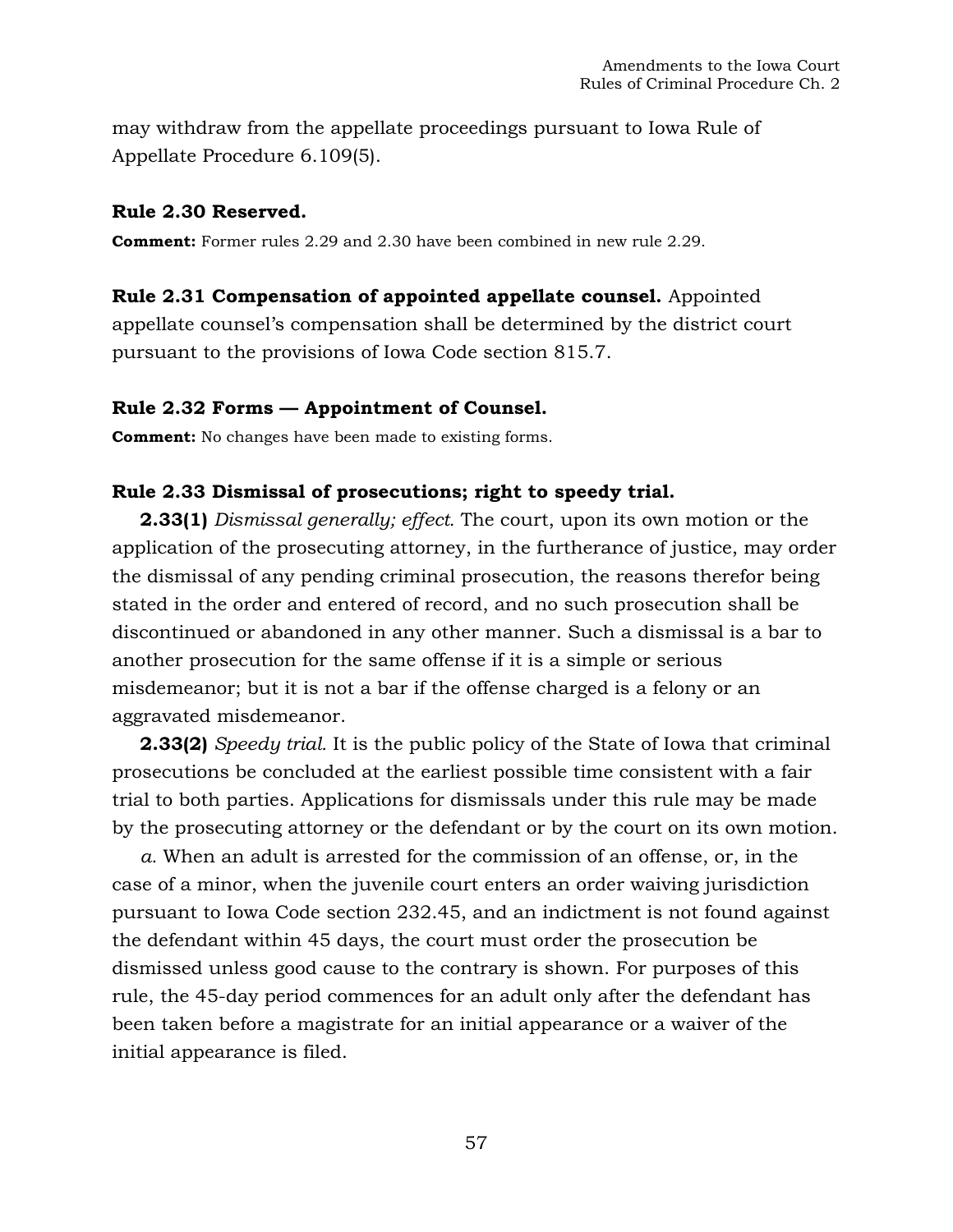*b.* The defendant must be brought to trial within 90 days after indictment is found or the court must order the indictment be dismissed unless good cause to the contrary is shown.

*c.* All criminal cases must be brought to trial within one year after the defendant's initial arraignment pursuant to rule 2.8 unless an extension is granted by the court, upon a showing of good cause.

*d.* The defendant personally or through the defendant's attorney may waive the deadlines in (*a*) and (*b*) above by filing a written waiver that substantially complies with rule 2.37—Form 10: *Waiver of Speedy Trial (90 Day)*. A waiver of speedy trial operates to waive both deadlines. The deadline in (*c*) may be waived only by the defendant personally and on the record or by the filing of a written waiver that substantially complies with rule 2.37—Form 11: *Waiver of Speedy Trial (One Year)*.

*e.* If the court directs the prosecution be dismissed, the defendant, if in custody, must be discharged, or the defendant's bail, if any, exonerated.

**2.33(3)** *Change of venue after jury selection commenced.* Whenever a change of venue is granted pursuant to [Iowa Code section 803.2\(](https://1.next.westlaw.com/Link/Document/FullText?findType=L&pubNum=1000256&cite=IASTS803.2&originatingDoc=N111BD9501B1211DAB311FB76B2E4F553&refType=LQ&originationContext=document&transitionType=DocumentItem&contextData=(sc.Document))2), the defendant may be brought to trial within 90 days of the grant of the change of venue, notwithstanding rule 2.33(2)(*b*).

#### **Rule 2.34 Reserved.**

**Comment:** The substance of former rule 2.34 has been moved to rule 2.11.

#### **Rule 2.35 Reserved.**

**Comment:** Former rule 2.35 has been removed as unnecessary.

#### **Rule 2.36 Forms for search and arrest warrants.**

**Comment:** No changes have been made to existing forms.

#### **Rule 2.37 Forms other than warrants.**

**Comment:** No changes have been made to forms 1–5 and 7. See revised form 6 and new forms 8–12 filed along with these amended rules.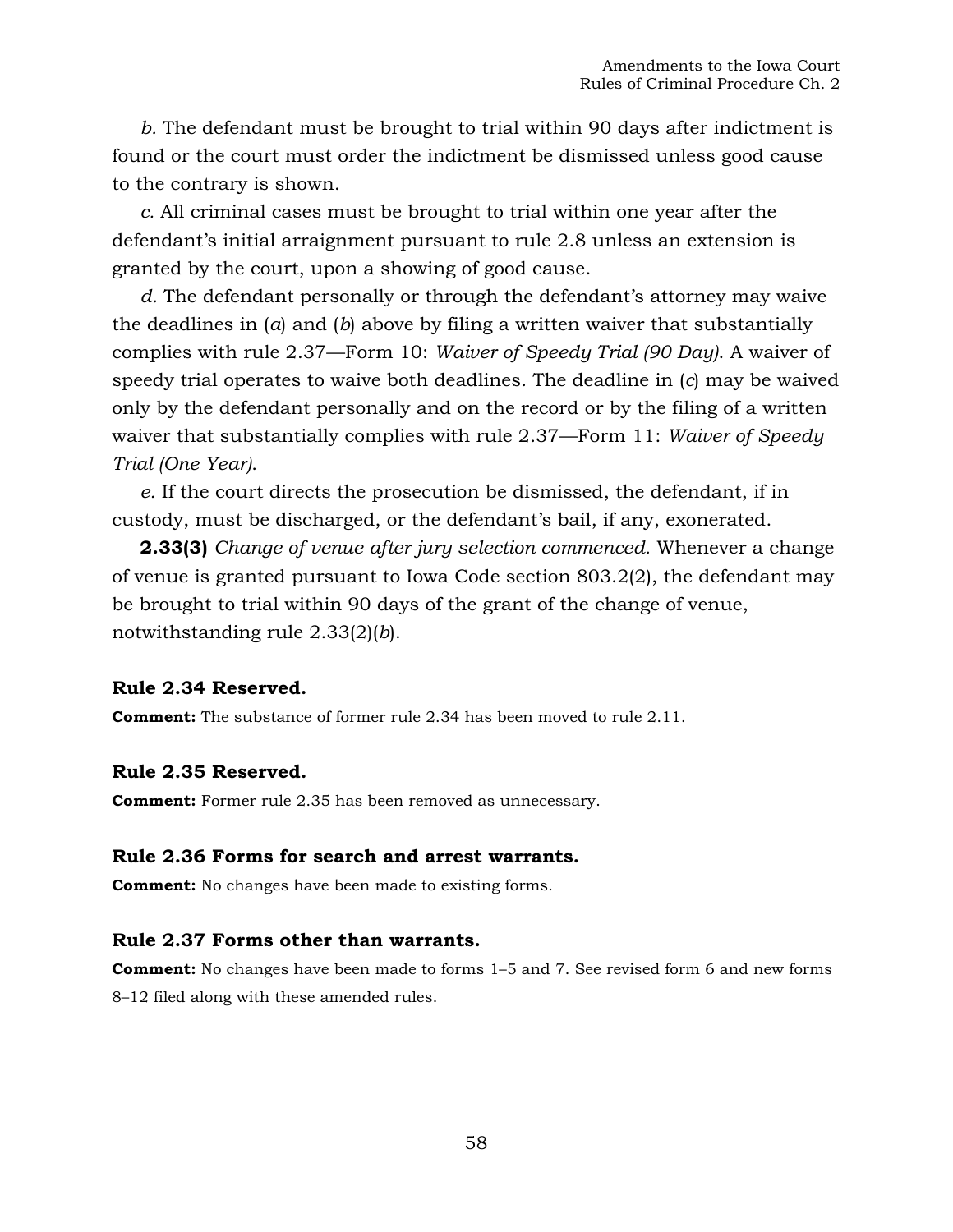#### **SIMPLE MISDEMEANORS**

#### **Rule 2.51 Scope of rules and definitions.**

**Rule 2.51(1)** *Scope.* The rules set forth in this section shall apply to trials, related proceedings, and appeals from conviction of simple misdemeanors.

**Rule 2.51(2)** *Definition.* For purposes of this section, "magistrate" includes judicial magistrates, district associate judges, and district judges.

**Rule 2.52 Applicability of indictable offense rules.** Procedures not provided for herein shall be governed by the provisions of the rules or statutes governing indictable offenses that are by their nature applicable to simple misdemeanor prosecutions.

#### **Rule 2.53 To whom tried.**

**2.53(1)** *Generally.* Judicial magistrates and district associate judges may hear, try, and determine simple misdemeanors.

**2.53(2)** *Transfer.* District judges may transfer any simple misdemeanors pending before them to a judicial magistrate or district associate judge.

**2.53(3)** *Joint trial.* When a simple misdemeanor arises out of the same transaction or occurrence as an indictable offense, preference should be given to consolidating the matters for trial.

**2.53(4)** *Jury trial.* A simple misdemeanor is not tried to a jury unless the defendant timely requests a jury trial within 10 days following the plea of not guilty.

**Rule 2.54 The complaint.** Prosecutions for simple misdemeanors shall be initiated by sworn complaint.

**Rule 2.55 Contents of the complaint.** The complaint shall contain:

**2.55(1)** The name of the county and of the court where the complaint is filed.

**2.55(2)** The name of the accused, if known, and if not known, designation of the accused by any name by which the accused may be identified.

**2.55(3)** The name of the offense and the statutory provision or provisions alleged to have been violated, a brief statement of the acts or omissions by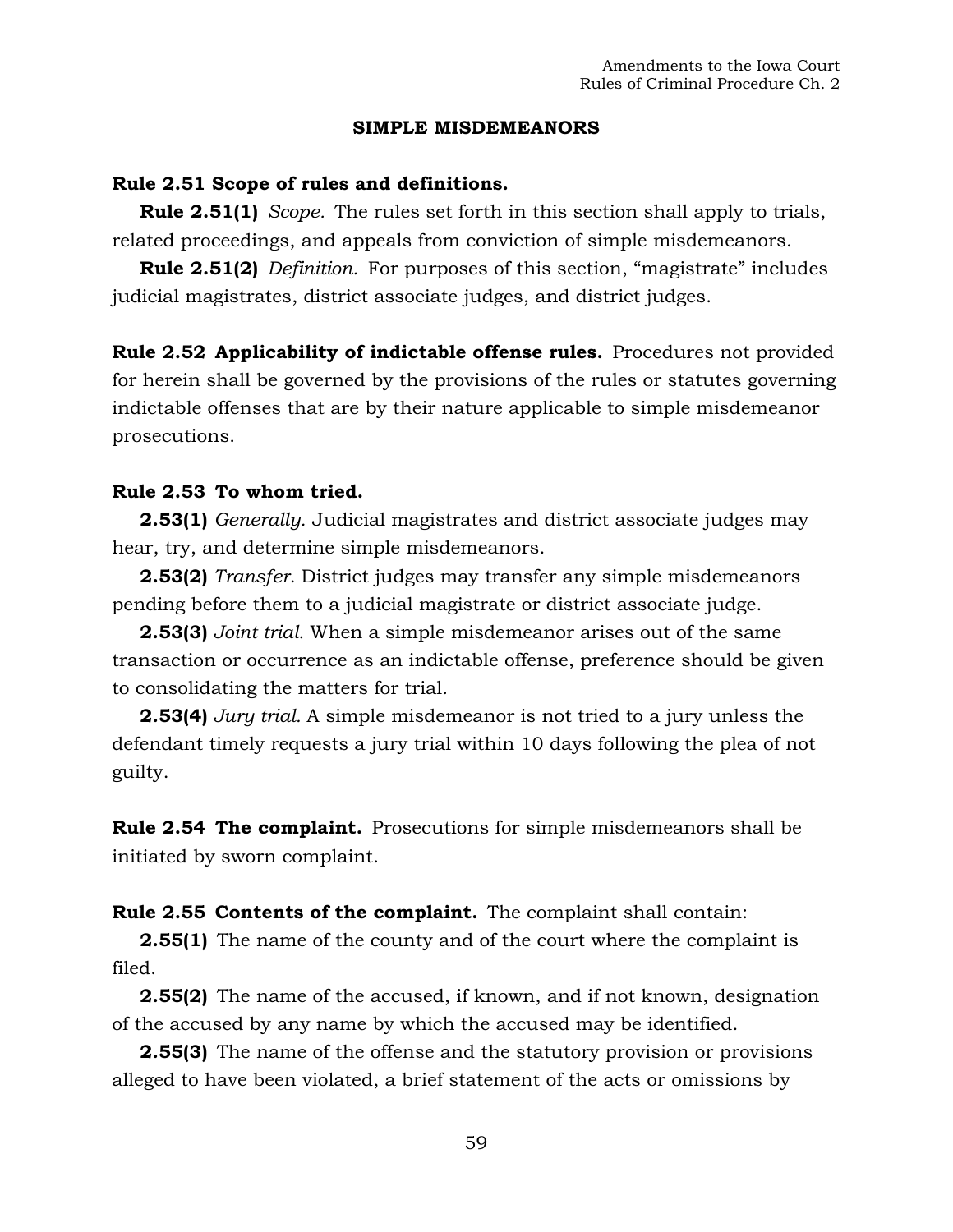which the offense is alleged to have been committed, and a brief statement of the time and place of the offense, if known.

**Rule 2.56 Approval of the complaint.** The complaint shall be approved by the magistrate upon a determination of probable cause.

**Rule 2.57 Arrest warrant.** Immediately upon approving the complaint, the magistrate may issue an arrest warrant.

## **Rule 2.58 Appearance of the defendant.**

**2.58(1)** *Arrest and appearance.* An officer making an arrest with or without a warrant shall take the arrested person before a magistrate either personally or by interactive audiovisual system as provided by rule 2.27(1)(*a*) within 24 hours unless no magistrate is available and in all events within 48 hours.

**2.58(2)** *Arrest without a warrant.* When a person is arrested without a warrant, a complaint shall be filed immediately.

**2.58(3)** *Determination of probable cause.* If the defendant received a citation or was arrested without a warrant, the magistrate shall, prior to further proceedings in the case, make a determination from the complaint or affidavits filed with the complaint whether there is probable cause to believe that an offense has been committed and that the defendant has committed it. The magistrate's decision in this regard shall be entered in the record.

**2.58(4)** *Prosecution of corporations.* A corporation may be summoned as provided in Iowa Code chapter 807.

**Rule 2.59 Verification of complaint.** At the defendant's initial appearance, the magistrate shall inform the defendant of the complaint and ensure the defendant receives a copy of it. The defendant must inform the magistrate whether the name and address shown in the complaint are the defendant's true and correct name and address. If the defendant gives no other name, the defendant is thereafter precluded from objecting to the complaint on the ground of being improperly named.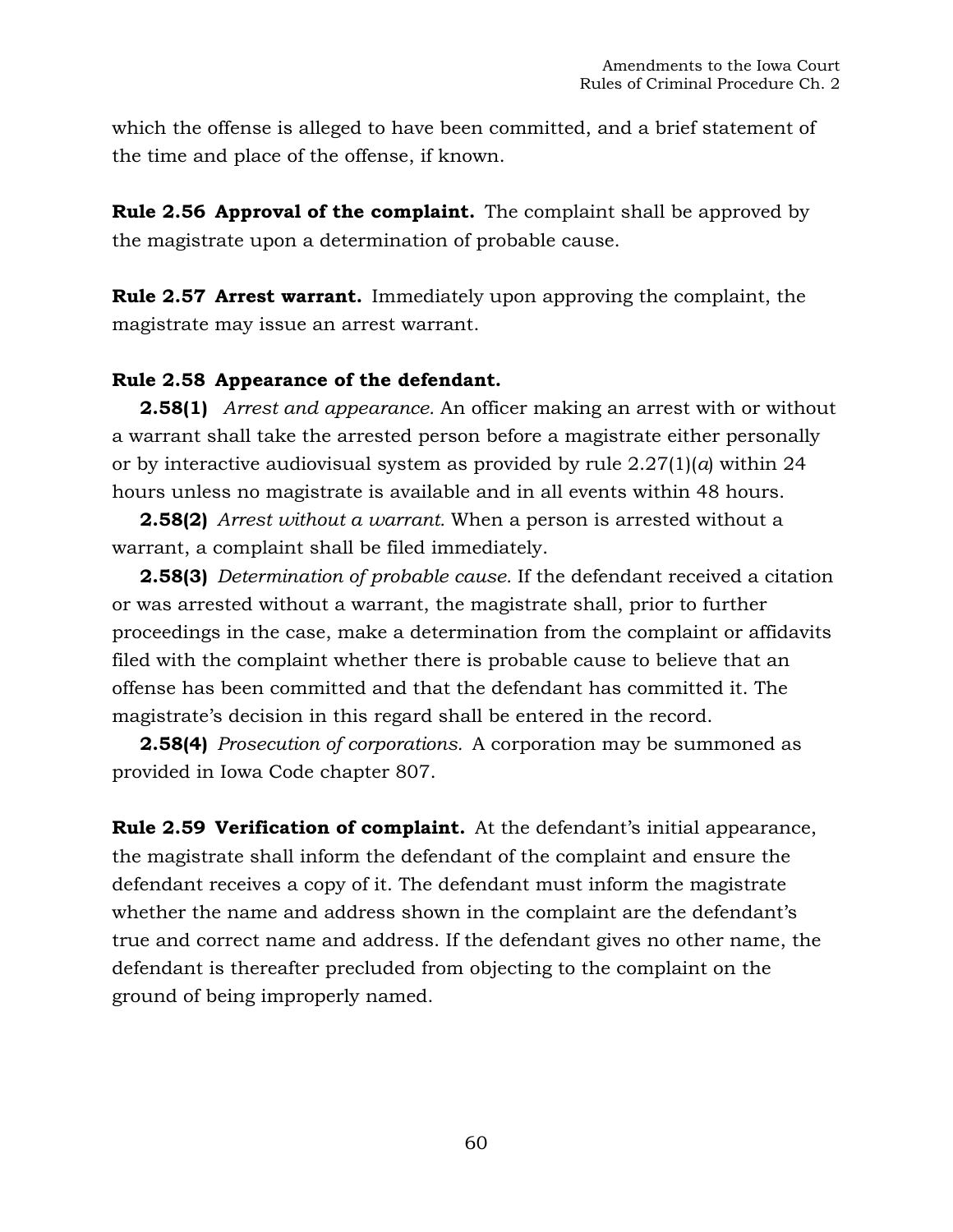**Rule 2.60 Advice of rights at the initial appearance.** At the defendant's initial appearance, the magistrate shall inform the defendant of the following:

**2.60(1)** The defendant's right to retain counsel.

**2.60(2)** The defendant's right to request the appointment of counsel if the defendant faces the possibility of incarceration and is unable to obtain counsel by reason of indigency.

**2.60(3)** The circumstances under which the defendant may secure pretrial release.

**2.60(4)** The defendant's right to obtain review of any conditions imposed on the defendant's release.

**2.60(5)** That the defendant is not required to make a statement and that any statement made by the defendant may be used against the defendant.

**Rule 2.61 Appointment of counsel.** In cases where the defendant faces the possibility of incarceration, the magistrate shall appoint counsel for an indigent defendant in accordance with procedures established under rule 2.2(3). The magistrate shall allow the defendant reasonable time and opportunity to consult with counsel if the defendant expresses a desire to do so.

**Rule 2.62 Bail.** Admission to bail shall be as provided for in Iowa Code chapter 811. Upon proper application, a district judge or district associate judge is authorized to review and amend the conditions of bail previously imposed. There shall be no more than one review except upon changed conditions.

## **Rule 2.63 Plea.**

**2.63(1)** *Plea.* At the defendant's initial appearance, the defendant shall be required to enter a plea to the complaint. Permissible pleas include those allowed when the defendant is indicted as set forth in rule 2.8(2).

**2.63(2)** *Waiver of initial appearance.* Unless otherwise ordered by the court, a defendant may waive the initial appearance by executing and filing a written waiver that substantially complies with rule 2.76—Form 5: *Waiver of Initial Appearance for Simple Misdemeanors*. Thereafter, the date of the initial appearance is deemed the date the waiver was filed. A defendant may also waive the initial appearance by filing a written guilty plea or written plea agreement.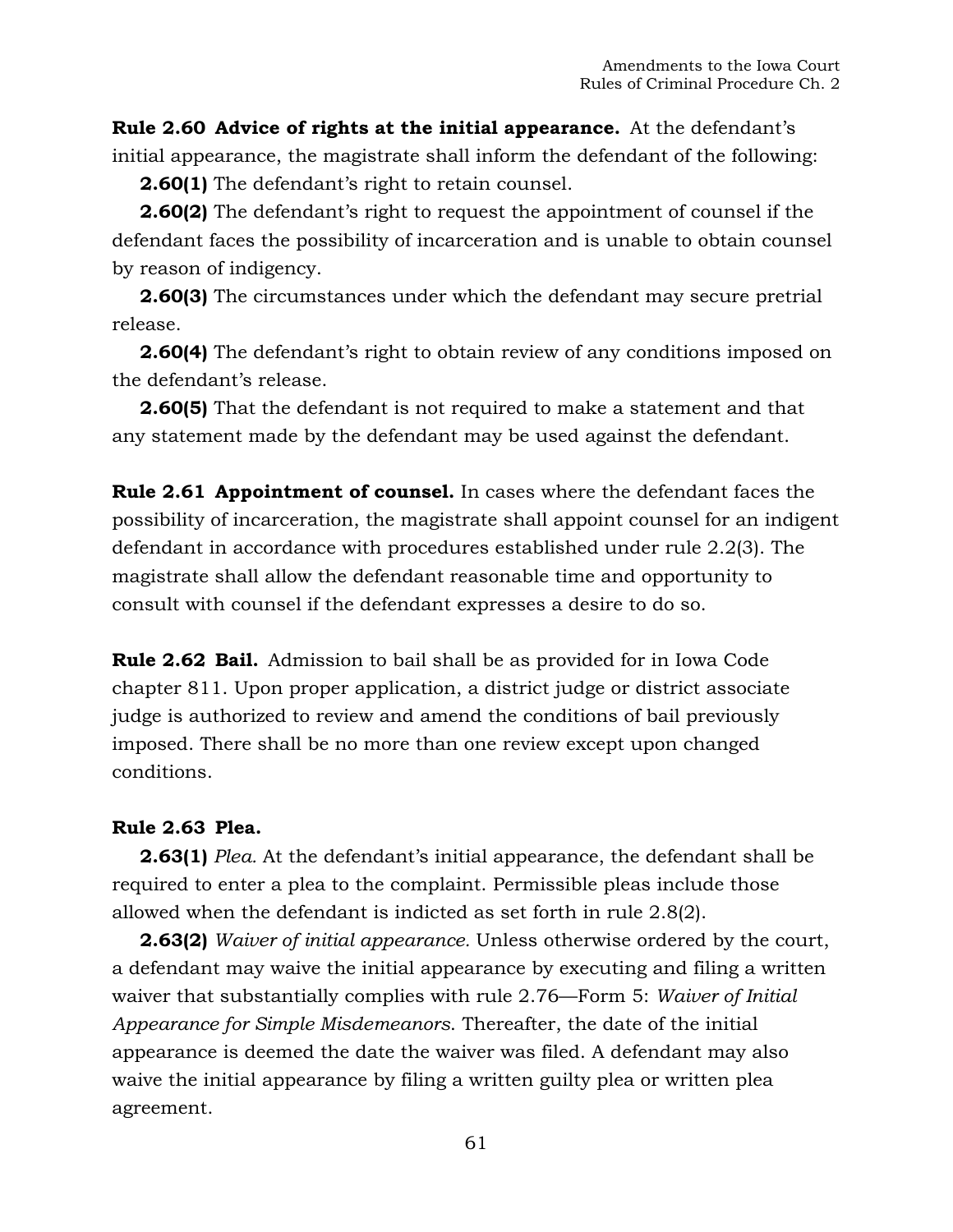## **Rule 2.64 Trial.**

**2.64(1)** Upon a plea other than guilty, the magistrate shall set a trial date, which shall be at least 15 days after the plea is entered.

**2.64(2)** The magistrate shall advise the defendant of the following:

*a.* The trial will be without a jury unless the defendant makes a demand for jury trial within 10 days following the plea of not guilty.

*b.* Failure to make a jury demand in the manner prescribed herein constitutes a waiver of jury trial.

*c.* If a demand for jury trial is made, the action shall be tried by a jury of six persons.

*d.* If the defendant so requests, the magistrate may set a trial date for a nonjury trial less than 15 days after a plea other than guilty is entered; however, the magistrate shall notify the defendant that such a request constitutes a waiver of jury trial.

**2.64(3)** Upon request, evidence to be offered as an exhibit at trial by any party, other than evidence which will be offered for purposes of rebuttal or impeachment, shall be provided to all parties at least 7 days prior to trial. Parties shall be limited to these exhibits except for good cause shown.

**Rule 2.65 Pretrial matters.** When the defendant has requested a jury trial, the magistrate may direct that certain matters be raised and addressed prior to the start of the jury trial.

## **Rule 2.66 Joint trials.**

**2.66(1)** *Multiple complaints.* Two or more complaints against one defendant may be tried jointly.

**2.66(2)** *Multiple defendants.* Two or more defendants may be tried together if they are alleged to have participated in the same act or the same transaction or occurrence out of which the offense or offenses arose.

**2.66(3)** *No joinder if prejudice.* Complaints or defendants shall not be jointly tried if the court finds that prejudice will result to a party.

**2.66(4)** *Separate judgments.* Jointly tried complaints or defendants shall be adjudged separately.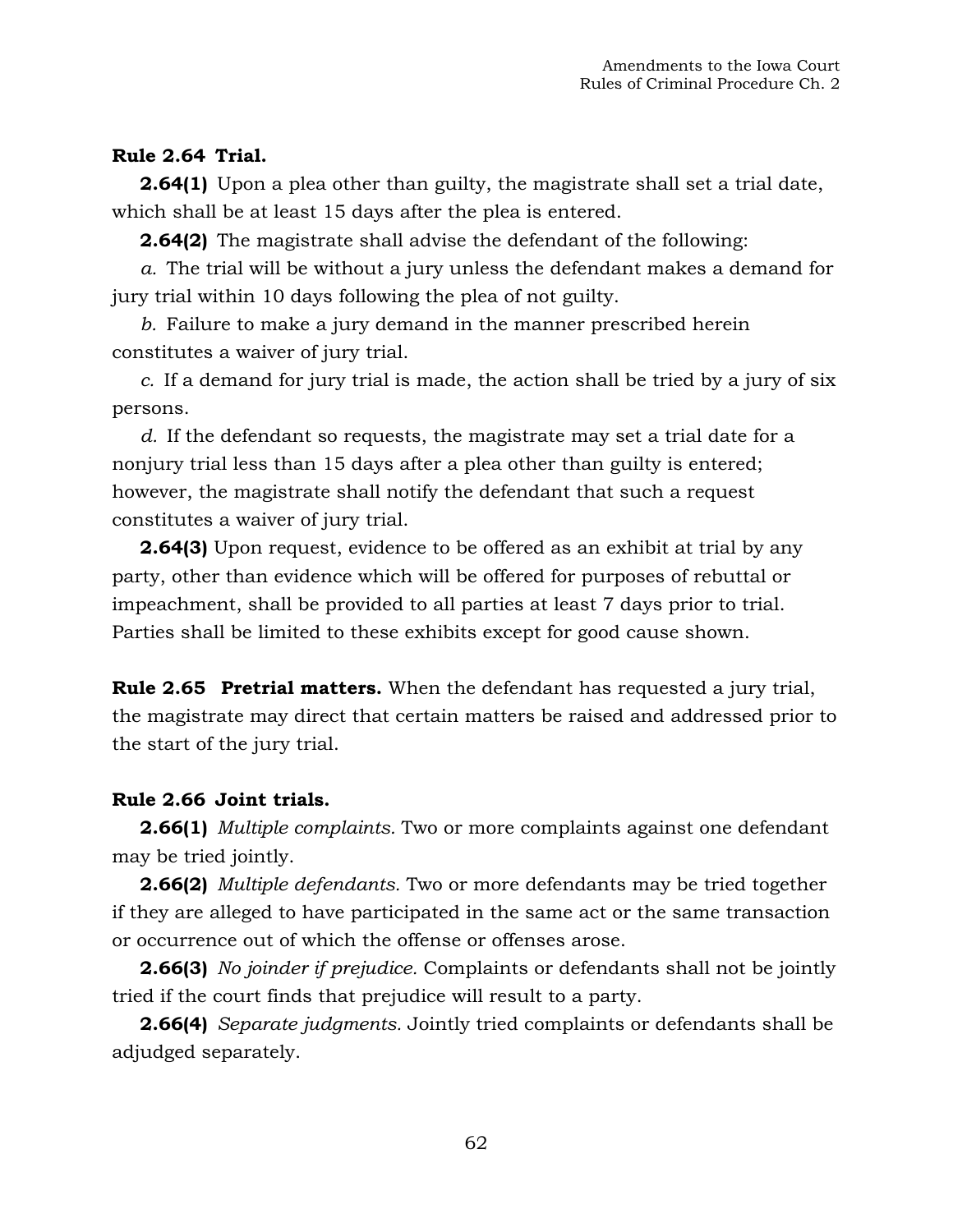**Rule 2.67 Forfeiture of collateral in lieu of appearance.** In the event a simple misdemeanor is charged under the uniform citation and complaint as described in Iowa Code section 805.6, and the defendant either has submitted an unsecured appearance bond as provided in that section or has submitted bail as provided in Iowa Code section 805.9(3), the court or the clerk of court may enter a conviction pursuant to the defendant's written appearance and may enter a judgment of forfeiture of the collateral in satisfaction of the judgment and sentence; provided that if the defendant submitted unsecured appearance bond or if bail remains uncollected, execution may issue upon the judgment of the court at any time after entry of the judgment.

**Rule 2.68 Change of venue.** A change of venue may be applied for and accomplished in the manner prescribed in rule 2.11(11).

## **Rule 2.69 Selection of jury; trial.**

**2.69(1)** *Selection of panel.* If a jury trial is demanded, the magistrate shall notify the clerk of court of the time and place of trial. The clerk shall randomly select 14 names from the jury pool, which will constitute the jury panel for voir dire. The clerk shall notify these jurors of the time and place for trial.

**2.69(2)** *Incorporation of rule 2.18.* Except where inconsistent with this rule, rule 2.18 shall apply to juries in simple misdemeanor cases.

**2.69(3)** *Alternate jurors.* No alternate jurors shall be chosen.

**2.69(4)** *Jury of six.* The jury shall be comprised of six jurors.

**2.69(5)** *Trial.* The court shall conduct the trial in the manner of indictable cases in accordance with rule 2.19.

**2.69(6)** *Record.*

*a. Generally.* Trial of a simple misdemeanor offense shall not be reported; however, the magistrate may require electronic reporting upon advance notice to both parties. If the proceedings are not reported electronically, the magistrate shall make minutes of the testimony of each witness.

*b. Stenographic Reporting.* A party may provide a reporter at such party's expense upon notice to all parties and with the magistrate's approval.

*c. Transcript of electronic recording.* If the trial has been reported electronically, the recording shall be retained by the court. Upon request, the recording shall be transcribed by a person designated by the court and a copy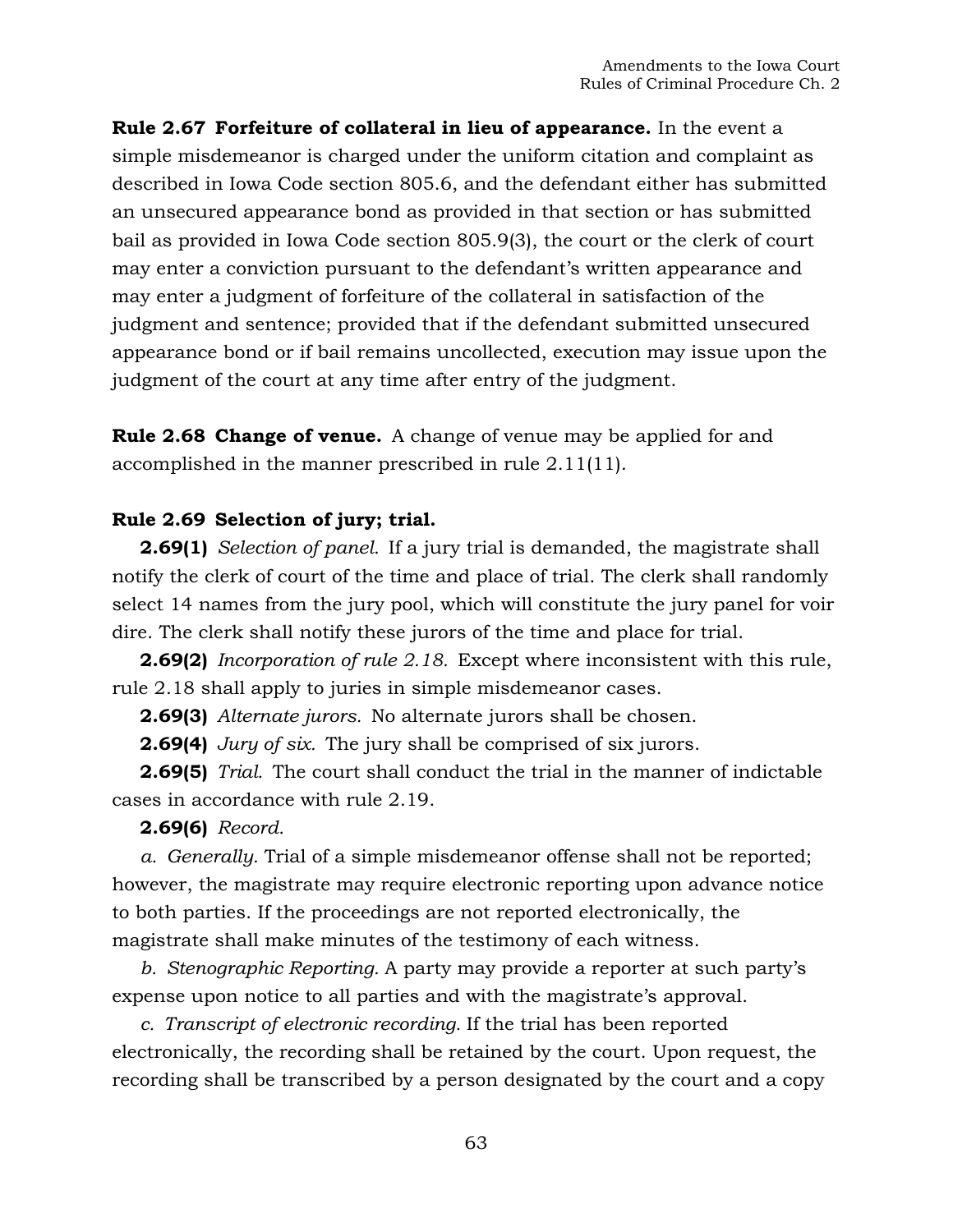provided upon payment of actual cost or to an indigent defendant at state expense.

## **Rule 2.70 Judgment.**

**2.70(1)** When the defendant is acquitted, the defendant must be immediately discharged.

**2.70(2)** When the defendant pleads guilty or is convicted, the magistrate may render judgment as allowed under the law. If the judgment and costs are not fully and immediately satisfied, the magistrate shall so indicate on the judgment.

**Rule 2.71 Prior convictions.** If the complaint alleges one or more prior convictions that subject the defendant to an increased sentence, the defendant shall have the opportunity in open court to affirm or deny that the defendant is the person previously convicted, or that the defendant was not represented by counsel and did not waive counsel when previously convicted.

**2.71(1)** Prior to accepting any affirmation by the defendant, the court shall determine that a factual basis exists for the affirmation and shall have a colloquy with the defendant as provided in rule 2.19(8). However, such colloquy shall omit reference to a waiver of trial by jury unless the defendant timely requested a jury.

**2.71(2)** If the defendant denies being the person previously convicted, sentence shall be postponed for such time as to permit a trial on the matter.

**2.71(3)** If jury trial was demanded, the court may, on the issue of identity, reconvene the jury that heard the current offense or dismiss that jury and submit the issue to another jury to be later impaneled. Other objections shall be determined by the court.

## **Rule 2.72 Appeals.**

**2.72(1)** *Generally.* An appeal may be taken by the plaintiff only upon a finding of invalidity of an ordinance or statute. In all other cases, an appeal may only be taken by the defendant and only upon a judgment of conviction. Execution of the judgment shall be stayed upon posting of an appeal bond in the sum specified in the judgment.

**2.72(2)** *Notice of appeal.* A party takes an appeal by filing with the clerk of the district court a written notice of appeal not later than 10 days after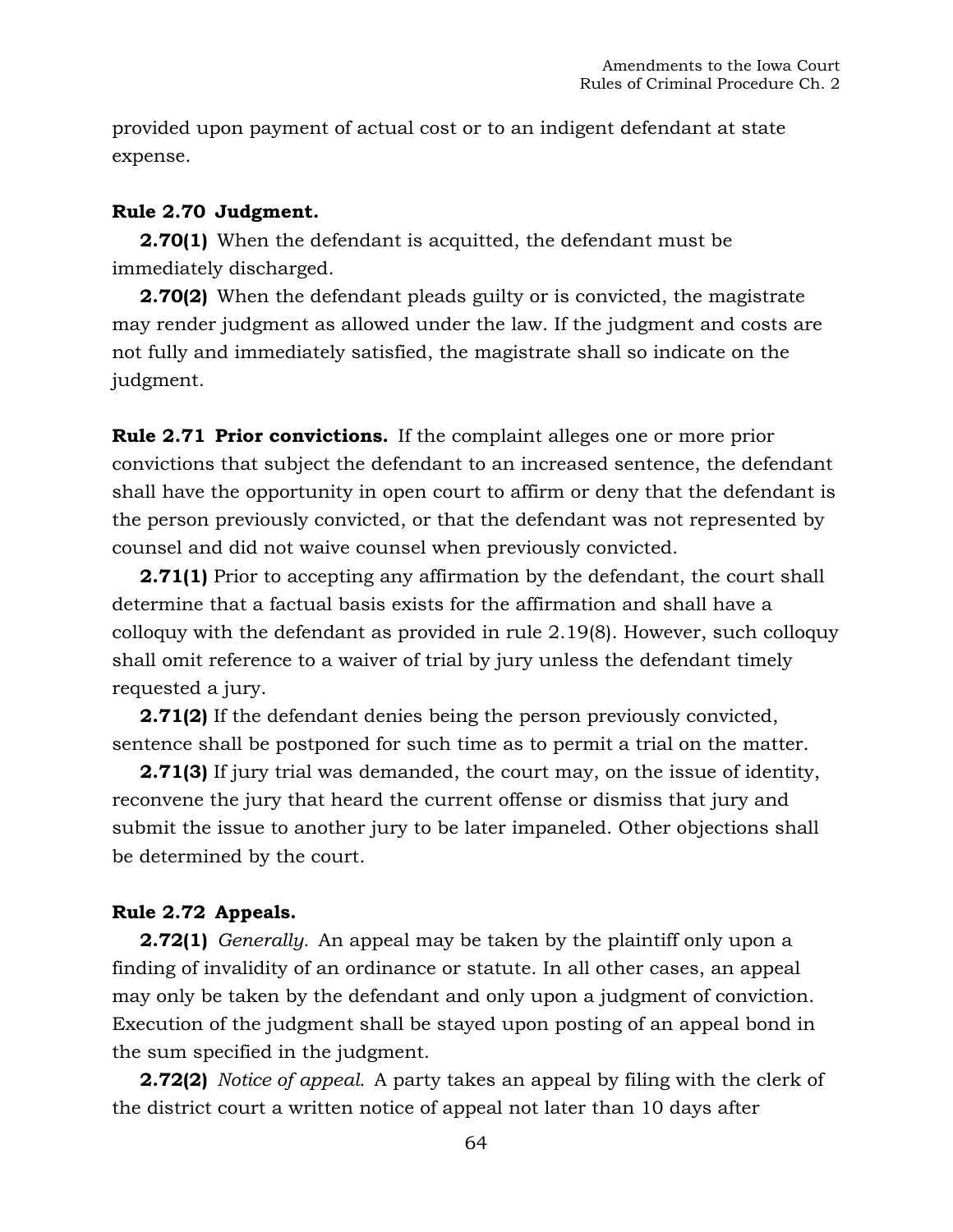judgment is rendered. Payment of a fine or service of a sentence of imprisonment does not waive the right to appeal nor render the appeal moot.

**2.72(3)** *Record.* When an appeal is taken, the magistrate shall promptly forward to the appropriate district court clerk a copy of the magistrate's minutes of the witnesses' testimony along with the exhibits. Within 10 days after an appeal is taken, unless extended by order of a district judge or district associate judge, any transcript or electronic recording of the official report shall be filed by the magistrate unless it is already on file.

### **2.72(4)** *Procedure.*

*a.* Within 14 days after taking the appeal, the appellant shall file and serve a brief in support of the appeal. The brief shall include statements of the specific issues presented for review and the precise relief requested.

*b.* Within 10 days after service of the appellant's brief, the appellee may file and serve a responding brief.

*c.* Either party may request, at the end of the party's brief, permission to be heard in oral argument.

*d.* Within 30 days after the filing, or expiration of time for filing, of the appellee's brief, the appeal shall be submitted to the court on the record and any briefs without oral argument unless otherwise ordered by the court.

*e.* If the court, on its own motion or motion of a party, finds the record to be inadequate, it may order the presentation of further evidence.

*f.* If the original action was tried by a district judge, the appeal shall be decided by a different district judge. If the original action was tried by a district associate judge, the appeal shall be decided by a district judge or a different district associate judge. If the original action was tried by a judicial magistrate, the appeal shall be decided by a district judge or district associate judge.

*g.* Findings of fact in the original action shall be binding on the judge deciding the appeal if supported by substantial evidence. The judge deciding the appeal may affirm, reverse and enter judgment as if the case were being originally tried, or enter any judgment that is just under the circumstances.

**2.72(5)** *Counsel.* In appropriate cases, the magistrate shall appoint counsel on appeal.

**2.72(6)** *Review by supreme court.* The defendant may apply for discretionary review pursuant to Iowa Code section 814.6(2)(*d*), and the plaintiff may apply for discretionary review pursuant to Iowa Code section